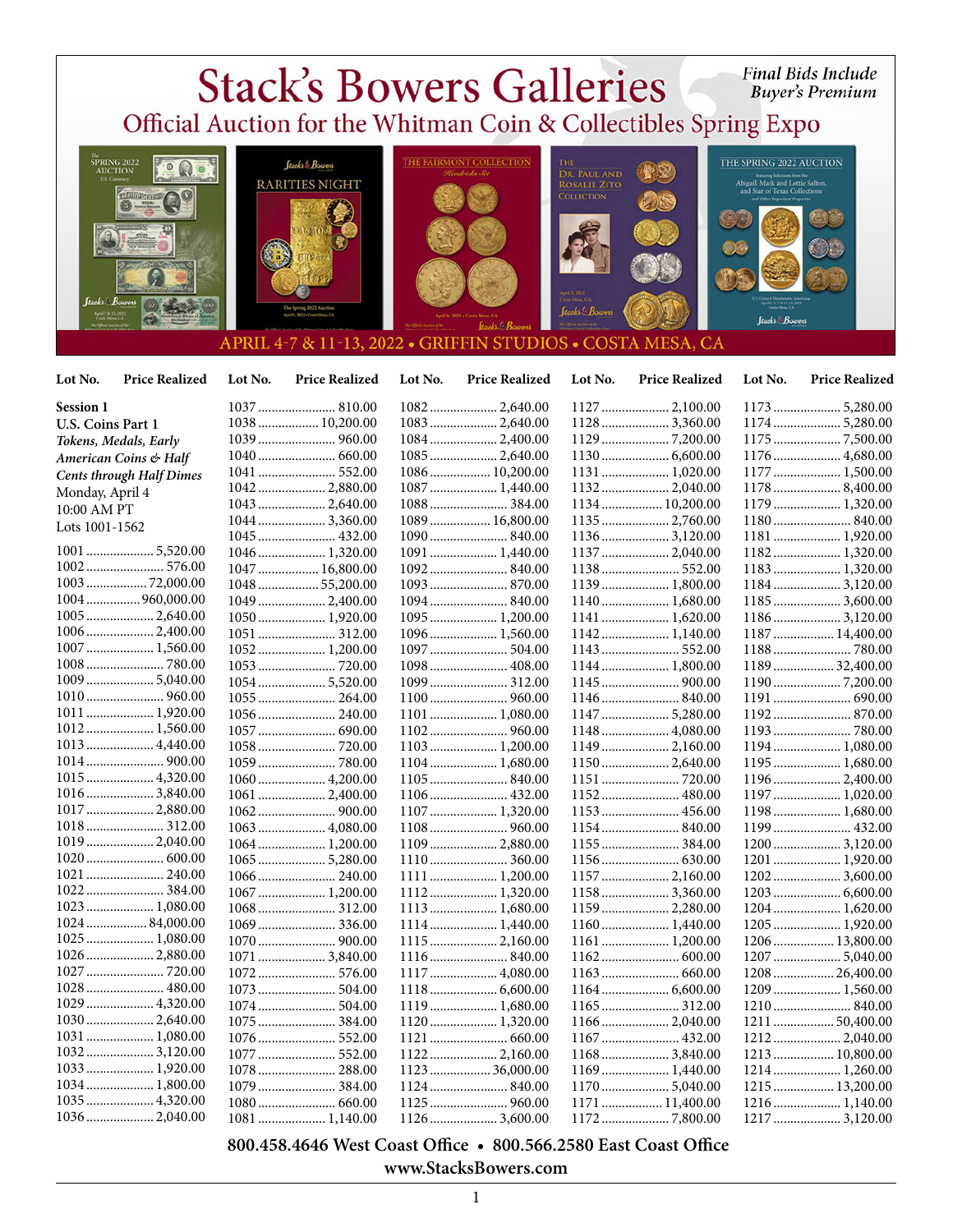| Lot No. | <b>Price Realized</b>            | Lot No. | <b>Price Realized</b>            | Lot No. | <b>Price Realized</b>            | Lot No. | <b>Price Realized</b>            | Lot No. | <b>Price Realized</b>           |
|---------|----------------------------------|---------|----------------------------------|---------|----------------------------------|---------|----------------------------------|---------|---------------------------------|
|         | 1218 1,560.00                    |         | 1284  1,800.00                   |         |                                  |         | 1416 2,640.00                    |         |                                 |
|         |                                  |         |                                  |         | 1351  3,600.00                   |         | 1417  1,680.00                   |         |                                 |
|         | 1220 1,860.00                    |         | 1286  2,880.00                   |         | 13522,280.00                     |         | 1418 2,040.00                    |         | 1484 1,080.00                   |
| 1221    |                                  |         | 1287  3,120.00                   |         | 1353 1,440.00                    |         | 1419  2,280.00                   |         |                                 |
|         |                                  |         |                                  |         | 1354  10,200.00                  |         | 1420 1,920.00                    |         |                                 |
|         | 1223  4,560.00                   |         | 1289  2,640.00                   |         | 1355  3,360.00                   |         |                                  |         | 1487  780.00                    |
|         |                                  |         | 1290  2,880.00<br>1291  1,680.00 |         | 1357  2,880.00                   |         | 1423  2,040.00                   |         | 1489 4,080.00                   |
|         | 1225  5,760.00<br>1226 2,040.00  |         | 1292 2,880.00                    |         | 1358  1,380.00                   |         | 1424 2,160.00                    |         |                                 |
|         | 1227  1,080.00                   |         | 1293  2,400.00                   |         | 1359  4,560.00                   |         | 1425  1,380.00                   |         |                                 |
|         | 1228  16,800.00                  |         | 1294  2,640.00                   |         |                                  |         |                                  |         | 1492 13,200.00                  |
|         | 1229  1,560.00                   |         | 1295  2,640.00                   |         |                                  |         |                                  |         | 1493 1,800.00                   |
|         |                                  |         | 1296 1,920.00                    |         |                                  |         | 1428  4,680.00                   |         |                                 |
|         | 1231  2,760.00                   |         | 1297  1,680.00                   |         | 1363  1,140.00                   |         | 1429  1,320.00                   |         | 1495 432.00                     |
|         | 1232 3,120.00                    |         | 12988,400.00                     |         | 1364  4,560.00                   |         | 1430 1,920.00                    |         | 1496 1,560.00                   |
|         | 1233 14,400.00                   |         | 1299  2,640.00                   |         |                                  |         | 1431  3,840.00                   |         | 1497  1,320.00                  |
|         | 1234 48,000.00                   |         | 1300 1,020.00                    |         | 1366  2,040.00                   |         | 1432 2,400.00                    |         | 1498 22,800.00                  |
|         | 1235  5,760.00                   |         | 1301  1,320.00                   |         | 1367  2,400.00                   |         |                                  |         | 1499  4,080.00                  |
|         | 1236 2,040.00<br>1237  2,280.00  |         | 1302 1,080.00<br>1303  4,800.00  |         | 1369  2,040.00                   |         | 1434  1,800.00<br>1435  1,320.00 |         | 1500 2,400.00<br>1501  1,320.00 |
|         | 12385,040.00                     |         | 1304 1,680.00                    |         | 1370  4,560.00                   |         |                                  |         |                                 |
|         | 1239  4,080.00                   |         | 1305  3,840.00                   |         | 1371  2,400.00                   |         | 1437  3,120.00                   |         |                                 |
|         | 1240 2,520.00                    |         | 1306  132,000.00                 |         | 1372  1,080.00                   |         | 1438 3,360.00                    |         |                                 |
|         | 1241  10,800.00                  |         |                                  |         |                                  |         | 1439 1,320.00                    |         | 1505 1,320.00                   |
|         | 12425,520.00                     |         |                                  |         |                                  |         | 1440 1,020.00                    |         | 1506 1,080.00                   |
|         | 1243  3,360.00                   |         |                                  |         | 1375  2,160.00                   |         | 1441  1,200.00                   |         |                                 |
|         | 12442,400.00                     |         |                                  |         | 1376  1,800.00                   |         |                                  |         |                                 |
|         | 1245  1,800.00                   |         | 1311  4,080.00                   |         |                                  |         | 1443  3,120.00                   |         |                                 |
|         | 1246  1,440.00                   |         | 1312 1,020.00                    |         | 1378 1,560.00                    |         | 1444  1,080.00                   |         | 1510 1,200.00                   |
|         | 1247  552.00                     |         |                                  |         | 1379  3,600.00                   |         |                                  |         | 1511  1,320.00                  |
|         | 1248 1,200.00<br>1249  1,800.00  |         |                                  |         | 1381  3,600.00                   |         | 1446  4,800.00<br>1447  1,920.00 |         | 1512 1,380.00                   |
|         |                                  |         | 1316 1,440.00                    |         | 13823,120.00                     |         | 1448  2,160.00                   |         | 1514 1,080.00                   |
|         |                                  |         | 1317  1,020.00                   |         | 1383 2,160.00                    |         | 1449  1,560.00                   |         |                                 |
|         |                                  |         | 1318 4,440.00                    |         |                                  |         | 1450 1,740.00                    |         |                                 |
|         | 125326,400.00                    |         | 1319 1,140.00                    |         | 1385 8,400.00                    |         | 1451  1,320.00                   |         | 1517 100.00                     |
|         | 1254  55,200.00                  |         |                                  |         | 1386 1,440.00                    |         | 1452 312.00                      |         |                                 |
|         | 1255  5,520.00                   |         | 1321  2,160.00                   |         | 1387  6,000.00                   |         | 1453  2,640.00                   |         |                                 |
|         | 1256 2,880.00                    |         | 1322 1,560.00                    |         | 1388  3,600.00                   |         |                                  |         |                                 |
|         | 1257  3,600.00                   |         | 1323  3,600.00                   |         | 1389  2,340.00                   |         | 1455  840.00                     |         | 1521  456.00                    |
|         | 12593,600.00                     |         | 1324  1,140.00<br>1325  2,160.00 |         | 1390 2,040.00                    |         | 1456  2,880.00<br>1457  3,120.00 |         |                                 |
|         | 1260 1,050.00                    |         | 1326  2,280.00                   |         |                                  |         | 1458  10,200.00                  | 1524    | .2,880.00                       |
|         | 1261  1,920.00                   |         | 1327  3,120.00                   |         | 1393  3,840.00                   |         |                                  |         | 1525  1,680.00                  |
|         |                                  |         | 1328  1,800.00                   |         | 13943,600.00                     |         |                                  |         |                                 |
|         | 1263  4,800.00                   |         | 1329  5,520.00                   |         |                                  |         | 1461  2,040.00                   |         | 1527  3,840.00                  |
|         |                                  |         | 1330  5,040.00                   |         |                                  |         |                                  |         | 1528  2,640.00                  |
|         | 1265  10,200.00                  |         | 1331  1,920.00                   |         | 1397  4,800.00                   |         |                                  |         | 1529  1,560.00                  |
|         |                                  |         | 13323,360.00                     |         | 1398 1,920.00                    |         |                                  |         | 1530 1,380.00                   |
|         |                                  |         |                                  |         | 1399  2,280.00                   |         |                                  |         |                                 |
|         |                                  |         | 1334  1,320.00                   |         | 1400  3,120.00                   |         |                                  |         |                                 |
|         | 1269  10,200.00                  |         | 1335  1,380.00                   |         | 1401  1,800.00                   |         | 1467  1,320.00                   |         |                                 |
|         | 1270  1,380.00<br>1271  1,800.00 |         | 1337  3,360.00                   |         |                                  |         | 1468 2,280.00                    |         | 1535  11,400.00                 |
|         |                                  |         | 1338  2,640.00                   |         |                                  |         | 1470  36,000.00                  |         |                                 |
|         | 1273  1,200.00                   |         | 1339  5,400.00                   |         | 1405  1,860.00                   |         | 1471  4,080.00                   |         | 1537  2,160.00                  |
|         |                                  |         |                                  |         |                                  |         | 1472 2,760.00                    |         | 1538 1,920.00                   |
|         |                                  |         | 1341  3,840.00                   |         | 1407  2,880.00                   |         | 1473  1,560.00                   |         | 1539 3,360.00                   |
|         |                                  |         |                                  |         | 1408  2,280.00                   |         | 1474  25,200.00                  |         | 1540 2,640.00                   |
|         | 1277  3,720.00                   |         | 1343  1,800.00                   |         |                                  |         | 1475  408.00                     |         |                                 |
|         | 12783,960.00                     |         |                                  |         |                                  |         | 1476 2,040.00                    |         | 1542 1,680.00                   |
|         |                                  |         |                                  |         |                                  |         |                                  |         | 1543  1,440.00                  |
|         | 1280 1,020.00                    |         | 1346  4,560.00                   |         |                                  |         | 1478  5,520.00                   |         | 1544  3,120.00                  |
|         | 1281 1,560.00<br>1282 1,680.00   |         | 1348  3,120.00                   |         | 1413  2,640.00<br>1414  2,640.00 |         | 1480 1,080.00                    |         | 1545  2,400.00                  |
|         | 1283 1,020.00                    |         | 1349  9,600.00                   |         | 1415  3,360.00                   |         |                                  |         | 1547  3,120.00                  |
|         |                                  |         |                                  |         |                                  |         |                                  |         |                                 |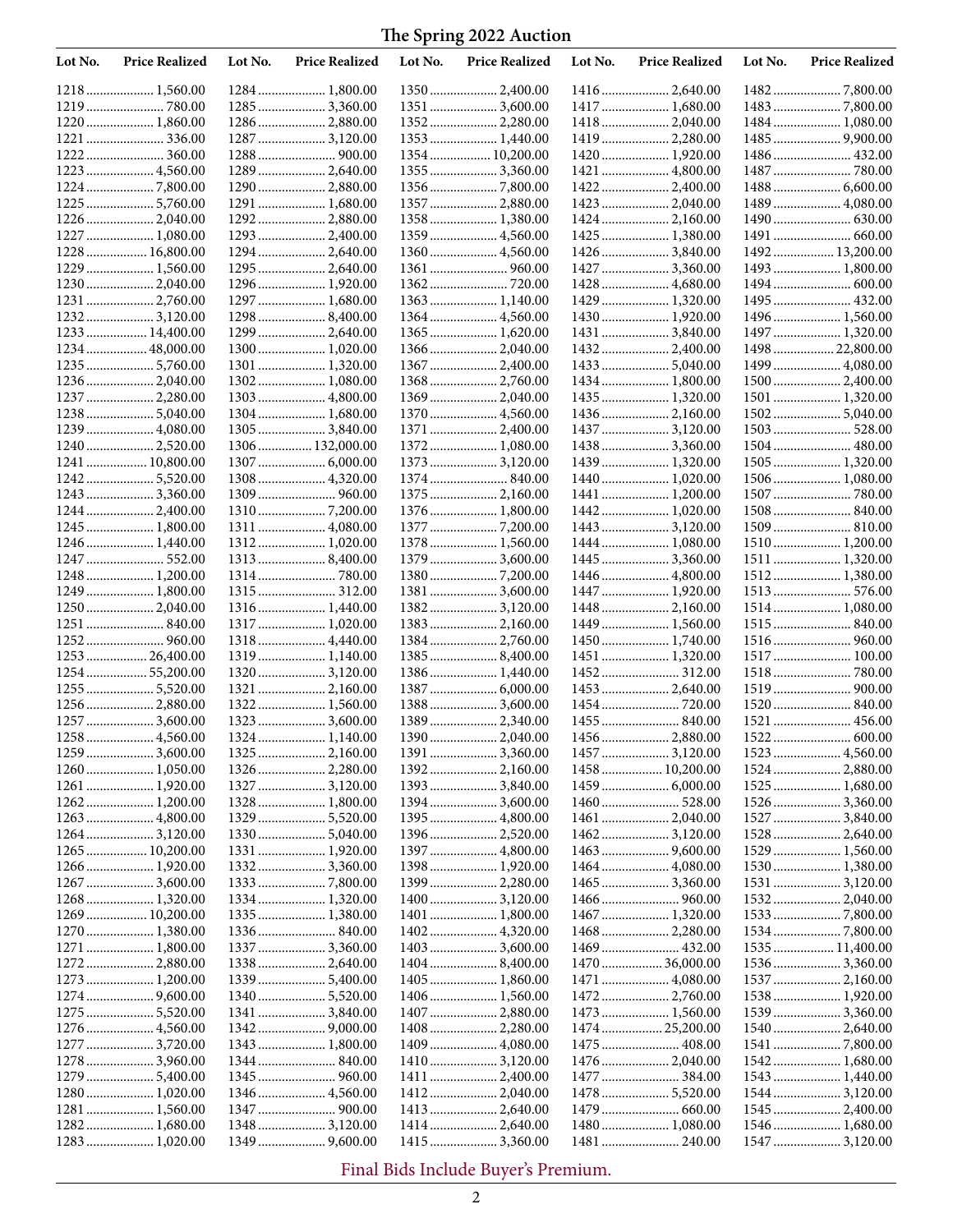| Lot No.             | <b>Price Realized</b>           | Lot No. | <b>Price Realized</b>             | Lot No. | <b>Price Realized</b>          | Lot No. | <b>Price Realized</b>           | Lot No. | <b>Price Realized</b>            |
|---------------------|---------------------------------|---------|-----------------------------------|---------|--------------------------------|---------|---------------------------------|---------|----------------------------------|
|                     | 15485,040.00                    |         | 2045  1,860.00                    |         | 2112  1,080.00                 |         | 2178  1,260.00                  |         | 2244 1,980.00                    |
|                     | 1549  3,600.00                  |         | 2046  2,640.00                    |         | 2113  1,680.00                 |         | 2179  660.00                    |         |                                  |
|                     |                                 |         | 2047  2,520.00                    |         | 2114  1,200.00                 |         |                                 |         | 2246  1,800.00                   |
|                     | 1551  3,360.00                  |         | 2048 8,400.00                     |         |                                |         | 2181  1,440.00                  |         | 2247  720.00                     |
|                     | 1552 3,360.00                   |         | 2049  1,800.00                    |         | 2116  3,120.00                 |         | 2182 2,640.00                   |         | 2248 1,920.00                    |
|                     | 1553 1,080.00                   |         | 2050  5,040.00                    |         | 2117  1,680.00                 |         | 2183 264.00                     |         |                                  |
|                     | 1554 2,280.00                   |         | 2051  1,020.00                    |         | 2118  2,640.00                 |         | 2184 3,000.00                   |         | 2250  1,140.00                   |
|                     | 1555 1,080.00                   |         | 2052 2,640.00                     |         | 2119  1,320.00                 |         | 2185  2,640.00                  |         | 2251  840.00                     |
|                     | 1556 2,400.00                   |         |                                   |         | 2120  1,500.00                 |         | 2186 4,320.00                   |         | 2252 1,440.00                    |
|                     | 1557  1,320.00<br>1558 1,320.00 |         | 2054  3,360.00                    |         | 2122  3,360.00                 |         | 2188  4,320.00                  |         | 2253  1,080.00<br>2254  960.00   |
|                     | 1559 2,160.00                   |         | 2056 1,560.00                     |         |                                |         | 2189  2,400.00                  |         | 2255  1,920.00                   |
|                     | 1560 2,040.00                   |         | 2057  2,040.00                    |         | 2124  3,240.00                 |         | 2190 1,920.00                   |         | 2256 3,360.00                    |
|                     | 1561 1,440.00                   |         | 2058  3,360.00                    |         |                                |         | 2191  2,280.00                  |         | 2257  1,680.00                   |
|                     | 1562 2,880.00                   |         | 2059  4,320.00                    |         | 2126  2,160.00                 |         | 2192 1,440.00                   |         | 2258  4,080.00                   |
|                     |                                 |         |                                   |         |                                |         |                                 |         | 2259  1,020.00                   |
| <b>Session 2</b>    |                                 |         |                                   |         | 2128  1,680.00                 |         | 2194 3,840.00                   |         | 2260 1,320.00                    |
| U.S. Coins Part 2   |                                 |         | 2062 2,880.00                     |         |                                |         | 2195  2,400.00                  |         | 2261  780.00                     |
| Dimes through       |                                 |         | 2063  1,200.00                    |         |                                |         | 2196  2,520.00                  |         | 2262 4,080.00                    |
| <b>Half Dollars</b> |                                 |         | 2064  2,280.00                    |         |                                |         | 2197  4,680.00                  |         | 2263 1,320.00                    |
| Tuesday, April 5    |                                 |         | 2065  1,920.00                    |         | 2132 528.00                    |         |                                 |         |                                  |
| 9:00 AM PT          |                                 |         |                                   |         | 2133  2,640.00                 |         | 2199  1,440.00                  |         |                                  |
| Lots 2001-2363      |                                 |         |                                   |         |                                |         | 2200 1,200.00                   |         | 2266  2,640.00                   |
|                     |                                 |         | 2068  9,600.00                    |         | 2135  1,380.00                 |         | 2201  4,080.00                  |         | 2268 1,800.00                    |
|                     | 2001  1,440.00                  |         |                                   |         | 2136  1,800.00                 |         |                                 |         | 2269  4,800.00                   |
|                     | 2002 4,320.00                   |         | 2070  5,640.00                    |         | 2137  3,960.00                 |         |                                 |         |                                  |
|                     | 2003 1,020.00                   |         | 2071  1,920.00                    |         | 2138  2,280.00                 |         |                                 |         | 2271  2,760.00                   |
|                     | 2004 3,720.00                   |         | 2072 2,640.00                     |         | 2139  1,080.00                 |         | 2205  528.00                    |         | 2272 2,640.00                    |
|                     | 2005 1,140.00                   |         | 2073  4,560.00                    |         | 2140  312.00                   |         |                                 |         | 2273  3,120.00                   |
|                     | 2006 1,800.00                   |         | 2074  2,400.00                    |         | 2141  288.00                   |         | 2207  960.00                    |         |                                  |
|                     | 2007  2,280.00                  |         | 2075  6,600.00                    |         | 2142  1,680.00                 |         |                                 |         | 2275  2,640.00                   |
|                     | 2008 1,200.00                   |         | 2076  1,920.00                    |         |                                |         |                                 |         | 2276  2,400.00                   |
|                     | 2009 4,080.00                   |         | 2077  1,560.00                    |         |                                |         | 2210  4,440.00                  |         | 2277  1,320.00                   |
|                     | 2010 1,680.00                   |         | 2078  9,000.00                    |         |                                |         | 2211  1,140.00                  |         | 2278  1,680.00                   |
| 2011                | 1,440.00                        |         | 2079  5,760.00<br>$2080$ 3,600.00 |         | 2147  288.00                   |         | 2212 5,280.00<br>2213  2,520.00 |         | 2279  15,600.00<br>2280 2,880.00 |
|                     | 2012 1,320.00<br>2013 1,920.00  |         | 2081  1,440.00                    |         | 2148  1,920.00                 |         | 22143,360.00                    |         | 2281  3,360.00                   |
|                     | 2014 1,380.00                   |         | 2083  1,680.00                    |         | 2149  3,840.00                 |         |                                 |         | 2282 2,160.00                    |
|                     | 2015 2,400.00                   |         |                                   |         | 2150  1,620.00                 |         |                                 |         | 2283  2,400.00                   |
|                     | 2016 1,560.00                   |         | 2085 1,200.00                     |         |                                |         | 2217  1,200.00                  |         | 2284 3,000.00                    |
|                     |                                 |         |                                   |         |                                |         |                                 |         |                                  |
|                     | 2018 1,140.00                   |         | 2087  1,320.00                    |         | 2153  432.00                   |         | 2219  1,020.00                  |         | 2286  1,800.00                   |
|                     | 2019 2,880.00                   |         | 2088 7,500.00                     |         |                                |         |                                 |         | 2287  2,640.00                   |
|                     |                                 |         | 2089 2,280.00                     |         | 2155  1,800.00                 |         | 2221  2,880.00                  |         | 2288 3,360.00                    |
|                     |                                 |         |                                   |         | 2156  4,080.00                 |         | 2222  13,200.00                 |         | 2289  1,920.00                   |
|                     | 2022 1,140.00                   |         |                                   |         | 2157  1,140.00                 |         |                                 |         |                                  |
|                     | 2023  1,800.00                  |         | 2092 1,800.00                     |         | 2158  2,640.00                 |         |                                 |         | 2291  3,840.00                   |
|                     | 2024  1,800.00                  |         | 2093  1,680.00                    |         |                                |         | 2225  1,800.00                  |         | 2292 1,440.00                    |
|                     | 2025  3,360.00                  |         | 2094  10,800.00                   |         | 2160  2,040.00                 |         | 2226  576.00                    |         | 2293  4,320.00                   |
|                     |                                 |         |                                   |         |                                |         | 2227  1,500.00                  |         | 2294 2,400.00                    |
|                     | 2027  2,640.00                  |         | 2096 5,280.00                     |         | 2162 168.00                    |         | 2228  1,080.00                  |         | 2295  1,320.00                   |
|                     | 2028 1,440.00                   |         | 2097  4,080.00                    |         | 2163  4,560.00                 |         |                                 |         | 2296 3,120.00                    |
|                     |                                 |         |                                   |         |                                |         | 2230  1,560.00                  |         | 2297  2,220.00                   |
|                     |                                 |         | 2099  18,000.00                   |         |                                |         |                                 |         | 22983,120.00                     |
|                     | 20323,840.00                    |         | 2100  3,120.00                    |         | 2166  360.00                   |         | 2232 1,020.00                   |         | 2299  4,080.00                   |
|                     | 20333,360.00                    |         | 2101  2,880.00                    |         | 2167  1,020.00<br>2168  216.00 |         |                                 |         | 2300 1,440.00                    |
|                     | 2035  1,980.00                  |         | 2102 19,800.00                    |         |                                |         | 2235  1,680.00                  |         |                                  |
|                     |                                 |         | 2104 2,760.00                     |         | 2170  1,200.00                 |         |                                 |         |                                  |
|                     | 2038 1,140.00                   |         | 2105  1,440.00                    |         | 2171  1,800.00                 |         | 2237  1,440.00                  |         |                                  |
|                     |                                 |         |                                   |         | 2172  1,020.00                 |         |                                 |         |                                  |
|                     |                                 |         | 2107  1,050.00                    |         | 2173  1,680.00                 |         | 2239  432.00                    |         |                                  |
|                     |                                 |         | 2108  3,360.00                    |         |                                |         | 2240  1,320.00                  |         | 2307 1,170.00                    |
|                     |                                 |         |                                   |         |                                |         | 2241  1,050.00                  |         |                                  |
|                     | 2043  3,840.00                  |         | 2110  3,360.00                    |         |                                |         | 2242 1,560.00                   |         | 2309  3,600.00                   |
|                     | 2044 2,160.00                   |         | 2111  5,040.00                    |         |                                |         |                                 |         | 2310  2,400.00                   |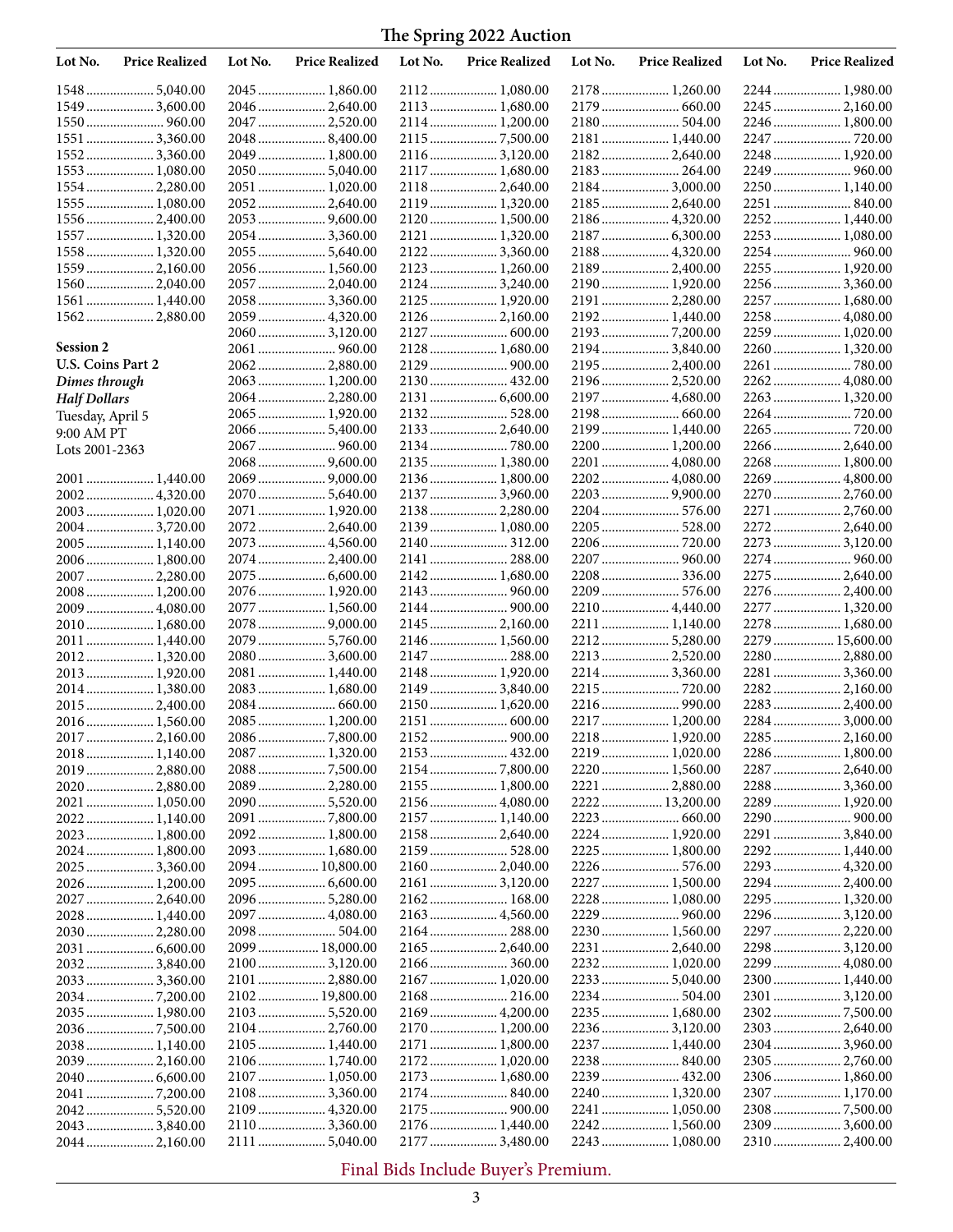| Lot No.                   | <b>Price Realized</b>           | Lot No. | <b>Price Realized</b>              | Lot No. | <b>Price Realized</b>               | Lot No. | <b>Price Realized</b>             | Lot No.                | <b>Price Realized</b>        |
|---------------------------|---------------------------------|---------|------------------------------------|---------|-------------------------------------|---------|-----------------------------------|------------------------|------------------------------|
|                           | 2311  2,040.00                  |         | 3005  11,400.00                    |         | 3078  20,400.00                     |         | 3144  9,600.00                    |                        | 3211  3,960.00               |
|                           | 2312 2,640.00                   |         | 3006  13,200.00                    |         | 3079 8,400.00                       |         | 3145  12,000.00                   |                        |                              |
|                           | 2313  3,120.00                  |         |                                    |         | 3080 5,520.00                       |         | 3146  13,200.00                   |                        |                              |
|                           |                                 |         | $3008$ 87,000.00                   |         | 3081  66,000.00                     |         | 3147  17,400.00                   |                        | 3214 4,800.00                |
|                           | 2315  2,160.00                  |         | 3009  24,000.00                    |         | 3082 3,960.00                       |         | 3148  15,000.00                   |                        | 3215  13,200.00              |
|                           | 2316  2,400.00                  |         | 3010  21,600.00                    |         | 3083  13,800.00                     |         |                                   |                        | 3216 12,000.00               |
|                           | 2317  2,040.00                  |         | 3013  31,200.00                    |         | 30843,360.00                        |         | 3150 114,000.00                   |                        | 3217  15,600.00              |
|                           | 2318 1,800.00                   |         |                                    |         | 3085  20,400.00                     |         | 3151  132,000.00                  |                        | 3218  38,400.00              |
|                           | 2319  2,880.00                  |         | 3015  168,000.00                   |         | 3086  11,400.00                     |         | 315296,000.00                     |                        | 3219  66,000.00              |
|                           | 2320  2,400.00                  |         | 3016  21,600.00                    |         | 3087  5,040.00                      |         | 3153  26,400.00                   |                        | 3220  108,000.00             |
|                           |                                 |         | 3017  55,200.00                    |         |                                     |         |                                   |                        |                              |
|                           |                                 |         |                                    |         | 3089  14,400.00                     |         | 3155 57,600.00                    |                        |                              |
|                           |                                 |         |                                    |         | 3090  28,800.00                     |         | 3156 84,000.00                    |                        | 3223  13,200.00              |
|                           | 2324 1,800.00                   |         |                                    |         |                                     |         | 3157  16,200.00                   |                        |                              |
|                           | 2325  1,320.00                  |         | 3026  5,760.00                     |         | 3092  28,800.00                     |         | 3158  48,000.00                   | <b>Session 4</b>       |                              |
|                           | 2326  1,440.00                  |         | 3027  10,800.00                    |         | 3093  12,000.00                     |         | 3159  28,800.00                   |                        | The Dr. Paul and Rosalie     |
|                           | 2327  3,120.00                  |         | 3028  5,040.00                     |         | 3094  108,000.00                    |         | 3160  19,200.00                   | <b>Zito Collection</b> |                              |
|                           | 2328  2,640.00                  |         | 3029  132,000.00                   |         | 3095  13,200.00                     |         | 3161  105,000.00                  | Tuesday, April 5       |                              |
|                           | 2329  2,400.00                  |         | 3030  24,000.00<br>3031  10,800.00 |         | 3096  18,000.00<br>3097  13,800.00  |         | 316250,400.00                     |                        | immediately following the    |
|                           | 2331  5,280.00                  |         | 30327,200.00                       |         | 3098  192,000.00                    |         | 3163  19,200.00                   |                        | conclusion of Rarities Night |
|                           | 2332 2,400.00                   |         | 3033  13,200.00                    |         | 3099  20,400.00                     |         | 316438,400.00                     | Lots 4001-4088         |                              |
|                           |                                 |         | 3034  5,280.00                     |         | 310069,000.00                       |         | 3166 11,400.00                    |                        |                              |
|                           | 2334 2,160.00                   |         | 3035  12,000.00                    |         | 3101  57,600.00                     |         | 3167  16,800.00                   |                        | 400226,400.00                |
|                           |                                 |         | 3036  22,800.00                    |         | 31023,360.00                        |         | 3168 11,400.00                    |                        | 4003 780,000.00              |
|                           | 2336 1,560.00                   |         |                                    |         | 3103  55,200.00                     |         | 3169 12,600.00                    |                        | 4004 16,200.00               |
|                           |                                 |         | 3038  26,400.00                    |         | 3104  132,000.00                    |         | 3170  38,400.00                   |                        | 4005  52,800.00              |
|                           | 23387,500.00                    |         | 3039  5,040.00                     |         | 3105  156,000.00                    |         | 3171  13,200.00                   |                        | 4006 10,200.00               |
|                           | 2340  4,800.00                  |         | 3040  18,000.00                    |         |                                     |         | 3172  21,000.00                   |                        | 4007 18,000.00               |
| 2341                      | 1,920.00                        |         | 3041  14,400.00                    |         | 3107  20,400.00                     |         | 3173 84,000.00                    |                        | 40085,040.00                 |
|                           | 23422,640.00                    |         | 3042  15,600.00                    |         | 31082,400.00                        |         | 3174 10,200.00                    |                        | 4009  43,200.00              |
|                           | 2343  3,360.00                  |         |                                    |         | 3109  43,200.00                     |         | 3175  132,000.00                  |                        | 401031,200.00                |
|                           | 2344 1,800.00                   |         | 3044  12,000.00                    |         | 3110  144,000.00                    |         | 3176 99,000.00                    |                        |                              |
|                           | 2345  5,520.00                  |         |                                    |         | 3111  2,280.00                      |         | 3177  48,000.00                   |                        | 4012 1,680.00                |
|                           |                                 |         | 3046  9,600.00                     |         | 3112  10,800.00                     |         | 3178  40,800.00                   |                        |                              |
|                           | 2347  1,800.00                  |         | 3047  31,200.00                    |         | 3113  16,800.00                     |         | 3179 360,000.00                   |                        |                              |
|                           | 2348 8,400.00                   |         |                                    |         | 3114  17,400.00                     |         | 3180 10,800.00                    |                        | 4015  1,080.00               |
|                           | 2349  4,560.00                  |         | 3049  14,400.00                    |         | 3115  21,600.00                     |         |                                   |                        | 4016  1,020.00               |
|                           | 2350 2,880.00                   |         | 3050  28,800.00                    |         | 3116  38,400.00                     |         | 3182 10,200.00                    |                        |                              |
|                           | 2351  1,440.00                  |         | 3051  16,200.00                    |         | 3117  87,000.00                     |         | 3183  19,200.00                   |                        | 4018 1,020.00                |
|                           |                                 |         | 3052 18,000.00                     |         |                                     |         | 3184 18,000.00                    |                        | 4019  870.00                 |
|                           | 2353  1,560.00                  |         | 3053  13,200.00                    |         | 3119  26,400.00                     |         | 3185  36,000.00                   |                        |                              |
|                           |                                 |         | 3054  25,200.00                    |         |                                     |         | 318626,400.00                     |                        |                              |
|                           | 2355  1,560.00                  |         | 3055  33,600.00                    |         | 3121  48,000.00                     |         | 3187  9,900.00                    |                        | 4023  2,400.00               |
|                           | 2356 1,140.00<br>2357  1,620.00 |         |                                    |         | 3122  18,000.00                     |         | 3188 13,200.00<br>3189  31,200.00 |                        | 4024  44,400.00              |
|                           | 2358  1,920.00                  |         | 3057  36,000.00<br>3058 78,000.00  |         | 3123  19,200.00<br>3124  138,000.00 |         | 3190 13,200.00                    |                        | 4025  43,200.00              |
|                           |                                 |         | 3059  21,600.00                    |         |                                     |         |                                   |                        |                              |
|                           | 2360 1,080.00                   |         | 3060  33,600.00                    |         |                                     |         | 319233,600.00                     |                        | 4027 50,400.00               |
|                           | 2361  2,880.00                  |         | 3061  24,000.00                    |         | 3127  66,000.00                     |         | 3193  43,200.00                   |                        |                              |
|                           | 23623,840.00                    |         |                                    |         | 3128  45,600.00                     |         | 3194  102,000.00                  |                        |                              |
|                           |                                 |         | 3063  15,600.00                    |         | 3129  25,200.00                     |         | 3195 38,400.00                    |                        |                              |
|                           |                                 |         | 3064 38,400.00                     |         | 3130 13,200.00                      |         | 3196  180,000.00                  |                        |                              |
| Session 3                 |                                 |         | 3065  16,800.00                    |         | 3131  21,600.00                     |         | 3197 52,800.00                    |                        |                              |
| <b>Rarities Night</b>     |                                 |         | 3066  10,200.00                    |         |                                     |         | 3198  18,000.00                   |                        |                              |
|                           | <b>Featuring the Andrew</b>     |         | 3067  13,800.00                    |         | 3133  26,400.00                     |         | 3199  10,800.00                   |                        |                              |
|                           | M. Hain, Huberman &             |         | 3068  18,600.00                    |         | 3134  24,000.00                     |         | 3200 52,800.00                    |                        | 4035  1,080.00               |
| <b>Pieper Collections</b> |                                 |         |                                    |         | 3135  13,200.00                     |         | 3201  33,600.00                   |                        |                              |
| Tuesday, April 5          |                                 |         | 3070  24,000.00                    |         | 3136  21,600.00                     |         | 3202 132,000.00                   |                        | 4037  1,560.00               |
| 2:00 PM PT                |                                 |         | 3071  11,400.00                    |         | 3137  24,000.00                     |         | 3204 372,000.00                   |                        |                              |
| Lots 3001-3223            |                                 |         | 3072  10,200.00                    |         | 3138  10,200.00                     |         |                                   |                        | 4039  2,040.00               |
|                           |                                 |         |                                    |         | 3139  19,200.00                     |         | 3206  16,800.00                   |                        |                              |
|                           |                                 |         | 3074  24,000.00                    |         | 3140  42,000.00                     |         | 3207  21,600.00                   |                        |                              |
|                           | 3002 10,800.00                  |         | 3075  31,200.00                    |         | 3141  52,800.00                     |         | 320831,200.00                     |                        |                              |
|                           | 3003 12,000.00                  |         | 3076  156,000.00                   |         | 3142  34,800.00                     |         | 3209 78,000.00                    |                        | 4043  3,840.00               |
|                           | 3004 19,200.00                  |         | 3077  192,000.00                   |         |                                     |         |                                   |                        |                              |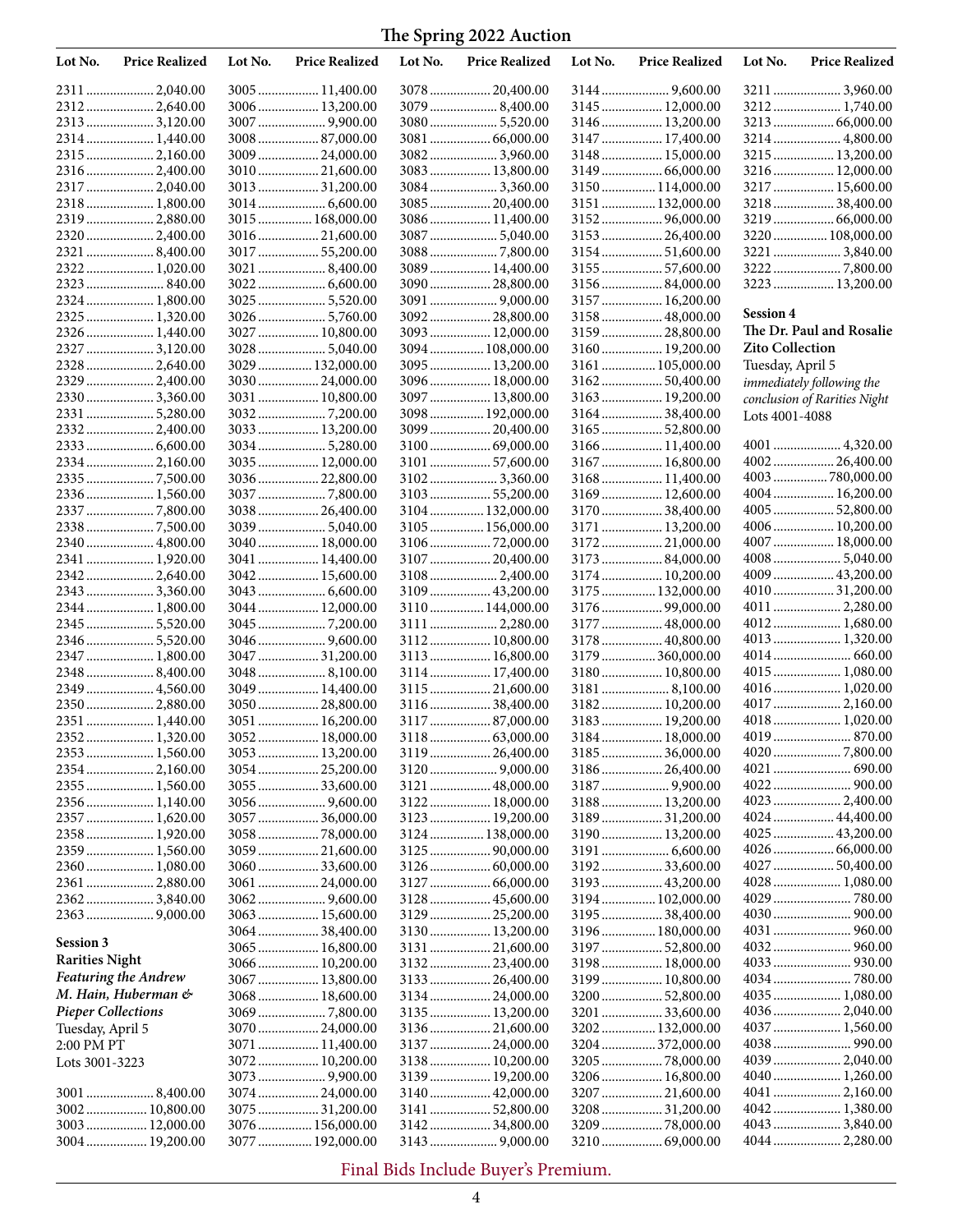| Lot No.            | <b>Price Realized</b>            | Lot No. | <b>Price Realized</b> | Lot No. | <b>Price Realized</b>              | Lot No. | <b>Price Realized</b>             | Lot No. | <b>Price Realized</b> |
|--------------------|----------------------------------|---------|-----------------------|---------|------------------------------------|---------|-----------------------------------|---------|-----------------------|
|                    | 4045  12,000.00                  |         | 5015  10,800.00       |         | 5081  16,800.00                    |         | 5147  2,160.00                    |         | 5213  22,800.00       |
|                    | 4046  26,400.00                  |         | 5016  32,400.00       |         | 5082 21,600.00                     |         | 5148  45,600.00                   |         | 5214  55,200.00       |
|                    | 4047  52,800.00                  |         | 5017  6,600.00        |         | 5083  33,600.00                    |         | 5149  1,560.00                    |         | 5215  22,800.00       |
|                    |                                  |         |                       |         | 5084  14,400.00                    |         | 5150 15,000.00                    |         |                       |
|                    | 4049  96,000.00                  |         | 5019  22,800.00       |         | 5085  21,600.00                    |         | 5151  840.00                      |         |                       |
|                    | 4050  4,080.00                   |         | 5020  13,200.00       |         | 5086  16,800.00                    |         | 5152 18,000.00                    |         |                       |
|                    | 4051  3,840.00                   |         | 5021  8,700.00        |         | 5087  31,200.00                    |         | 5153 1,080.00                     |         | 5219  11,400.00       |
|                    | 40522,880.00                     |         | 5022  28,800.00       |         | 5088  11,100.00                    |         | 5154  19,200.00                   |         | 5220  19,200.00       |
|                    | 4053  2,280.00                   |         | 5023  3,120.00        |         | 5089  5,040.00                     |         | 5155  45,600.00                   |         | 5221  25,200.00       |
|                    | 4054  2,280.00                   |         |                       |         |                                    |         | 5156  14,400.00                   |         | 5222  42,000.00       |
|                    | 4055  2,640.00                   |         | 5025  12,000.00       |         | 5091  19,200.00                    |         | 5157  19,200.00                   |         | 5223  10,200.00       |
|                    | 4056 1,560.00                    |         | 5026  2,100.00        |         | 5092 12,000.00                     |         | 5158  9,600.00                    |         | 5224  44,400.00       |
|                    | 4057  1,620.00                   |         | 5027  6,000.00        |         |                                    |         | 5159  5,040.00                    |         |                       |
|                    | 4058 840,000.00                  |         | 5028  24,000.00       |         |                                    |         | 5160 3,360.00                     |         |                       |
|                    | 4059  1,140,000.00               |         |                       |         | 5095  14,400.00                    |         | 5161  2,880.00                    |         | 5227  15,600.00       |
|                    |                                  |         | 5030  3,600.00        |         | 5096  50,400.00                    |         |                                   |         | 5228  4,320.00        |
|                    |                                  |         | 5031  5,760.00        |         | 5097  144,000.00                   |         | 5163  20,400.00                   |         |                       |
|                    |                                  |         | 5032 5,520.00         |         | 5098 8,400.00                      |         |                                   |         |                       |
|                    | 4063  1,680.00                   |         | 5033  4,080.00        |         | 5099  10,200.00                    |         | 5165  12,000.00                   |         | 5231  40,800.00       |
|                    | 4064 14,400.00                   |         | 5034  15,600.00       |         | 5100  36,000.00                    |         | 5166 1,920.00                     |         |                       |
|                    | 4065  120,000.00                 |         |                       |         | 5101  15,600.00                    |         | 5167  21,600.00                   |         | 5233  13,200.00       |
|                    | 4066  3,720.00                   |         | 5036  6,000.00        |         | 5102 40,800.00                     |         | 51688,400.00                      |         | 5234  4,080.00        |
|                    | 4067  5,520.00                   |         | 5037  3,600.00        |         | 5103 81,000.00                     |         | 5169 2,160.00                     |         | 5235  19,200.00       |
|                    |                                  |         | 5038 10,800.00        |         |                                    |         |                                   |         |                       |
|                    | 4068  4,200.00<br>4069  4,200.00 |         | 5039  52,800.00       |         | 5104  16,800.00<br>5105  21,600.00 |         | 5170  1,320.00<br>5171  22,800.00 |         | 523624,000.00         |
|                    |                                  |         |                       |         |                                    |         |                                   |         | 5237  3,840.00        |
|                    | 4070  4,320.00                   |         | 5040  3,120.00        |         | 5106  25,200.00                    |         | 51727,500.00                      |         |                       |
|                    | 4071  2,640.00                   |         | 5041  12,000.00       |         |                                    |         | 5173  1,200.00                    |         | 5239  43,200.00       |
|                    | 4072 4,080.00                    |         | 5042  5,760.00        |         |                                    |         |                                   |         | 5240  10,800.00       |
|                    | 4073  4,320.00                   |         |                       |         | 5109  45,600.00                    |         | 5175  2,640.00                    |         |                       |
|                    | 4074  24,000.00                  |         |                       |         | 5110  264,000.00                   |         | 5176  1,920.00                    |         | 524231,200.00         |
|                    |                                  |         | 5045  4,320.00        |         | 5111  33,600.00                    |         | 5177  1,560.00                    |         |                       |
|                    | 4076  38,400.00                  |         | 5046  2,400.00        |         | 5112  28,800.00                    |         | 5178  3,600.00                    |         | 5244  27,600.00       |
|                    | 4077  2,280.00                   |         | 5047 8,400.00         |         | 5113  40,800.00                    |         | 5179  13,200.00                   |         | 5245  36,000.00       |
|                    | 4078  12,600.00                  |         | 5048  9,600.00        |         | 5114  15,600.00                    |         | 5180 11,400.00                    |         | 5246  36,000.00       |
|                    | 4079  2,400.00                   |         | 5049  2,760.00        |         | 5115  38,400.00                    |         | 5181  1,680.00                    |         | 5247  18,000.00       |
|                    | 4080 126,000.00                  |         | 5050  11,400.00       |         | 5116  17,400.00                    |         | 5182 1,980.00                     |         | 5248  48,000.00       |
|                    | 4081  93,000.00                  |         |                       |         | 5117  18,000.00                    |         | 5183  4,920.00                    |         | 5249  51,600.00       |
|                    | 4082 4,800.00                    |         | 5052  14,400.00       |         | 5118  14,400.00                    |         | 5184 5,520.00                     |         | 5250  24,000.00       |
|                    | 4083 10,200.00                   |         | 5053  8,700.00        |         | 5119  9,600.00                     |         | 5185  5,760.00                    |         | 5251  16,800.00       |
|                    | 4084  36,000.00                  |         | 5054  4,560.00        |         | 5120  16,800.00                    |         | 5186 1,320.00                     |         |                       |
|                    | 4085  50,400.00                  |         | 5055  14,400.00       |         | 5121  12,000.00                    |         | 5187  2,400.00                    |         | 525333,600.00         |
|                    | 4086  60,000.00                  |         | $5056$ 5,040.00       |         |                                    |         |                                   |         | 5254  9,600.00        |
|                    | 4087  120,000.00                 |         | 5057  21,600.00       |         | 5123  108,000.00                   |         | 5189 2,880.00                     |         | 5255  16,800.00       |
|                    | 4088  10,200.00                  |         |                       |         | 5124  22,800.00                    |         |                                   |         | 5256  31,200.00       |
|                    |                                  |         | 5059  6,000.00        |         | 5125  17,400.00                    |         |                                   |         |                       |
| <b>Session 5</b>   |                                  |         | 5060  10,800.00       |         | 5126  19,200.00                    |         |                                   |         | 5258  22,800.00       |
|                    | The Fairmont Collection          |         |                       |         |                                    |         | 5193  50,400.00                   |         | 5259  10,800.00       |
| -Hendricks Set     |                                  |         | 5062  4,800.00        |         | 5128  15,600.00                    |         | 5194  11,400.00                   |         |                       |
| Wednesday, April 6 |                                  |         |                       |         | 5129  26,400.00                    |         | 5195  4,440.00                    |         | 5261  48,000.00       |
| Noon PT            |                                  |         | 5064  8,700.00        |         | 5130  21,600.00                    |         | 5196 3,840.00                     |         | 52628,400.00          |
| Lots 5001-5506     |                                  |         | 5065  3,360.00        |         | 5131  10,200.00                    |         | 5197  8,100.00                    |         | 5263  14,400.00       |
|                    |                                  |         | 5066  9,600.00        |         | 5132  1,920.00                     |         | 5198 3,840.00                     |         |                       |
|                    |                                  |         | 5067  15,000.00       |         | 5133  66,000.00                    |         | 5199  48,000.00                   |         | 5265  14,400.00       |
|                    |                                  |         |                       |         | 5134  12,000.00                    |         |                                   |         | 5266  18,000.00       |
|                    |                                  |         | 5069 8,400.00         |         |                                    |         | 5201  4,560.00                    |         | 5267  16,800.00       |
|                    | 5004 10,200.00                   |         | 5070  11,400.00       |         |                                    |         |                                   |         | 5268 16,800.00        |
|                    | 5005  2,040.00                   |         | 5071  13,200.00       |         | 5137  480,000.00                   |         | 5203  3,600.00                    |         | 5269  34,800.00       |
|                    | 50063,120.00                     |         | 50725,520.00          |         |                                    |         |                                   |         | 5270  17,400.00       |
|                    |                                  |         | 5073  10,200.00       |         | 5139  14,400.00                    |         |                                   |         | 5271  45,600.00       |
|                    | 5008  3,600.00                   |         |                       |         |                                    |         | 5206  4,080.00                    |         | 527232,400.00         |
|                    | 5009  21,600.00                  |         | 5075  13,200.00       |         | 5141  72,000.00                    |         | 5207  28,800.00                   |         | 5273  48,000.00       |
|                    | 501031,200.00                    |         | 5076  24,000.00       |         | 5142 84,000.00                     |         |                                   |         | 5274 87,000.00        |
|                    | 5011  8,400.00                   |         | 5077  11,400.00       |         | 5143  15,600.00                    |         | 5209  24,000.00                   |         | 5275  42,000.00       |
|                    | 5012 19,200.00                   |         |                       |         | 5144  28,800.00                    |         |                                   |         | 5276  60,000.00       |
|                    | 5013  10,200.00                  |         | 5079  3,840.00        |         | 5145 8,400.00                      |         | 5211  39,600.00                   |         | 5277  33,600.00       |
|                    |                                  |         | 5080  26,400.00       |         | 5146  38,400.00                    |         | 5212 18,000.00                    |         | 5278  108,000.00      |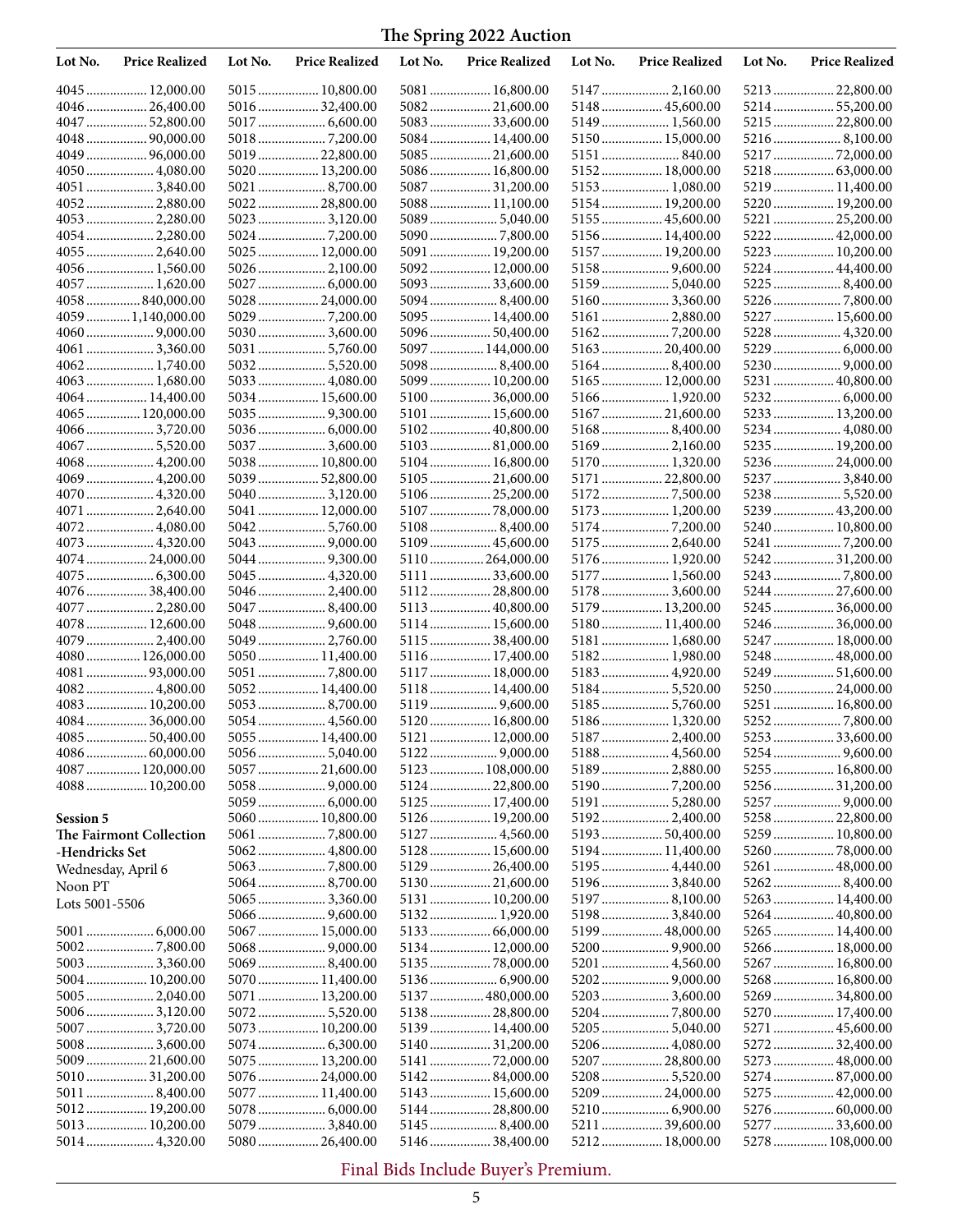| Lot No. | <b>Price Realized</b>              | Lot No. | <b>Price Realized</b>               | Lot No. | <b>Price Realized</b>               | Lot No.           | <b>Price Realized</b>             | Lot No. | <b>Price Realized</b>           |
|---------|------------------------------------|---------|-------------------------------------|---------|-------------------------------------|-------------------|-----------------------------------|---------|---------------------------------|
|         | 5279  32,400.00                    |         | 5345  13,200.00                     |         | 5411  24,000.00                     |                   |                                   |         | 6029  1,200.00                  |
|         | 528034,800.00                      |         | 5346 8,400.00                       |         | 5412  34,800.00                     |                   |                                   |         |                                 |
|         | 5281  12,000.00                    |         |                                     |         | 5413 810,000.00                     |                   | 5479  10,800.00                   |         |                                 |
|         | 5282 26,400.00                     |         | 5348  3,840.00                      |         | 5414  31,200.00                     |                   |                                   |         |                                 |
|         | 5283  19,200.00                    |         | 5349  4,320.00                      |         | 5415  22,800.00                     |                   |                                   |         |                                 |
|         | 5284 75,000.00                     |         | 53503,360.00                        |         | 5416  132,000.00                    |                   |                                   |         |                                 |
|         | 5285  18,000.00<br>5286  12,600.00 |         | 5352 3,360.00                       |         | 5417  36,000.00<br>5418  16,800.00  |                   | 5483  19,200.00                   |         |                                 |
|         | 5287  12,600.00                    |         | 5353  1,920.00                      |         |                                     |                   | 5485  11,400.00                   |         | 6037  3,360.00                  |
|         | 5288 18,600.00                     |         | 5354  3,960.00                      |         | 5420  33,600.00                     |                   |                                   |         |                                 |
|         | 5289  19,200.00                    |         | 5355  9,000.00                      |         |                                     |                   | 5487  5,760.00                    |         | 6039 1,560.00                   |
|         | 5290  72,000.00                    |         | 5356  3,360.00                      |         | 5422  36,000.00                     |                   | 5488  4,320.00                    |         | 6040  2,880.00                  |
|         | 5291  19,200.00                    |         |                                     |         | 5423  57,600.00                     |                   | 5489  13,200.00                   |         |                                 |
|         | 5292 11,700.00                     |         | 5358  3,600.00                      |         | 5424  14,400.00                     |                   | 5490  4,560.00                    |         | 6042 4,080.00                   |
|         | 5293  42,000.00                    |         | 5359  3,120.00                      |         | 5425  14,400.00                     |                   | 5491  18,000.00                   |         | 6043  4,560.00                  |
|         | 5294  33,600.00                    |         | 5360  14,400.00                     |         | 5426  15,000.00                     |                   | 5492 16,200.00                    |         | 6044  1,680.00                  |
|         | 5295  21,000.00                    |         | 5361  20,400.00                     |         | 5427  50,400.00                     |                   | 5493  24,000.00                   |         | 6045  1,320.00                  |
|         |                                    |         | 5362 15,600.00                      |         | 5428  10,800.00                     |                   | 5494  14,400.00                   |         | 6046  1,980.00                  |
|         | 5297 52,800.00<br>5298  31,200.00  |         | 5363  50,400.00<br>5364  24,000.00  |         | 5430  22,800.00                     |                   | 5495  17,400.00<br>5496 10,200.00 |         | 6047  4,080.00                  |
|         | 5299  15,600.00                    |         | 5365  13,200.00                     |         |                                     |                   | 5497  28,800.00                   |         | 6049  2,880.00                  |
|         | 5300 19,200.00                     |         | 5366  19,200.00                     |         | 5432  18,000.00                     |                   | 5498  13,200.00                   |         |                                 |
| 5301    | 10,200.00                          |         | 5367  50,400.00                     |         | 5433  72,000.00                     |                   |                                   |         |                                 |
|         | 530239,600.00                      |         | 5368  28,800.00                     |         | 5434  10,800.00                     |                   | 5500  4,080.00                    |         | 6052 2,880.00                   |
|         | 5303  36,000.00                    |         | 5369  24,000.00                     |         | 5435  11,400.00                     |                   |                                   |         | 6053  3,360.00                  |
|         | 530436,000.00                      |         |                                     |         | 5436  48,000.00                     |                   | 5502 2,760.00                     |         | 6054  2,280.00                  |
|         | 5305  60,000.00                    |         |                                     |         |                                     |                   | 5503  3,840.00                    |         | 6055  2,040.00                  |
|         | 5306 16,800.00                     |         | 5372  43,200.00                     |         |                                     |                   | 5504 38,400.00                    |         | 6056  2,280.00                  |
|         |                                    |         | 5373  40,800.00                     |         | 5439  120,000.00                    |                   | 5505  4,080.00                    |         | 6057  4,800.00                  |
|         | 5308  31,200.00<br>5309  20,400.00 |         | 5374  15,600.00<br>5375  51,600.00  |         | 5440  13,800.00                     |                   | 5506  114,000.00                  |         | 6058  2,880.00                  |
|         | 5310 5,520.00                      |         | 5376  21,600.00                     |         | 5442 84,000.00                      | Session 6         |                                   |         |                                 |
|         | 5311  43,200.00                    |         | 5377  13,200.00                     |         | 5443  114,000.00                    | U.S. Coins Part 3 |                                   |         | 6061  1,920.00                  |
|         | 531236,000.00                      |         | 5378  19,200.00                     |         | 5444  15,600.00                     |                   | Silver Dollars to the End         |         | 6062 1,800.00                   |
|         | 53133,600.00                       |         |                                     |         | 5445  38,400.00                     | Thursday, April 7 |                                   |         | 6063 1,920.00                   |
|         | 531422,800.00                      |         | 5380  114,000.00                    |         | 5446  10,200.00                     | 9:00 AM PT        |                                   |         | 6064  2,640.00                  |
|         | 5315  25,200.00                    |         |                                     |         | 5447  36,000.00                     | Lots 6001-6518    |                                   |         | 6065  4,080.00                  |
|         | 5316  4,800.00                     |         |                                     |         | 5448  156,000.00                    |                   |                                   |         | 6066  1,440.00                  |
|         | 5317  90,000.00                    |         | 5383  81,000.00                     |         | 5449  5,280.00                      |                   |                                   |         | 6067  3,120.00                  |
|         | 531855,200.00                      |         | 5384  40,800.00                     |         | 5450  84,000.00                     |                   | 6002 4,800.00                     |         | 60683,120.00                    |
|         | 5319 4,320.00<br>5320  36,000.00   |         | 5386  55,200.00                     |         | 5451  38,400.00<br>5452  120,000.00 |                   |                                   |         | 6069  2,640.00                  |
|         | 5321  40,800.00                    |         | 5387  69,000.00                     |         | 5453  13,200.00                     |                   | 6004 2,760.00<br>6005  4,800.00   |         | 6071  2,520.00                  |
|         | 5322 18,600.00                     |         | 5388  21,600.00                     |         | 5454  72,000.00                     |                   |                                   |         | 60723,840.00                    |
|         | 5323  40,800.00                    |         | 5389 8,400.00                       |         | 5455 264,000.00                     |                   | 6007  4,440.00                    |         | 6073  2,400.00                  |
|         |                                    |         | 5390  69,000.00                     |         | 5456  44,400.00                     |                   |                                   |         | 6074 11,700.00                  |
|         | 5325  9,600.00                     |         | 5391  36,000.00                     |         | 5457  132,000.00                    |                   | 6009  1,680.00                    |         |                                 |
|         | 5326  15,600.00                    |         | 5392 26,400.00                      |         | 5458  18,000.00                     |                   | 6010  1,800.00                    |         |                                 |
|         | 5327  5,760.00                     |         | 5393  51,600.00                     |         | 5459  24,000.00                     |                   | 6011  12,600.00                   |         |                                 |
|         | 5328  38,400.00                    |         | 5394  36,000.00                     |         |                                     |                   | 6012 3,120.00                     |         | 6078 3,840.00                   |
|         | 5329  18,000.00                    |         | 5395  50,400.00                     |         | 5461  31,200.00                     |                   |                                   |         | 6079  2,280.00                  |
|         | 5330  16,800.00<br>5331  12,000.00 |         | 5396  66,000.00<br>5397  36,000.00  |         | 5462  31,200.00<br>5463  10,200.00  |                   |                                   |         | 6080 4,320.00<br>6081  3,840.00 |
|         | 53328,400.00                       |         | 5398  45,600.00                     |         | 5464  14,400.00                     |                   | 6016 2,280.00                     |         |                                 |
|         | 5333 84,000.00                     |         | 5399  60,000.00                     |         | 5465  16,800.00                     |                   | 6017  2,880.00                    |         | 6083 2,280.00                   |
|         | 5334 5,040.00                      |         | 5400 50,400.00                      |         |                                     |                   | 6018 2,100.00                     |         | 6084 2,280.00                   |
|         |                                    |         | 5401  12,000.00                     |         | 5467  26,400.00                     |                   |                                   |         | 6085 1,560.00                   |
|         |                                    |         | 5402 16,800.00                      |         | 5468  50,400.00                     |                   |                                   |         | 6086  3,840.00                  |
|         | 5337  14,400.00                    |         | 5403  120,000.00                    |         | 5469 72,000.00                      |                   | 6021  3,240.00                    |         |                                 |
|         | 53387,800.00                       |         | 5404  33,600.00                     |         |                                     |                   |                                   |         | 60883,840.00                    |
|         |                                    |         | 5405  60,000.00                     |         | 5471  32,400.00                     |                   | 6023  4,800.00                    |         | 6089 1,680.00                   |
|         |                                    |         | 5406  28,800.00                     |         | 5472  38,400.00                     |                   | 6024  2,640.00                    |         | 6090 4,200.00                   |
|         | 5341  3,600.00<br>5342 14,400.00   |         | 5407  168,000.00<br>5408  27,600.00 |         | 5473  15,600.00<br>5474  20,400.00  |                   | 6025  2,280.00<br>6026  2,880.00  |         | 6091  4,080.00<br>6092 2,640.00 |
|         | 5343  5,520.00                     |         | 5409  38,400.00                     |         | 5475  34,800.00                     |                   | 6027  4,320.00                    |         | 6093  3,600.00                  |
|         | 5344  5,280.00                     |         | 5410  15,000.00                     |         |                                     |                   | 6028  2,640.00                    |         | 6094 1,920.00                   |
|         |                                    |         |                                     |         |                                     |                   |                                   |         |                                 |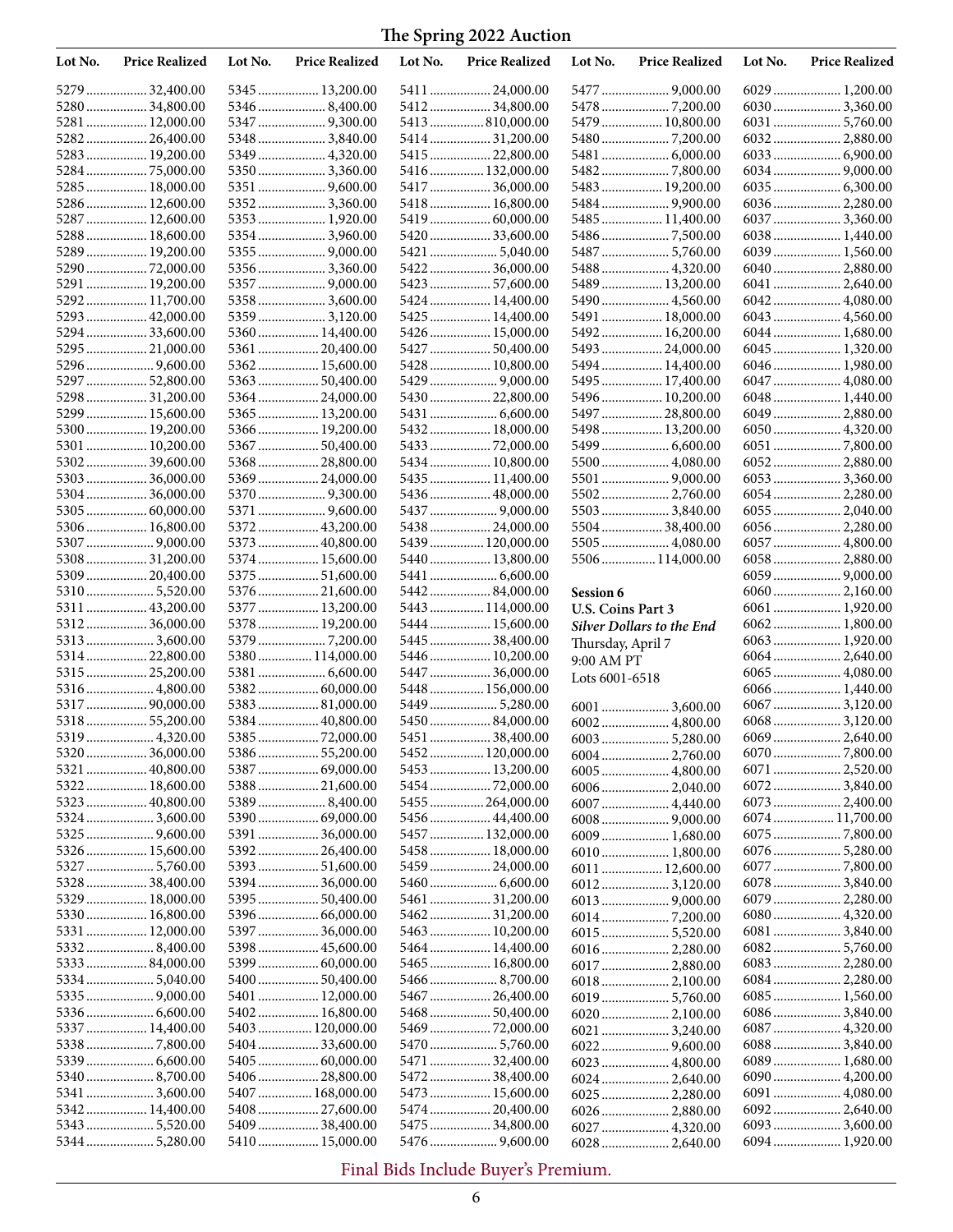| 6295  1,920.00<br>6097  2,220.00<br>6229  2,760.00<br>6098  10,800.00<br>6164  2,160.00<br>6230  2,400.00<br>6297  1,500.00<br>6363  2,280.00<br>6231  5,280.00<br>6298  2,640.00<br>6232 13,200.00<br>6299  1,740.00<br>6365 1,440.00<br>6167  2,880.00<br>6300 3,000.00<br>6101<br>6234  10,200.00<br>6301  3,120.00<br>6367  1,800.00<br>6102<br>6169  2,640.00<br>6171  3,600.00<br>6304  1,740.00<br>6106 2,760.00<br>61725,040.00<br>6173  3,600.00<br>6239  1,500.00<br>6306 2,880.00<br>6107  2,400.00<br>6108 10,500.00<br>6174  1,320.00<br>6240  1,440.00<br>6307  2,880.00<br>6373  12,600.00<br>18,600.00<br>6241  1,920.00<br>6374  2,880.00<br>6109<br>6110  2,880.00<br>6176  4,560.00<br>6309  4,320.00<br>6111  10,200.00<br>6177  4,080.00<br>6178  4,800.00<br>6112 10,200.00<br>6179  5,760.00<br>6246  1,320.00<br>6180  1,800.00<br>6247  4,080.00<br>6379  3,600.00<br>6114 4,560.00<br>6115  3,600.00<br>6181  5,520.00<br>6182 1,560.00<br>61163,480.00<br>6249  2,040.00<br>6381  3,600.00<br>6117  2,640.00<br>6183  2,640.00<br>6250  10,200.00<br>63823,840.00<br>6184  9,600.00<br>6118<br>6119  1,980.00<br>6185  4,800.00<br>6252  2,760.00<br>6253  1,200.00<br>6187  10,200.00<br>6121  3,240.00<br>61223,960.00<br>61883,120.00<br>6189  12,000.00<br>6123  3,360.00<br>2,280.00<br>6190  2,280.00<br>6257  3,360.00<br>6323  2,220.00<br>6389  4,560.00<br>6124.<br>6191  2,040.00<br>6126  1,680.00<br>6259  2,400.00<br>6193  1,860.00<br>6260  2,640.00<br>63928,400.00<br>6128  5,880.00<br>6194  2,640.00<br>6261  2,640.00<br>6195  1,620.00<br>6129  1,380.00<br>6130 1,500.00<br>6196  2,280.00<br>6197  2,880.00<br>1,800.00<br>6264  13,200.00<br>6396  3,840.00<br>6131<br>6198  6,600.00<br>6132<br>6265  2,280.00<br>6331  1,680.00<br>6397  4,800.00<br>6133  2,040.00<br>6199  13,200.00<br>6398  4,560.00<br>6200  5,520.00<br>6267  4,800.00<br>6135  3,840.00<br>6201  4,080.00<br>6268  2,160.00<br>6400 11,400.00<br>61363,120.00<br>6202 1,800.00<br>6137  2,880.00<br>6270  3,600.00<br>6203  1,440.00<br>6204 1,560.00<br>6403  10,800.00<br>6138  2,880.00<br>6272  3,360.00<br>6139  2,640.00<br>6404  4,080.00<br>6140  1,380.00<br>6206 1,200.00<br>6273  1,680.00<br>6339  1,680.00<br>6207  4,320.00<br>6274  1,440.00<br>6406 4,800.00<br>6208  3,600.00<br>6275  1,680.00<br>6341  4,080.00<br>6143  4,800.00<br>6209  2,640.00<br>6408  3,600.00<br>6210  2,280.00<br>6277  2,640.00<br>6144  3,600.00<br>6145  2,640.00<br>6211  1,920.00<br>6278  3,600.00<br>6212 4,320.00<br>6279  2,880.00<br>6147  1,560.00<br>6280  2,880.00<br>62143,840.00<br>6347  2,880.00<br>6413  3,840.00<br>6215  8,700.00<br>6282  3,840.00<br>6150 1,680.00<br>6349  3,600.00<br>6415  3,840.00<br>6217  2,880.00<br>6350 3,000.00<br>6151  11,100.00<br>6416  2,760.00<br>6218  3,840.00<br>6285  1,800.00<br>6153  1,440.00<br>6286  1,680.00<br>6352  4,800.00<br>6418 5,520.00<br>61543,360.00<br>6220  1,800.00<br>6419  4,320.00<br>6221  2,040.00<br>6156 2,880.00<br>6223  6,000.00<br>6157  1,440.00<br>6290  1,740.00<br>6356  2,640.00<br>6422  4,080.00<br>6158  3,120.00<br>6224  2,400.00<br>6291  2,160.00<br>6423  2,880.00<br>6357  1,620.00<br>6159  2,640.00<br>6225  4,320.00<br>6292  2,400.00<br>6424  2,880.00<br>6226  3,000.00<br>6160  2,880.00<br>6293  6,000.00<br>6425  4,320.00<br>6359 10,500.00 | Lot No. | <b>Price Realized</b> | Lot No. | <b>Price Realized</b> | Lot No. | <b>Price Realized</b> | Lot No. | <b>Price Realized</b> | Lot No. | <b>Price Realized</b> |
|---------------------------------------------------------------------------------------------------------------------------------------------------------------------------------------------------------------------------------------------------------------------------------------------------------------------------------------------------------------------------------------------------------------------------------------------------------------------------------------------------------------------------------------------------------------------------------------------------------------------------------------------------------------------------------------------------------------------------------------------------------------------------------------------------------------------------------------------------------------------------------------------------------------------------------------------------------------------------------------------------------------------------------------------------------------------------------------------------------------------------------------------------------------------------------------------------------------------------------------------------------------------------------------------------------------------------------------------------------------------------------------------------------------------------------------------------------------------------------------------------------------------------------------------------------------------------------------------------------------------------------------------------------------------------------------------------------------------------------------------------------------------------------------------------------------------------------------------------------------------------------------------------------------------------------------------------------------------------------------------------------------------------------------------------------------------------------------------------------------------------------------------------------------------------------------------------------------------------------------------------------------------------------------------------------------------------------------------------------------------------------------------------------------------------------------------------------------------------------------------------------------------------------------------------------------------------------------------------------------------------------------------------------------------------------------------------------------------------------------------------------------------------------------------------------------------------------------------------------------------------------------------------------------------------------------------------------------------------------------------------------------------------------------------------------------------------------------------------------------------------------------------------------------------------------------------------------------------------------------------------------------------------------------------------------------------------------------------------------------------------------------|---------|-----------------------|---------|-----------------------|---------|-----------------------|---------|-----------------------|---------|-----------------------|
|                                                                                                                                                                                                                                                                                                                                                                                                                                                                                                                                                                                                                                                                                                                                                                                                                                                                                                                                                                                                                                                                                                                                                                                                                                                                                                                                                                                                                                                                                                                                                                                                                                                                                                                                                                                                                                                                                                                                                                                                                                                                                                                                                                                                                                                                                                                                                                                                                                                                                                                                                                                                                                                                                                                                                                                                                                                                                                                                                                                                                                                                                                                                                                                                                                                                                                                                                                                       |         |                       |         |                       |         |                       |         |                       |         |                       |
|                                                                                                                                                                                                                                                                                                                                                                                                                                                                                                                                                                                                                                                                                                                                                                                                                                                                                                                                                                                                                                                                                                                                                                                                                                                                                                                                                                                                                                                                                                                                                                                                                                                                                                                                                                                                                                                                                                                                                                                                                                                                                                                                                                                                                                                                                                                                                                                                                                                                                                                                                                                                                                                                                                                                                                                                                                                                                                                                                                                                                                                                                                                                                                                                                                                                                                                                                                                       |         |                       |         |                       |         |                       |         |                       |         |                       |
|                                                                                                                                                                                                                                                                                                                                                                                                                                                                                                                                                                                                                                                                                                                                                                                                                                                                                                                                                                                                                                                                                                                                                                                                                                                                                                                                                                                                                                                                                                                                                                                                                                                                                                                                                                                                                                                                                                                                                                                                                                                                                                                                                                                                                                                                                                                                                                                                                                                                                                                                                                                                                                                                                                                                                                                                                                                                                                                                                                                                                                                                                                                                                                                                                                                                                                                                                                                       |         |                       |         |                       |         |                       |         |                       |         |                       |
|                                                                                                                                                                                                                                                                                                                                                                                                                                                                                                                                                                                                                                                                                                                                                                                                                                                                                                                                                                                                                                                                                                                                                                                                                                                                                                                                                                                                                                                                                                                                                                                                                                                                                                                                                                                                                                                                                                                                                                                                                                                                                                                                                                                                                                                                                                                                                                                                                                                                                                                                                                                                                                                                                                                                                                                                                                                                                                                                                                                                                                                                                                                                                                                                                                                                                                                                                                                       |         |                       |         |                       |         |                       |         |                       |         |                       |
|                                                                                                                                                                                                                                                                                                                                                                                                                                                                                                                                                                                                                                                                                                                                                                                                                                                                                                                                                                                                                                                                                                                                                                                                                                                                                                                                                                                                                                                                                                                                                                                                                                                                                                                                                                                                                                                                                                                                                                                                                                                                                                                                                                                                                                                                                                                                                                                                                                                                                                                                                                                                                                                                                                                                                                                                                                                                                                                                                                                                                                                                                                                                                                                                                                                                                                                                                                                       |         |                       |         |                       |         |                       |         |                       |         |                       |
|                                                                                                                                                                                                                                                                                                                                                                                                                                                                                                                                                                                                                                                                                                                                                                                                                                                                                                                                                                                                                                                                                                                                                                                                                                                                                                                                                                                                                                                                                                                                                                                                                                                                                                                                                                                                                                                                                                                                                                                                                                                                                                                                                                                                                                                                                                                                                                                                                                                                                                                                                                                                                                                                                                                                                                                                                                                                                                                                                                                                                                                                                                                                                                                                                                                                                                                                                                                       |         |                       |         |                       |         |                       |         |                       |         |                       |
|                                                                                                                                                                                                                                                                                                                                                                                                                                                                                                                                                                                                                                                                                                                                                                                                                                                                                                                                                                                                                                                                                                                                                                                                                                                                                                                                                                                                                                                                                                                                                                                                                                                                                                                                                                                                                                                                                                                                                                                                                                                                                                                                                                                                                                                                                                                                                                                                                                                                                                                                                                                                                                                                                                                                                                                                                                                                                                                                                                                                                                                                                                                                                                                                                                                                                                                                                                                       |         |                       |         |                       |         |                       |         |                       |         |                       |
|                                                                                                                                                                                                                                                                                                                                                                                                                                                                                                                                                                                                                                                                                                                                                                                                                                                                                                                                                                                                                                                                                                                                                                                                                                                                                                                                                                                                                                                                                                                                                                                                                                                                                                                                                                                                                                                                                                                                                                                                                                                                                                                                                                                                                                                                                                                                                                                                                                                                                                                                                                                                                                                                                                                                                                                                                                                                                                                                                                                                                                                                                                                                                                                                                                                                                                                                                                                       |         |                       |         |                       |         |                       |         |                       |         |                       |
|                                                                                                                                                                                                                                                                                                                                                                                                                                                                                                                                                                                                                                                                                                                                                                                                                                                                                                                                                                                                                                                                                                                                                                                                                                                                                                                                                                                                                                                                                                                                                                                                                                                                                                                                                                                                                                                                                                                                                                                                                                                                                                                                                                                                                                                                                                                                                                                                                                                                                                                                                                                                                                                                                                                                                                                                                                                                                                                                                                                                                                                                                                                                                                                                                                                                                                                                                                                       |         |                       |         |                       |         |                       |         |                       |         |                       |
|                                                                                                                                                                                                                                                                                                                                                                                                                                                                                                                                                                                                                                                                                                                                                                                                                                                                                                                                                                                                                                                                                                                                                                                                                                                                                                                                                                                                                                                                                                                                                                                                                                                                                                                                                                                                                                                                                                                                                                                                                                                                                                                                                                                                                                                                                                                                                                                                                                                                                                                                                                                                                                                                                                                                                                                                                                                                                                                                                                                                                                                                                                                                                                                                                                                                                                                                                                                       |         |                       |         |                       |         |                       |         |                       |         |                       |
|                                                                                                                                                                                                                                                                                                                                                                                                                                                                                                                                                                                                                                                                                                                                                                                                                                                                                                                                                                                                                                                                                                                                                                                                                                                                                                                                                                                                                                                                                                                                                                                                                                                                                                                                                                                                                                                                                                                                                                                                                                                                                                                                                                                                                                                                                                                                                                                                                                                                                                                                                                                                                                                                                                                                                                                                                                                                                                                                                                                                                                                                                                                                                                                                                                                                                                                                                                                       |         |                       |         |                       |         |                       |         |                       |         |                       |
|                                                                                                                                                                                                                                                                                                                                                                                                                                                                                                                                                                                                                                                                                                                                                                                                                                                                                                                                                                                                                                                                                                                                                                                                                                                                                                                                                                                                                                                                                                                                                                                                                                                                                                                                                                                                                                                                                                                                                                                                                                                                                                                                                                                                                                                                                                                                                                                                                                                                                                                                                                                                                                                                                                                                                                                                                                                                                                                                                                                                                                                                                                                                                                                                                                                                                                                                                                                       |         |                       |         |                       |         |                       |         |                       |         |                       |
|                                                                                                                                                                                                                                                                                                                                                                                                                                                                                                                                                                                                                                                                                                                                                                                                                                                                                                                                                                                                                                                                                                                                                                                                                                                                                                                                                                                                                                                                                                                                                                                                                                                                                                                                                                                                                                                                                                                                                                                                                                                                                                                                                                                                                                                                                                                                                                                                                                                                                                                                                                                                                                                                                                                                                                                                                                                                                                                                                                                                                                                                                                                                                                                                                                                                                                                                                                                       |         |                       |         |                       |         |                       |         |                       |         |                       |
|                                                                                                                                                                                                                                                                                                                                                                                                                                                                                                                                                                                                                                                                                                                                                                                                                                                                                                                                                                                                                                                                                                                                                                                                                                                                                                                                                                                                                                                                                                                                                                                                                                                                                                                                                                                                                                                                                                                                                                                                                                                                                                                                                                                                                                                                                                                                                                                                                                                                                                                                                                                                                                                                                                                                                                                                                                                                                                                                                                                                                                                                                                                                                                                                                                                                                                                                                                                       |         |                       |         |                       |         |                       |         |                       |         |                       |
|                                                                                                                                                                                                                                                                                                                                                                                                                                                                                                                                                                                                                                                                                                                                                                                                                                                                                                                                                                                                                                                                                                                                                                                                                                                                                                                                                                                                                                                                                                                                                                                                                                                                                                                                                                                                                                                                                                                                                                                                                                                                                                                                                                                                                                                                                                                                                                                                                                                                                                                                                                                                                                                                                                                                                                                                                                                                                                                                                                                                                                                                                                                                                                                                                                                                                                                                                                                       |         |                       |         |                       |         |                       |         |                       |         |                       |
|                                                                                                                                                                                                                                                                                                                                                                                                                                                                                                                                                                                                                                                                                                                                                                                                                                                                                                                                                                                                                                                                                                                                                                                                                                                                                                                                                                                                                                                                                                                                                                                                                                                                                                                                                                                                                                                                                                                                                                                                                                                                                                                                                                                                                                                                                                                                                                                                                                                                                                                                                                                                                                                                                                                                                                                                                                                                                                                                                                                                                                                                                                                                                                                                                                                                                                                                                                                       |         |                       |         |                       |         |                       |         |                       |         |                       |
|                                                                                                                                                                                                                                                                                                                                                                                                                                                                                                                                                                                                                                                                                                                                                                                                                                                                                                                                                                                                                                                                                                                                                                                                                                                                                                                                                                                                                                                                                                                                                                                                                                                                                                                                                                                                                                                                                                                                                                                                                                                                                                                                                                                                                                                                                                                                                                                                                                                                                                                                                                                                                                                                                                                                                                                                                                                                                                                                                                                                                                                                                                                                                                                                                                                                                                                                                                                       |         |                       |         |                       |         |                       |         |                       |         |                       |
|                                                                                                                                                                                                                                                                                                                                                                                                                                                                                                                                                                                                                                                                                                                                                                                                                                                                                                                                                                                                                                                                                                                                                                                                                                                                                                                                                                                                                                                                                                                                                                                                                                                                                                                                                                                                                                                                                                                                                                                                                                                                                                                                                                                                                                                                                                                                                                                                                                                                                                                                                                                                                                                                                                                                                                                                                                                                                                                                                                                                                                                                                                                                                                                                                                                                                                                                                                                       |         |                       |         |                       |         |                       |         |                       |         |                       |
|                                                                                                                                                                                                                                                                                                                                                                                                                                                                                                                                                                                                                                                                                                                                                                                                                                                                                                                                                                                                                                                                                                                                                                                                                                                                                                                                                                                                                                                                                                                                                                                                                                                                                                                                                                                                                                                                                                                                                                                                                                                                                                                                                                                                                                                                                                                                                                                                                                                                                                                                                                                                                                                                                                                                                                                                                                                                                                                                                                                                                                                                                                                                                                                                                                                                                                                                                                                       |         |                       |         |                       |         |                       |         |                       |         |                       |
|                                                                                                                                                                                                                                                                                                                                                                                                                                                                                                                                                                                                                                                                                                                                                                                                                                                                                                                                                                                                                                                                                                                                                                                                                                                                                                                                                                                                                                                                                                                                                                                                                                                                                                                                                                                                                                                                                                                                                                                                                                                                                                                                                                                                                                                                                                                                                                                                                                                                                                                                                                                                                                                                                                                                                                                                                                                                                                                                                                                                                                                                                                                                                                                                                                                                                                                                                                                       |         |                       |         |                       |         |                       |         |                       |         |                       |
|                                                                                                                                                                                                                                                                                                                                                                                                                                                                                                                                                                                                                                                                                                                                                                                                                                                                                                                                                                                                                                                                                                                                                                                                                                                                                                                                                                                                                                                                                                                                                                                                                                                                                                                                                                                                                                                                                                                                                                                                                                                                                                                                                                                                                                                                                                                                                                                                                                                                                                                                                                                                                                                                                                                                                                                                                                                                                                                                                                                                                                                                                                                                                                                                                                                                                                                                                                                       |         |                       |         |                       |         |                       |         |                       |         |                       |
|                                                                                                                                                                                                                                                                                                                                                                                                                                                                                                                                                                                                                                                                                                                                                                                                                                                                                                                                                                                                                                                                                                                                                                                                                                                                                                                                                                                                                                                                                                                                                                                                                                                                                                                                                                                                                                                                                                                                                                                                                                                                                                                                                                                                                                                                                                                                                                                                                                                                                                                                                                                                                                                                                                                                                                                                                                                                                                                                                                                                                                                                                                                                                                                                                                                                                                                                                                                       |         |                       |         |                       |         |                       |         |                       |         |                       |
|                                                                                                                                                                                                                                                                                                                                                                                                                                                                                                                                                                                                                                                                                                                                                                                                                                                                                                                                                                                                                                                                                                                                                                                                                                                                                                                                                                                                                                                                                                                                                                                                                                                                                                                                                                                                                                                                                                                                                                                                                                                                                                                                                                                                                                                                                                                                                                                                                                                                                                                                                                                                                                                                                                                                                                                                                                                                                                                                                                                                                                                                                                                                                                                                                                                                                                                                                                                       |         |                       |         |                       |         |                       |         |                       |         |                       |
|                                                                                                                                                                                                                                                                                                                                                                                                                                                                                                                                                                                                                                                                                                                                                                                                                                                                                                                                                                                                                                                                                                                                                                                                                                                                                                                                                                                                                                                                                                                                                                                                                                                                                                                                                                                                                                                                                                                                                                                                                                                                                                                                                                                                                                                                                                                                                                                                                                                                                                                                                                                                                                                                                                                                                                                                                                                                                                                                                                                                                                                                                                                                                                                                                                                                                                                                                                                       |         |                       |         |                       |         |                       |         |                       |         |                       |
|                                                                                                                                                                                                                                                                                                                                                                                                                                                                                                                                                                                                                                                                                                                                                                                                                                                                                                                                                                                                                                                                                                                                                                                                                                                                                                                                                                                                                                                                                                                                                                                                                                                                                                                                                                                                                                                                                                                                                                                                                                                                                                                                                                                                                                                                                                                                                                                                                                                                                                                                                                                                                                                                                                                                                                                                                                                                                                                                                                                                                                                                                                                                                                                                                                                                                                                                                                                       |         |                       |         |                       |         |                       |         |                       |         |                       |
|                                                                                                                                                                                                                                                                                                                                                                                                                                                                                                                                                                                                                                                                                                                                                                                                                                                                                                                                                                                                                                                                                                                                                                                                                                                                                                                                                                                                                                                                                                                                                                                                                                                                                                                                                                                                                                                                                                                                                                                                                                                                                                                                                                                                                                                                                                                                                                                                                                                                                                                                                                                                                                                                                                                                                                                                                                                                                                                                                                                                                                                                                                                                                                                                                                                                                                                                                                                       |         |                       |         |                       |         |                       |         |                       |         |                       |
|                                                                                                                                                                                                                                                                                                                                                                                                                                                                                                                                                                                                                                                                                                                                                                                                                                                                                                                                                                                                                                                                                                                                                                                                                                                                                                                                                                                                                                                                                                                                                                                                                                                                                                                                                                                                                                                                                                                                                                                                                                                                                                                                                                                                                                                                                                                                                                                                                                                                                                                                                                                                                                                                                                                                                                                                                                                                                                                                                                                                                                                                                                                                                                                                                                                                                                                                                                                       |         |                       |         |                       |         |                       |         |                       |         |                       |
|                                                                                                                                                                                                                                                                                                                                                                                                                                                                                                                                                                                                                                                                                                                                                                                                                                                                                                                                                                                                                                                                                                                                                                                                                                                                                                                                                                                                                                                                                                                                                                                                                                                                                                                                                                                                                                                                                                                                                                                                                                                                                                                                                                                                                                                                                                                                                                                                                                                                                                                                                                                                                                                                                                                                                                                                                                                                                                                                                                                                                                                                                                                                                                                                                                                                                                                                                                                       |         |                       |         |                       |         |                       |         |                       |         |                       |
|                                                                                                                                                                                                                                                                                                                                                                                                                                                                                                                                                                                                                                                                                                                                                                                                                                                                                                                                                                                                                                                                                                                                                                                                                                                                                                                                                                                                                                                                                                                                                                                                                                                                                                                                                                                                                                                                                                                                                                                                                                                                                                                                                                                                                                                                                                                                                                                                                                                                                                                                                                                                                                                                                                                                                                                                                                                                                                                                                                                                                                                                                                                                                                                                                                                                                                                                                                                       |         |                       |         |                       |         |                       |         |                       |         |                       |
|                                                                                                                                                                                                                                                                                                                                                                                                                                                                                                                                                                                                                                                                                                                                                                                                                                                                                                                                                                                                                                                                                                                                                                                                                                                                                                                                                                                                                                                                                                                                                                                                                                                                                                                                                                                                                                                                                                                                                                                                                                                                                                                                                                                                                                                                                                                                                                                                                                                                                                                                                                                                                                                                                                                                                                                                                                                                                                                                                                                                                                                                                                                                                                                                                                                                                                                                                                                       |         |                       |         |                       |         |                       |         |                       |         |                       |
|                                                                                                                                                                                                                                                                                                                                                                                                                                                                                                                                                                                                                                                                                                                                                                                                                                                                                                                                                                                                                                                                                                                                                                                                                                                                                                                                                                                                                                                                                                                                                                                                                                                                                                                                                                                                                                                                                                                                                                                                                                                                                                                                                                                                                                                                                                                                                                                                                                                                                                                                                                                                                                                                                                                                                                                                                                                                                                                                                                                                                                                                                                                                                                                                                                                                                                                                                                                       |         |                       |         |                       |         |                       |         |                       |         |                       |
|                                                                                                                                                                                                                                                                                                                                                                                                                                                                                                                                                                                                                                                                                                                                                                                                                                                                                                                                                                                                                                                                                                                                                                                                                                                                                                                                                                                                                                                                                                                                                                                                                                                                                                                                                                                                                                                                                                                                                                                                                                                                                                                                                                                                                                                                                                                                                                                                                                                                                                                                                                                                                                                                                                                                                                                                                                                                                                                                                                                                                                                                                                                                                                                                                                                                                                                                                                                       |         |                       |         |                       |         |                       |         |                       |         |                       |
|                                                                                                                                                                                                                                                                                                                                                                                                                                                                                                                                                                                                                                                                                                                                                                                                                                                                                                                                                                                                                                                                                                                                                                                                                                                                                                                                                                                                                                                                                                                                                                                                                                                                                                                                                                                                                                                                                                                                                                                                                                                                                                                                                                                                                                                                                                                                                                                                                                                                                                                                                                                                                                                                                                                                                                                                                                                                                                                                                                                                                                                                                                                                                                                                                                                                                                                                                                                       |         |                       |         |                       |         |                       |         |                       |         |                       |
|                                                                                                                                                                                                                                                                                                                                                                                                                                                                                                                                                                                                                                                                                                                                                                                                                                                                                                                                                                                                                                                                                                                                                                                                                                                                                                                                                                                                                                                                                                                                                                                                                                                                                                                                                                                                                                                                                                                                                                                                                                                                                                                                                                                                                                                                                                                                                                                                                                                                                                                                                                                                                                                                                                                                                                                                                                                                                                                                                                                                                                                                                                                                                                                                                                                                                                                                                                                       |         |                       |         |                       |         |                       |         |                       |         |                       |
|                                                                                                                                                                                                                                                                                                                                                                                                                                                                                                                                                                                                                                                                                                                                                                                                                                                                                                                                                                                                                                                                                                                                                                                                                                                                                                                                                                                                                                                                                                                                                                                                                                                                                                                                                                                                                                                                                                                                                                                                                                                                                                                                                                                                                                                                                                                                                                                                                                                                                                                                                                                                                                                                                                                                                                                                                                                                                                                                                                                                                                                                                                                                                                                                                                                                                                                                                                                       |         |                       |         |                       |         |                       |         |                       |         |                       |
|                                                                                                                                                                                                                                                                                                                                                                                                                                                                                                                                                                                                                                                                                                                                                                                                                                                                                                                                                                                                                                                                                                                                                                                                                                                                                                                                                                                                                                                                                                                                                                                                                                                                                                                                                                                                                                                                                                                                                                                                                                                                                                                                                                                                                                                                                                                                                                                                                                                                                                                                                                                                                                                                                                                                                                                                                                                                                                                                                                                                                                                                                                                                                                                                                                                                                                                                                                                       |         |                       |         |                       |         |                       |         |                       |         |                       |
|                                                                                                                                                                                                                                                                                                                                                                                                                                                                                                                                                                                                                                                                                                                                                                                                                                                                                                                                                                                                                                                                                                                                                                                                                                                                                                                                                                                                                                                                                                                                                                                                                                                                                                                                                                                                                                                                                                                                                                                                                                                                                                                                                                                                                                                                                                                                                                                                                                                                                                                                                                                                                                                                                                                                                                                                                                                                                                                                                                                                                                                                                                                                                                                                                                                                                                                                                                                       |         |                       |         |                       |         |                       |         |                       |         |                       |
|                                                                                                                                                                                                                                                                                                                                                                                                                                                                                                                                                                                                                                                                                                                                                                                                                                                                                                                                                                                                                                                                                                                                                                                                                                                                                                                                                                                                                                                                                                                                                                                                                                                                                                                                                                                                                                                                                                                                                                                                                                                                                                                                                                                                                                                                                                                                                                                                                                                                                                                                                                                                                                                                                                                                                                                                                                                                                                                                                                                                                                                                                                                                                                                                                                                                                                                                                                                       |         |                       |         |                       |         |                       |         |                       |         |                       |
|                                                                                                                                                                                                                                                                                                                                                                                                                                                                                                                                                                                                                                                                                                                                                                                                                                                                                                                                                                                                                                                                                                                                                                                                                                                                                                                                                                                                                                                                                                                                                                                                                                                                                                                                                                                                                                                                                                                                                                                                                                                                                                                                                                                                                                                                                                                                                                                                                                                                                                                                                                                                                                                                                                                                                                                                                                                                                                                                                                                                                                                                                                                                                                                                                                                                                                                                                                                       |         |                       |         |                       |         |                       |         |                       |         |                       |
|                                                                                                                                                                                                                                                                                                                                                                                                                                                                                                                                                                                                                                                                                                                                                                                                                                                                                                                                                                                                                                                                                                                                                                                                                                                                                                                                                                                                                                                                                                                                                                                                                                                                                                                                                                                                                                                                                                                                                                                                                                                                                                                                                                                                                                                                                                                                                                                                                                                                                                                                                                                                                                                                                                                                                                                                                                                                                                                                                                                                                                                                                                                                                                                                                                                                                                                                                                                       |         |                       |         |                       |         |                       |         |                       |         |                       |
|                                                                                                                                                                                                                                                                                                                                                                                                                                                                                                                                                                                                                                                                                                                                                                                                                                                                                                                                                                                                                                                                                                                                                                                                                                                                                                                                                                                                                                                                                                                                                                                                                                                                                                                                                                                                                                                                                                                                                                                                                                                                                                                                                                                                                                                                                                                                                                                                                                                                                                                                                                                                                                                                                                                                                                                                                                                                                                                                                                                                                                                                                                                                                                                                                                                                                                                                                                                       |         |                       |         |                       |         |                       |         |                       |         |                       |
|                                                                                                                                                                                                                                                                                                                                                                                                                                                                                                                                                                                                                                                                                                                                                                                                                                                                                                                                                                                                                                                                                                                                                                                                                                                                                                                                                                                                                                                                                                                                                                                                                                                                                                                                                                                                                                                                                                                                                                                                                                                                                                                                                                                                                                                                                                                                                                                                                                                                                                                                                                                                                                                                                                                                                                                                                                                                                                                                                                                                                                                                                                                                                                                                                                                                                                                                                                                       |         |                       |         |                       |         |                       |         |                       |         |                       |
|                                                                                                                                                                                                                                                                                                                                                                                                                                                                                                                                                                                                                                                                                                                                                                                                                                                                                                                                                                                                                                                                                                                                                                                                                                                                                                                                                                                                                                                                                                                                                                                                                                                                                                                                                                                                                                                                                                                                                                                                                                                                                                                                                                                                                                                                                                                                                                                                                                                                                                                                                                                                                                                                                                                                                                                                                                                                                                                                                                                                                                                                                                                                                                                                                                                                                                                                                                                       |         |                       |         |                       |         |                       |         |                       |         |                       |
|                                                                                                                                                                                                                                                                                                                                                                                                                                                                                                                                                                                                                                                                                                                                                                                                                                                                                                                                                                                                                                                                                                                                                                                                                                                                                                                                                                                                                                                                                                                                                                                                                                                                                                                                                                                                                                                                                                                                                                                                                                                                                                                                                                                                                                                                                                                                                                                                                                                                                                                                                                                                                                                                                                                                                                                                                                                                                                                                                                                                                                                                                                                                                                                                                                                                                                                                                                                       |         |                       |         |                       |         |                       |         |                       |         |                       |
|                                                                                                                                                                                                                                                                                                                                                                                                                                                                                                                                                                                                                                                                                                                                                                                                                                                                                                                                                                                                                                                                                                                                                                                                                                                                                                                                                                                                                                                                                                                                                                                                                                                                                                                                                                                                                                                                                                                                                                                                                                                                                                                                                                                                                                                                                                                                                                                                                                                                                                                                                                                                                                                                                                                                                                                                                                                                                                                                                                                                                                                                                                                                                                                                                                                                                                                                                                                       |         |                       |         |                       |         |                       |         |                       |         |                       |
|                                                                                                                                                                                                                                                                                                                                                                                                                                                                                                                                                                                                                                                                                                                                                                                                                                                                                                                                                                                                                                                                                                                                                                                                                                                                                                                                                                                                                                                                                                                                                                                                                                                                                                                                                                                                                                                                                                                                                                                                                                                                                                                                                                                                                                                                                                                                                                                                                                                                                                                                                                                                                                                                                                                                                                                                                                                                                                                                                                                                                                                                                                                                                                                                                                                                                                                                                                                       |         |                       |         |                       |         |                       |         |                       |         |                       |
|                                                                                                                                                                                                                                                                                                                                                                                                                                                                                                                                                                                                                                                                                                                                                                                                                                                                                                                                                                                                                                                                                                                                                                                                                                                                                                                                                                                                                                                                                                                                                                                                                                                                                                                                                                                                                                                                                                                                                                                                                                                                                                                                                                                                                                                                                                                                                                                                                                                                                                                                                                                                                                                                                                                                                                                                                                                                                                                                                                                                                                                                                                                                                                                                                                                                                                                                                                                       |         |                       |         |                       |         |                       |         |                       |         |                       |
|                                                                                                                                                                                                                                                                                                                                                                                                                                                                                                                                                                                                                                                                                                                                                                                                                                                                                                                                                                                                                                                                                                                                                                                                                                                                                                                                                                                                                                                                                                                                                                                                                                                                                                                                                                                                                                                                                                                                                                                                                                                                                                                                                                                                                                                                                                                                                                                                                                                                                                                                                                                                                                                                                                                                                                                                                                                                                                                                                                                                                                                                                                                                                                                                                                                                                                                                                                                       |         |                       |         |                       |         |                       |         |                       |         |                       |
|                                                                                                                                                                                                                                                                                                                                                                                                                                                                                                                                                                                                                                                                                                                                                                                                                                                                                                                                                                                                                                                                                                                                                                                                                                                                                                                                                                                                                                                                                                                                                                                                                                                                                                                                                                                                                                                                                                                                                                                                                                                                                                                                                                                                                                                                                                                                                                                                                                                                                                                                                                                                                                                                                                                                                                                                                                                                                                                                                                                                                                                                                                                                                                                                                                                                                                                                                                                       |         |                       |         |                       |         |                       |         |                       |         |                       |
|                                                                                                                                                                                                                                                                                                                                                                                                                                                                                                                                                                                                                                                                                                                                                                                                                                                                                                                                                                                                                                                                                                                                                                                                                                                                                                                                                                                                                                                                                                                                                                                                                                                                                                                                                                                                                                                                                                                                                                                                                                                                                                                                                                                                                                                                                                                                                                                                                                                                                                                                                                                                                                                                                                                                                                                                                                                                                                                                                                                                                                                                                                                                                                                                                                                                                                                                                                                       |         |                       |         |                       |         |                       |         |                       |         |                       |
|                                                                                                                                                                                                                                                                                                                                                                                                                                                                                                                                                                                                                                                                                                                                                                                                                                                                                                                                                                                                                                                                                                                                                                                                                                                                                                                                                                                                                                                                                                                                                                                                                                                                                                                                                                                                                                                                                                                                                                                                                                                                                                                                                                                                                                                                                                                                                                                                                                                                                                                                                                                                                                                                                                                                                                                                                                                                                                                                                                                                                                                                                                                                                                                                                                                                                                                                                                                       |         |                       |         |                       |         |                       |         |                       |         |                       |
|                                                                                                                                                                                                                                                                                                                                                                                                                                                                                                                                                                                                                                                                                                                                                                                                                                                                                                                                                                                                                                                                                                                                                                                                                                                                                                                                                                                                                                                                                                                                                                                                                                                                                                                                                                                                                                                                                                                                                                                                                                                                                                                                                                                                                                                                                                                                                                                                                                                                                                                                                                                                                                                                                                                                                                                                                                                                                                                                                                                                                                                                                                                                                                                                                                                                                                                                                                                       |         |                       |         |                       |         |                       |         |                       |         |                       |
|                                                                                                                                                                                                                                                                                                                                                                                                                                                                                                                                                                                                                                                                                                                                                                                                                                                                                                                                                                                                                                                                                                                                                                                                                                                                                                                                                                                                                                                                                                                                                                                                                                                                                                                                                                                                                                                                                                                                                                                                                                                                                                                                                                                                                                                                                                                                                                                                                                                                                                                                                                                                                                                                                                                                                                                                                                                                                                                                                                                                                                                                                                                                                                                                                                                                                                                                                                                       |         |                       |         |                       |         |                       |         |                       |         |                       |
|                                                                                                                                                                                                                                                                                                                                                                                                                                                                                                                                                                                                                                                                                                                                                                                                                                                                                                                                                                                                                                                                                                                                                                                                                                                                                                                                                                                                                                                                                                                                                                                                                                                                                                                                                                                                                                                                                                                                                                                                                                                                                                                                                                                                                                                                                                                                                                                                                                                                                                                                                                                                                                                                                                                                                                                                                                                                                                                                                                                                                                                                                                                                                                                                                                                                                                                                                                                       |         |                       |         |                       |         |                       |         |                       |         |                       |
|                                                                                                                                                                                                                                                                                                                                                                                                                                                                                                                                                                                                                                                                                                                                                                                                                                                                                                                                                                                                                                                                                                                                                                                                                                                                                                                                                                                                                                                                                                                                                                                                                                                                                                                                                                                                                                                                                                                                                                                                                                                                                                                                                                                                                                                                                                                                                                                                                                                                                                                                                                                                                                                                                                                                                                                                                                                                                                                                                                                                                                                                                                                                                                                                                                                                                                                                                                                       |         |                       |         |                       |         |                       |         |                       |         |                       |
|                                                                                                                                                                                                                                                                                                                                                                                                                                                                                                                                                                                                                                                                                                                                                                                                                                                                                                                                                                                                                                                                                                                                                                                                                                                                                                                                                                                                                                                                                                                                                                                                                                                                                                                                                                                                                                                                                                                                                                                                                                                                                                                                                                                                                                                                                                                                                                                                                                                                                                                                                                                                                                                                                                                                                                                                                                                                                                                                                                                                                                                                                                                                                                                                                                                                                                                                                                                       |         |                       |         |                       |         |                       |         |                       |         |                       |
|                                                                                                                                                                                                                                                                                                                                                                                                                                                                                                                                                                                                                                                                                                                                                                                                                                                                                                                                                                                                                                                                                                                                                                                                                                                                                                                                                                                                                                                                                                                                                                                                                                                                                                                                                                                                                                                                                                                                                                                                                                                                                                                                                                                                                                                                                                                                                                                                                                                                                                                                                                                                                                                                                                                                                                                                                                                                                                                                                                                                                                                                                                                                                                                                                                                                                                                                                                                       |         |                       |         |                       |         |                       |         |                       |         |                       |
|                                                                                                                                                                                                                                                                                                                                                                                                                                                                                                                                                                                                                                                                                                                                                                                                                                                                                                                                                                                                                                                                                                                                                                                                                                                                                                                                                                                                                                                                                                                                                                                                                                                                                                                                                                                                                                                                                                                                                                                                                                                                                                                                                                                                                                                                                                                                                                                                                                                                                                                                                                                                                                                                                                                                                                                                                                                                                                                                                                                                                                                                                                                                                                                                                                                                                                                                                                                       |         |                       |         |                       |         |                       |         |                       |         |                       |
|                                                                                                                                                                                                                                                                                                                                                                                                                                                                                                                                                                                                                                                                                                                                                                                                                                                                                                                                                                                                                                                                                                                                                                                                                                                                                                                                                                                                                                                                                                                                                                                                                                                                                                                                                                                                                                                                                                                                                                                                                                                                                                                                                                                                                                                                                                                                                                                                                                                                                                                                                                                                                                                                                                                                                                                                                                                                                                                                                                                                                                                                                                                                                                                                                                                                                                                                                                                       |         |                       |         |                       |         |                       |         |                       |         |                       |
|                                                                                                                                                                                                                                                                                                                                                                                                                                                                                                                                                                                                                                                                                                                                                                                                                                                                                                                                                                                                                                                                                                                                                                                                                                                                                                                                                                                                                                                                                                                                                                                                                                                                                                                                                                                                                                                                                                                                                                                                                                                                                                                                                                                                                                                                                                                                                                                                                                                                                                                                                                                                                                                                                                                                                                                                                                                                                                                                                                                                                                                                                                                                                                                                                                                                                                                                                                                       |         |                       |         |                       |         |                       |         |                       |         |                       |
|                                                                                                                                                                                                                                                                                                                                                                                                                                                                                                                                                                                                                                                                                                                                                                                                                                                                                                                                                                                                                                                                                                                                                                                                                                                                                                                                                                                                                                                                                                                                                                                                                                                                                                                                                                                                                                                                                                                                                                                                                                                                                                                                                                                                                                                                                                                                                                                                                                                                                                                                                                                                                                                                                                                                                                                                                                                                                                                                                                                                                                                                                                                                                                                                                                                                                                                                                                                       |         |                       |         |                       |         |                       |         |                       |         |                       |
|                                                                                                                                                                                                                                                                                                                                                                                                                                                                                                                                                                                                                                                                                                                                                                                                                                                                                                                                                                                                                                                                                                                                                                                                                                                                                                                                                                                                                                                                                                                                                                                                                                                                                                                                                                                                                                                                                                                                                                                                                                                                                                                                                                                                                                                                                                                                                                                                                                                                                                                                                                                                                                                                                                                                                                                                                                                                                                                                                                                                                                                                                                                                                                                                                                                                                                                                                                                       |         |                       |         |                       |         |                       |         |                       |         |                       |
|                                                                                                                                                                                                                                                                                                                                                                                                                                                                                                                                                                                                                                                                                                                                                                                                                                                                                                                                                                                                                                                                                                                                                                                                                                                                                                                                                                                                                                                                                                                                                                                                                                                                                                                                                                                                                                                                                                                                                                                                                                                                                                                                                                                                                                                                                                                                                                                                                                                                                                                                                                                                                                                                                                                                                                                                                                                                                                                                                                                                                                                                                                                                                                                                                                                                                                                                                                                       |         |                       |         |                       |         |                       |         |                       |         |                       |
|                                                                                                                                                                                                                                                                                                                                                                                                                                                                                                                                                                                                                                                                                                                                                                                                                                                                                                                                                                                                                                                                                                                                                                                                                                                                                                                                                                                                                                                                                                                                                                                                                                                                                                                                                                                                                                                                                                                                                                                                                                                                                                                                                                                                                                                                                                                                                                                                                                                                                                                                                                                                                                                                                                                                                                                                                                                                                                                                                                                                                                                                                                                                                                                                                                                                                                                                                                                       |         |                       |         |                       |         |                       |         |                       |         |                       |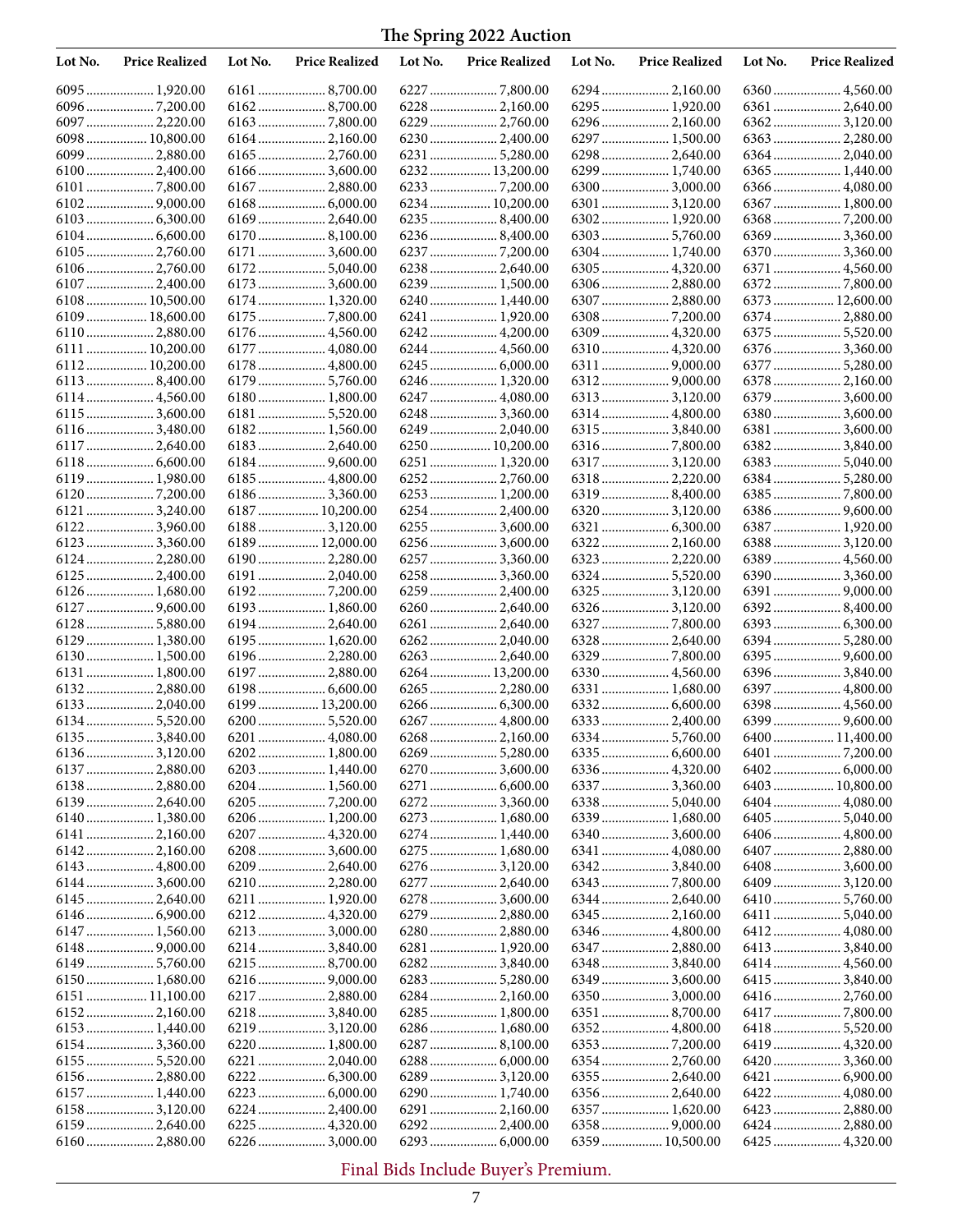| Lot No. | <b>Price Realized</b> | Lot No.              | <b>Price Realized</b> | Lot No. | <b>Price Realized</b> | Lot No. | <b>Price Realized</b> | Lot No. | <b>Price Realized</b> |
|---------|-----------------------|----------------------|-----------------------|---------|-----------------------|---------|-----------------------|---------|-----------------------|
|         | 6426  4,320.00        |                      | 6493  4,800.00        |         |                       |         | 7098 192.00           |         | 7164 120.00           |
|         | 6427  2,640.00        |                      | 6494  2,400.00        |         | 7033 576.00           |         | 7099  216.00          |         |                       |
|         | 6428  4,200.00        |                      | 6495  1,920.00        |         |                       |         |                       |         | 7166 168.00           |
|         |                       |                      | 6496  1,800.00        |         | 7035  80.00           |         | 7101  80.00           |         | 7167  960.00          |
|         |                       |                      | 6497  1,500.00        |         | 7036  408.00          |         |                       |         | 7168 120.00           |
|         | 6431  4,080.00        |                      | 6498  1,920.00        |         | 7037  264.00          |         | 7103  100.00          |         | 7169 264.00           |
|         | 64323,600.00          |                      |                       |         | 7038  456.00          |         | 7104  192.00          |         | 7170 192.00           |
|         | 6433  2,760.00        |                      | $6500$ 1,560.00       |         | 7039  80.00           |         | 7105  216.00          |         | 7171  120.00          |
|         | 64345,760.00          |                      | 6501  1,320.00        |         |                       |         | 7106 192.00           |         | 7172 216.00           |
|         | 6435  10,200.00       |                      | $6502$ 4,080.00       |         | 7041  144.00          |         | 7107  120.00          |         | 7173  2,400.00        |
|         | 6437  18,000.00       |                      | 6503  4,680.00        |         |                       |         | 7108 456.00           |         | 7174  552.00          |
|         | 64388,400.00          |                      | 6504  2,280.00        |         |                       |         | 7109  384.00          |         | 7175  504.00          |
|         | 6439 5,280.00         |                      | 6505  2,040.00        |         | 7044  432.00          |         | 7110 216.00           |         | 7176 192.00           |
|         | 64403,840.00          |                      |                       |         | 7045  80.00           |         | 7111  168.00          |         | 7177  192.00          |
|         | 6441  3,600.00        |                      | 6507  1,920.00        |         | 7046  40.00           |         | 7112 144.00           |         | 7178 216.00           |
|         | 6442 4,080.00         |                      | 6508  1,500.00        |         | 7047  168.00          |         | 7113  288.00          |         | 7179  216.00          |
|         | 6443  3,960.00        |                      |                       |         | 7048  384.00          |         | 7114  240.00          |         | 7180 216.00           |
|         | 6444  4,320.00        |                      |                       |         | 7049  168.00          |         | 7115  240.00          |         | 7181 264.00           |
|         | 6445  3,840.00        |                      | 6511  20,400.00       |         | 7050  240.00          |         | 7116 240.00           |         |                       |
|         |                       |                      |                       |         | 7051  336.00          |         | 7117  144.00          |         | 7183 168.00           |
|         |                       |                      | 6513  1,560.00        |         | 7052 168.00           |         | 7118 168.00           |         | 7184 120.00           |
|         | 6448  4,560.00        |                      | 6514  1,200.00        |         | 7053  312.00          |         | 7119  168.00          |         | 7185 240.00           |
|         | 6449  3,360.00        |                      |                       |         | 7054  336.00          |         | 7120  480.00          |         |                       |
|         | 64503,480.00          |                      | 6516  1,560.00        |         | 7055  660.00          |         |                       |         |                       |
|         |                       |                      | 6517  5,040.00        |         |                       |         |                       |         | 7188 100.00           |
|         | 64523,120.00          |                      | 6518  960.00          |         | 7057  900.00          |         |                       |         | 7189  144.00          |
|         |                       |                      |                       |         | 7058 312.00           |         |                       |         | 7190 264.00           |
|         | 64543,360.00          | <b>Session 8</b>     |                       |         | 7059  168.00          |         | 7125  360.00          |         | 7191  240.00          |
|         | 6455  3,360.00        | U.S. Coins Part 1    |                       |         |                       |         |                       |         | 7192 264.00           |
|         | 64563,960.00          | <b>Internet Only</b> |                       |         | 7061  504.00          |         | 7127  144.00          |         | 7193 312.00           |
|         | 6457  3,480.00        | Monday, April 11     |                       |         |                       |         |                       |         | 7194 264.00           |
|         | 6458  3,480.00        | StacksBowers.com     |                       |         |                       |         | 7129  432.00          |         |                       |
|         | 6459  3,480.00        | 9:00 AM PT           |                       |         | 7064  288.00          |         |                       |         | 7196 288.00           |
|         |                       | Lots 7001-7610       |                       |         |                       |         | 7131  120.00          |         |                       |
|         | 6461  3,840.00        |                      |                       |         | 7066  80.00           |         |                       |         | 7198 240.00           |
|         | 6462 12,600.00        |                      | 7001  264.00          |         | 7067  80.00           |         |                       |         | 7199780.00            |
|         |                       |                      |                       |         | 7068  120.00          |         | 7134  288.00          |         | 7200  480.00          |
|         | 6464 4,920.00         |                      | 7003  840.00          |         | 7069  100.00          |         | 7135  312.00          |         | 7201  312.00          |
|         |                       |                      | 7004  5,040.00        |         | 7070  168.00          |         | 7136 360.00           |         |                       |
|         | 6466  5,040.00        |                      | 7005  312.00          |         | 7071  264.00          |         | 7137  144.00          |         |                       |
|         | 6467  4,080.00        |                      | 7006 528.00           |         |                       |         | 7138 144.00           |         |                       |
|         |                       |                      | 7007  312.00          |         | 7073  660.00          |         | 7139  100.00          |         | 7205  360.00          |
|         |                       |                      | 7008  384.00          |         | 7074  288.00          |         |                       |         | 7206 216.00           |
|         | 6470 2,040.00         |                      |                       |         | 7075  240.00          |         | 7141  100.00          |         | 7207  144.00          |
|         | 6471  3,120.00        |                      |                       |         |                       |         | 7142 168.00           |         | 7208 120.00           |
|         |                       |                      |                       |         | 7077  288.00          |         |                       |         | 7209 80.00            |
|         |                       |                      |                       |         | 7078  216.00          |         |                       |         | 7210 168.00           |
|         | 6474 2,040.00         |                      |                       |         | 7079  120.00          |         |                       |         | 7211  144.00          |
|         | 6475  3,840.00        |                      |                       |         | 7080 312.00           |         |                       |         |                       |
|         | 6476  3,840.00        |                      |                       |         |                       |         |                       |         | 7213 120.00           |
|         | 6477  3,360.00        |                      |                       |         | 7082 192.00           |         | 7148  288.00          |         | 7214 100.00           |
|         | 6478  3,360.00        |                      | 7017  360.00          |         | 7083  288.00          |         | 7149  288.00          |         | 7215  168.00          |
|         | 64792,640.00          |                      | 7018 576.00           |         | 7084  288.00          |         |                       |         | 7216 120.00           |
|         |                       |                      | 7019  384.00          |         | 7085  408.00          |         |                       |         |                       |
|         | 6481  4,080.00        |                      |                       |         |                       |         | 7152 336.00           |         | 7218 240.00           |
|         |                       |                      |                       |         | 7087  100.00          |         |                       |         | 7219  120.00          |
|         | 6483  1,800.00        |                      |                       |         | 7088 240.00           |         |                       |         |                       |
|         |                       |                      |                       |         | 7089  336.00          |         |                       |         |                       |
|         |                       |                      | 7024  192.00          |         | 7090  480.00          |         | 7156  360.00          |         | 7222 264.00           |
|         |                       |                      | 7025  168.00          |         | 7091  168.00          |         |                       |         | 7223  144.00          |
|         | 6487  4,080.00        |                      | 7026  384.00          |         | 7092 144.00           |         | 7158 216.00           |         | 7224 120.00           |
|         | 6488 13,200.00        |                      | 7027  264.00          |         | 7093  192.00          |         | 7159  312.00          |         | 7225 144.00           |
|         | 6489  2,640.00        |                      | 7028 360.00           |         | 7094  120.00          |         | 7160 192.00           |         | 7226 100.00           |
|         |                       |                      |                       |         | 7095  80.00           |         | 7161  120.00          |         | 7227  288.00          |
|         | 6491  4,800.00        |                      |                       |         | 7096  264.00          |         | 7162384.00            |         |                       |
|         | 6492 1,560.00         |                      |                       |         | 7097  264.00          |         |                       |         |                       |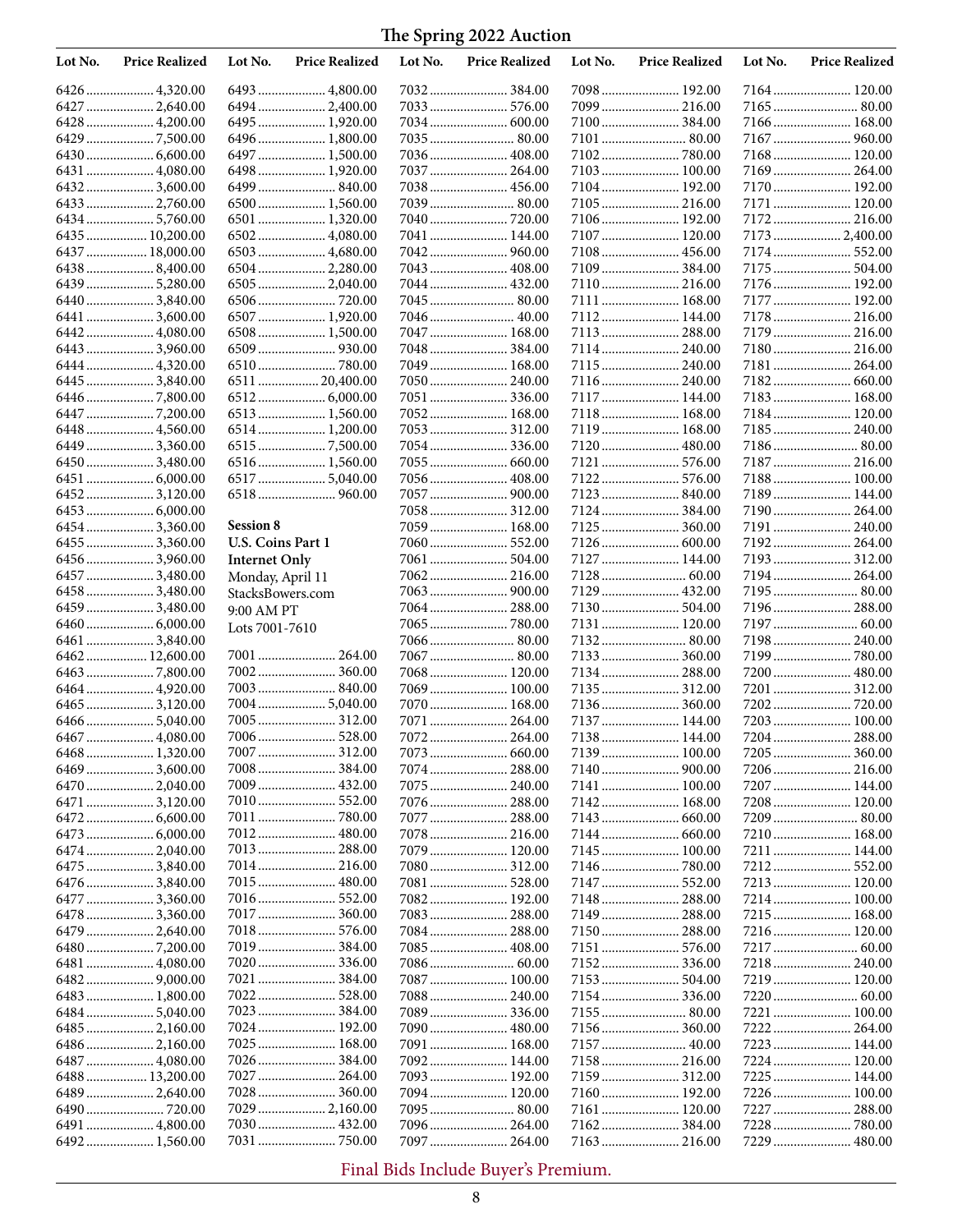| Lot No. | <b>Price Realized</b>        | Lot No. | <b>Price Realized</b>            | Lot No. | <b>Price Realized</b>        | Lot No. | <b>Price Realized</b>          | Lot No. | <b>Price Realized</b>         |
|---------|------------------------------|---------|----------------------------------|---------|------------------------------|---------|--------------------------------|---------|-------------------------------|
|         | 7230 80.00                   |         | 7296  384.00                     |         | 7362 100.00                  |         | 7428 312.00                    |         | 7494 144.00                   |
|         | 7231  264.00                 |         | 7297  408.00                     |         | 7363  1,560.00               |         |                                |         | 7495 288.00                   |
|         | 7232 528.00                  |         | 7298  264.00                     |         | 7364  168.00                 |         |                                |         | 7496 528.00                   |
|         | 7233 1,200.00                |         | 7299  144.00                     |         |                              |         |                                |         | 7497  264.00                  |
|         |                              |         | 7300 1,200.00                    |         | 7366  576.00                 |         | 7432 288.00                    |         |                               |
|         | 7235 100.00                  |         |                                  |         |                              |         |                                |         | 7499  1,140.00                |
|         | 7237  264.00                 |         | 7303  144.00                     |         | 7369  360.00                 |         |                                |         | 7500 144.00                   |
|         | 7238 120.00                  |         |                                  |         | 7370  720.00                 |         | 7435  384.00<br>7436 264.00    |         | 7501  264.00<br>7502 432.00   |
|         | 7239 216.00                  |         | 7305  384.00                     |         |                              |         | 7437  336.00                   |         | 7503  1,320.00                |
|         |                              |         | 7306  288.00                     |         |                              |         |                                |         | 7504 408.00                   |
| 7241    | 168.00                       |         | 7307  264.00                     |         | 7373  100.00                 |         |                                |         | 7505 504.00                   |
| 7242    |                              |         | 7308 264.00                      |         | 7374  120.00                 |         |                                |         |                               |
|         | 7243  408.00                 |         | 7309  240.00                     |         | 7375  336.00                 |         | 7441  810.00                   |         | 7507  780.00                  |
| 7244    | 432.00                       |         | 7310 192.00                      |         | 7376  1,560.00               |         | 7442  480.00                   |         | 7508 384.00                   |
|         | 7245  480.00                 |         | 7311  2,880.00                   |         | 7377  900.00                 |         |                                |         | 7509 288.00                   |
|         | 7246  480.00                 |         | 73122,880.00                     |         | 7378 192.00                  |         | 7444  900.00                   |         | 7510 1,920.00                 |
|         | 7247  216.00                 |         | 7313  2,640.00                   |         | 7379  432.00                 |         | 7445  600.00                   |         | 7511 528.00                   |
|         | 7248  264.00<br>7249  264.00 |         | 7314  1,320.00                   |         | 7380 552.00<br>7381  288.00  |         |                                |         | 7512 192.00                   |
|         |                              |         | 7315  2,160.00<br>7316  1,320.00 |         |                              |         |                                |         | 7514 840.00                   |
|         |                              |         | 7317  1,680.00                   |         |                              |         | 7449  1,500.00                 |         |                               |
| 7252    | 528.00                       |         | 7318 1,680.00                    |         | 7384  408.00                 |         |                                |         | 7516 1,080.00                 |
|         | 7253 504.00                  |         | 7319  576.00                     |         | 7385 552.00                  |         | 7451  480.00                   |         | 7517 264.00                   |
|         | 7254 192.00                  |         |                                  |         | 7386 312.00                  |         |                                |         | 7518 264.00                   |
|         | 7255  100.00                 |         | 7321  144.00                     |         | 7387  144.00                 |         | 7453  1,440.00                 |         | 7519 264.00                   |
|         | 7256 384.00                  |         | 7322  552.00                     |         |                              |         |                                |         | 7520 192.00                   |
|         | 7257  100.00                 |         | 7323  480.00                     |         |                              |         | 7455  840.00                   |         | 7521  120.00                  |
|         | 7258 1,020.00                |         | 7324  144.00                     |         | 7390  336.00                 |         |                                |         | 7522 3,360.00                 |
|         | 7259  216.00                 |         |                                  |         | 7391  192.00                 |         | 7457  480.00                   |         | 7523 384.00                   |
|         | 7260  504.00                 |         | 7326  120.00                     |         | 7392 192.00                  |         |                                |         | 7524 2,640.00                 |
|         | 7261  432.00                 |         |                                  |         | 7393  456.00<br>7394  456.00 |         |                                |         | 7525  1,320.00<br>7526 408.00 |
|         | 7263  168.00                 |         | 7328  120.00<br>7329  576.00     |         |                              |         | 7460  408.00                   |         | 7527  192.00                  |
|         |                              |         | 7330  360.00                     |         | 7396 100.00                  |         |                                |         | 7528 1,560.00                 |
|         | 7265  408.00                 |         | 7331  240.00                     |         | 7397  576.00                 |         |                                |         | 7529  264.00                  |
|         | 7266 144.00                  |         |                                  |         | 7398  900.00                 |         | 7464  1,320.00                 |         |                               |
|         | 7267  528.00                 |         | 7333  312.00                     |         | 7399  264.00                 |         |                                |         | 7531 1,020.00                 |
|         | 7268 216.00                  |         | 7334  360.00                     |         | 7400  192.00                 |         |                                |         | 7532 528.00                   |
|         | 7269  360.00                 |         | 7335  384.00                     |         | 7401  312.00                 |         | 7467  384.00                   |         | 7533 504.00                   |
|         | 7270  1,200.00               |         |                                  |         | 7402 144.00                  |         |                                |         |                               |
|         | 7271  576.00                 |         | 7337  100.00                     |         | 7403  264.00                 |         |                                |         |                               |
|         |                              |         |                                  |         | 7404  432.00                 |         | 7470  144.00                   |         | 7536 480.00                   |
|         |                              |         | 7339  264.00<br>7340  192.00     |         |                              |         |                                |         | 7537  1,800.00                |
|         | 7275  552.00                 |         | 7341  192.00                     |         | 7406  384.00<br>7407  240.00 |         | 7472  1,260.00<br>7473  960.00 |         | 7538 1,080.00                 |
|         | 7276 1,020.00                |         | 7342 144.00                      |         | 7408336.00                   |         | 7474 360.00                    |         | 7540  312.00                  |
|         |                              |         |                                  |         |                              |         |                                |         | 7541  312.00                  |
|         |                              |         |                                  |         |                              |         |                                |         | 7542  312.00                  |
|         | 7279  660.00                 |         |                                  |         | 7411  168.00                 |         |                                |         |                               |
|         |                              |         | 7346  120.00                     |         |                              |         |                                |         | 7544  192.00                  |
|         |                              |         | 7347  192.00                     |         | 7413  216.00                 |         |                                |         | 7545  264.00                  |
|         | 7282  720.00                 |         |                                  |         | 7414  660.00                 |         | 7480 144.00                    |         | 7546  1,320.00                |
|         |                              |         | 7349  360.00                     |         |                              |         |                                |         | 7547  264.00                  |
|         | 7284 1,560.00                |         |                                  |         | 7416  336.00                 |         |                                |         |                               |
|         | 7285 120.00                  |         |                                  |         | 7417  120.00                 |         | 7483 100.00                    |         | 7549  216.00                  |
|         | 7287  1,080.00               |         | 7353  168.00                     |         | 7418  528.00                 |         | 7484  240.00                   |         | 7550 1,380.00<br>7551  312.00 |
|         | 7288  1,560.00               |         |                                  |         |                              |         |                                |         | 7552 1,680.00                 |
|         |                              |         | 7355  192.00                     |         | 7421  504.00                 |         | 7487  840.00                   |         | 7553 1,860.00                 |
|         | 7290 144.00                  |         |                                  |         | 7422  456.00                 |         | 7488 384.00                    |         | 75543,120.00                  |
|         |                              |         | 7357  288.00                     |         |                              |         |                                |         | 7555  312.00                  |
|         |                              |         |                                  |         |                              |         |                                |         |                               |
|         | 7293 240.00                  |         | 7359  1,140.00                   |         | 7425  288.00                 |         | 7491  1,560.00                 |         | 7557  1,020.00                |
|         | 7294 192.00                  |         |                                  |         |                              |         | 7492 144.00                    |         |                               |
|         | 7295  312.00                 |         | 7361  384.00                     |         | 7427  360.00                 |         | 7493  1,080.00                 |         | 7559  312.00                  |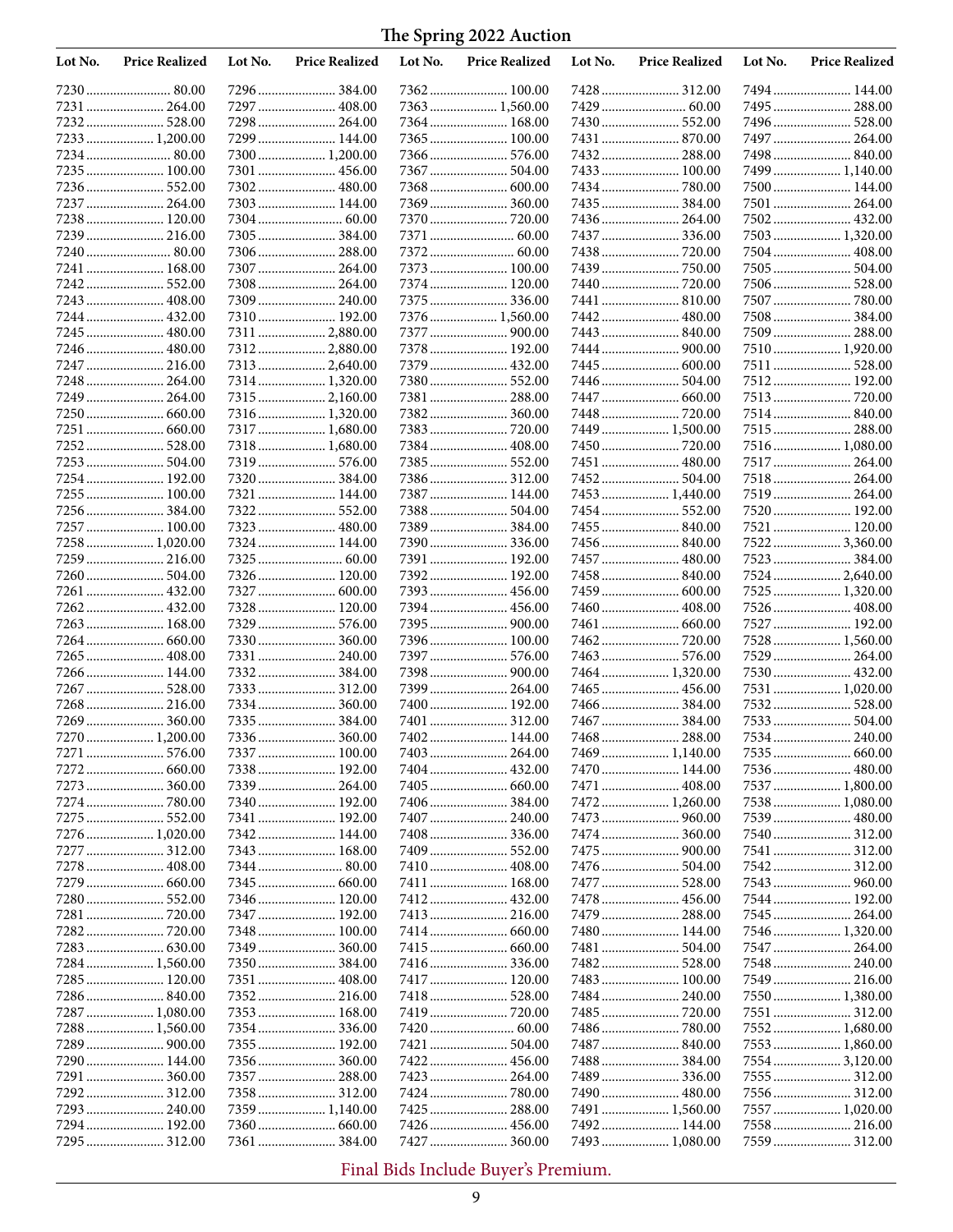| Lot No.              | <b>Price Realized</b>       | Lot No. | <b>Price Realized</b>          | Lot No. | <b>Price Realized</b>         | Lot No. | <b>Price Realized</b>          | Lot No. | <b>Price Realized</b>        |
|----------------------|-----------------------------|---------|--------------------------------|---------|-------------------------------|---------|--------------------------------|---------|------------------------------|
|                      |                             |         | 8008  336.00                   |         | 8074  432.00                  |         | 8140 1,020.00                  |         | 8206 1,800.00                |
|                      |                             |         | 8009  168.00                   |         |                               |         |                                |         | 8207  288.00                 |
|                      |                             |         | 8010  1,200.00                 |         |                               |         | 8142  216.00                   |         |                              |
|                      | 7563  408.00                |         | 8011  1,020.00                 |         |                               |         | 8143  432.00                   |         | 8209  1,380.00               |
|                      | 7564 192.00                 |         | 8012 1,020.00                  |         | 8078  840.00                  |         |                                |         | 8210 288.00                  |
|                      | 7565  504.00                |         |                                |         |                               |         | 8145  120.00                   |         | 8211  1,020.00               |
|                      | 7566  288.00                |         | 8014  120.00                   |         | 8080  144.00                  |         |                                |         |                              |
| 7568                 | 7567  576.00                |         | 8015  312.00<br>8016  1,320.00 |         | 8081  840.00<br>8082 1,260.00 |         | 8147  360.00                   |         | 8214  312.00                 |
|                      | 7569  480.00                |         | 8017  660.00                   |         | 8083  120.00                  |         | 8149  120.00                   |         | 8215 408.00                  |
|                      | 7570 144.00                 |         | 8018  384.00                   |         | 8084  144.00                  |         | 8150 168.00                    |         |                              |
| 7571                 |                             |         | 8019  144.00                   |         | 8085  168.00                  |         |                                |         | 8217 1,050.00                |
| 7572                 | 1,200.00                    |         |                                |         |                               |         |                                |         |                              |
|                      | 7573  264.00                |         |                                |         | 8087  144.00                  |         | 8153  168.00                   |         | 8219  990.00                 |
| 7574                 |                             |         | 8022 168.00                    |         | 8088  144.00                  |         |                                |         |                              |
|                      | 7575  240.00                |         | 8023  408.00                   |         | 8089  264.00                  |         | 8155  1,440.00                 |         | 8221  240.00                 |
|                      | 7576 312.00                 |         | 8024  408.00                   |         | 8090  960.00                  |         | 8156  144.00                   |         | 8222 1,320.00                |
|                      | 7577  80.00                 |         | 8025  1,200.00                 |         | 8091  264.00                  |         | 8157  80.00                    |         | 8223  192.00                 |
|                      | 7578  336.00                |         | 8026  1,020.00                 |         | 8092 168.00                   |         | 8158 1,080.00                  |         |                              |
|                      | 7579  1,020.00              |         | 8027  480.00                   |         |                               |         |                                |         |                              |
|                      | 7580 360.00                 |         | 8028  240.00                   |         | 8094  192.00                  |         |                                |         | 8226 192.00                  |
|                      | 7581  840.00                |         | 8029  456.00                   |         |                               |         |                                |         | 8227  144.00                 |
| 7582                 | 312.00                      |         | 8030  240.00                   |         | 8096 120.00                   |         |                                |         |                              |
|                      |                             |         | 8031  216.00                   |         |                               |         |                                |         | 8229  168.00                 |
|                      |                             |         | 8032 144.00                    |         | 8098  120.00                  |         | 8164  216.00                   |         | 8230 144.00                  |
|                      |                             |         |                                |         |                               |         | 8165  1,200.00                 |         | 8231  1,440.00               |
|                      | 7587  288.00                |         | 8034  1,200.00                 |         |                               |         |                                |         |                              |
|                      | 7588 288.00                 |         |                                |         |                               |         |                                |         |                              |
|                      | 7589 216.00                 |         | 8036  504.00                   |         | 8102 144.00                   |         | 8168 168.00                    |         | 8234 100.00                  |
| 7590<br>7591         | 168.00                      |         | 8037  312.00                   |         | 8103  168.00<br>8104  80.00   |         | 8169  1,140.00<br>8170  552.00 |         | 8236  360.00                 |
| 7592.                |                             |         | 8039  192.00                   |         | 8105  168.00                  |         | 8171  504.00                   |         | 8237  312.00                 |
|                      | 7593  216.00                |         |                                |         | 8106 100.00                   |         | 8172384.00                     |         |                              |
|                      | 7594 312.00                 |         | 8041  144.00                   |         | 8107  192.00                  |         | 8173  384.00                   |         |                              |
|                      | 7595 80.00                  |         |                                |         | 8108  144.00                  |         | 8174  720.00                   |         | 8240 2,040.00                |
|                      | 7596 216.00                 |         | $8043$ 1,800.00                |         | 8109  144.00                  |         | 8175  960.00                   |         | 8241  552.00                 |
|                      | 7597  1,560.00              |         | 8044  312.00                   |         | 8110  144.00                  |         |                                |         |                              |
| 7598                 |                             |         | 8045  360.00                   |         |                               |         | 8177  192.00                   |         |                              |
|                      | 7599 264.00                 |         | 8046  144.00                   |         |                               |         |                                |         | 8244  960.00                 |
|                      | 7600  2,040.00              |         | 8047  408.00                   |         | 8113  144.00                  |         | 8179  168.00                   |         | 8245  840.00                 |
|                      |                             |         | 8048  264.00                   |         |                               |         |                                |         | 8246 1,200.00                |
|                      | 7602 1,200.00               |         | 8049  192.00                   |         | 8115  240.00                  |         |                                |         |                              |
|                      |                             |         | 8050  1,080.00                 |         |                               |         |                                |         |                              |
|                      | 7604 144.00                 |         | 8051  192.00                   |         |                               |         |                                |         |                              |
|                      |                             |         | 8052  168.00                   |         | 8118  312.00                  |         | 8184  1,440.00                 |         |                              |
|                      |                             |         | 8053  144.00                   |         |                               |         |                                |         | 8251  456.00                 |
|                      | 7607  192.00                |         |                                |         |                               |         | 8186 504.00                    |         |                              |
|                      | 7608 240.00<br>7609  240.00 |         |                                |         |                               |         | 8187  432.00                   |         | 8253  960.00<br>8254  432.00 |
|                      | 7610 480.00                 |         | 8056  144.00<br>8057  1,200.00 |         | 8122 1,020.00<br>8123  120.00 |         | 8188 480.00<br>8189 1,080.00   |         | 8255  456.00                 |
|                      |                             |         | 8058 120.00                    |         |                               |         | 8190 144.00                    |         |                              |
| Session 9            |                             |         | 8059  1,020.00                 |         |                               |         |                                |         | 8257  1,320.00               |
| U.S. Coins Part 2    |                             |         |                                |         |                               |         | 8192 360.00                    |         | 8258  1,140.00               |
| <b>Internet Only</b> |                             |         | 8061  192.00                   |         |                               |         | 8193 408.00                    |         | 8259 1,440.00                |
| Tuesday, April 12    |                             |         |                                |         |                               |         | 8194  312.00                   |         |                              |
| StacksBowers.com     |                             |         |                                |         |                               |         |                                |         |                              |
| 9:00 AM PT           |                             |         | 8064  1,140.00                 |         | 8130  168.00                  |         |                                |         |                              |
| Lots 8001-8846       |                             |         |                                |         | 8131  192.00                  |         | 8197  480.00                   |         |                              |
|                      |                             |         | 8066  1,440.00                 |         |                               |         |                                |         |                              |
|                      |                             |         |                                |         | 8133  1,440.00                |         | 8199  576.00                   |         |                              |
|                      |                             |         | 8068  750.00                   |         |                               |         | 8200  408.00                   |         | 8266  1,080.00               |
|                      |                             |         | 8069  168.00                   |         |                               |         | 8201  1,440.00                 |         |                              |
|                      | 8004  1,080.00              |         | 8070  480.00                   |         |                               |         | 8202 1,020.00                  |         |                              |
|                      | 8005  504.00                |         | 8071  384.00                   |         | 8137  408.00                  |         |                                |         |                              |
|                      |                             |         |                                |         |                               |         | 8204  1,500.00                 |         |                              |
|                      |                             |         | 8073  1,140.00                 |         |                               |         |                                |         |                              |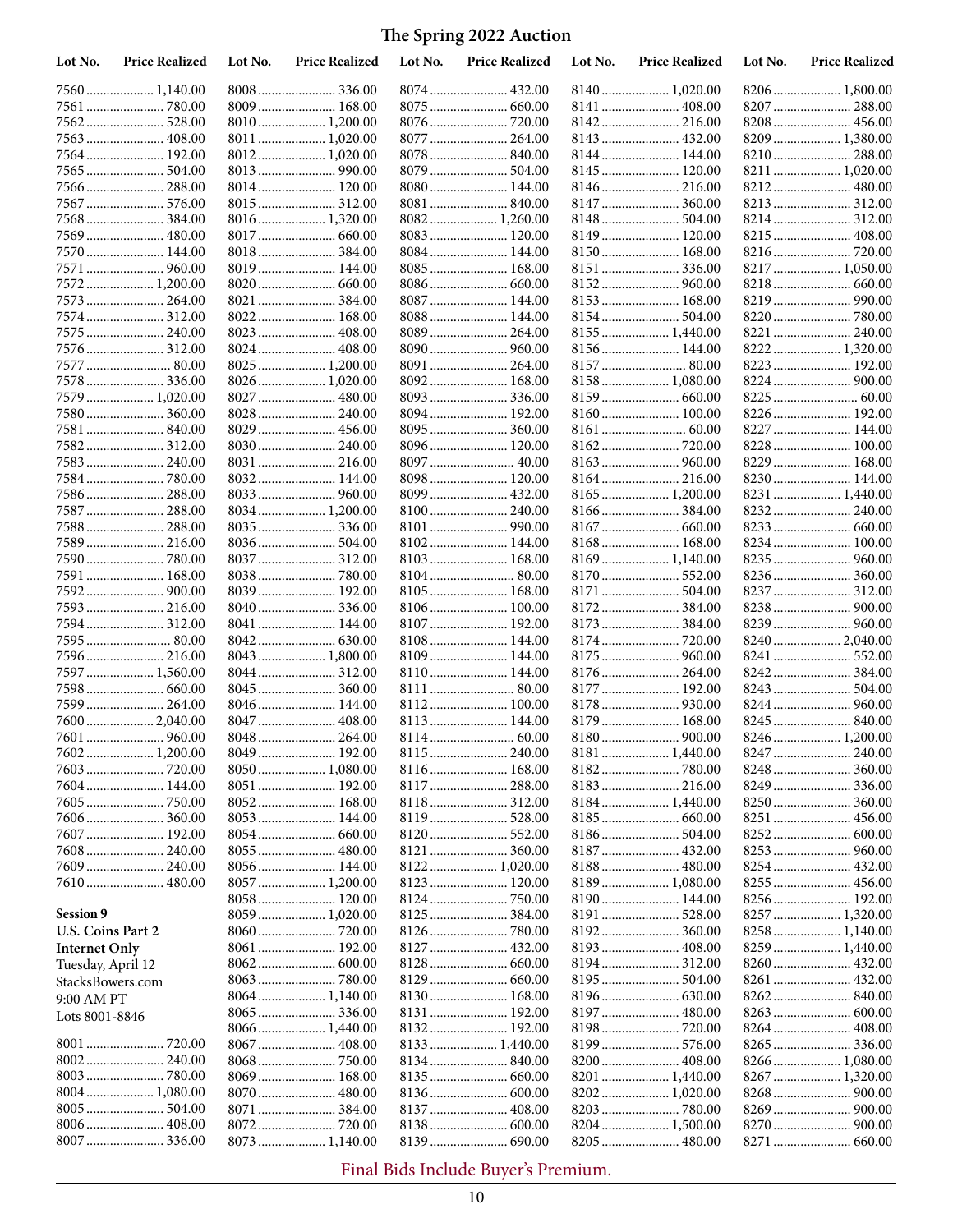| Lot No. | <b>Price Realized</b>       | Lot No. | <b>Price Realized</b>        | Lot No. | <b>Price Realized</b>        | Lot No. | <b>Price Realized</b>            | Lot No. | <b>Price Realized</b> |
|---------|-----------------------------|---------|------------------------------|---------|------------------------------|---------|----------------------------------|---------|-----------------------|
|         | 8272 1,200.00               |         |                              |         |                              |         |                                  |         |                       |
|         | 8273  408.00                |         | 8341  1,320.00               |         | 8407  432.00                 |         |                                  |         |                       |
|         |                             |         | 8342  528.00                 |         | 8408  360.00                 |         | 8474  288.00                     |         |                       |
|         | 8275  780.00                |         |                              |         |                              |         |                                  |         | 8541  336.00          |
|         | 8276  264.00                |         | 8344  1,320.00               |         | 8410  408.00                 |         |                                  |         |                       |
|         | 8277  1,320.00              |         | 8345  1,020.00               |         |                              |         | 8477  168.00                     |         | 8543  336.00          |
| 8278    | 1,200.00                    |         |                              |         | 8412  384.00                 |         | 8478  336.00                     |         | 8544  216.00          |
|         | 8279  1,680.00              |         | 8347  1,140.00               |         | 8413  144.00                 |         | 8479  120.00                     |         | 8545  576.00          |
|         | 8280 552.00                 |         | 8348  1,440.00               |         | 8414  120.00                 |         | 8480  1,170.00                   |         |                       |
|         |                             |         |                              |         | 8415  100.00                 |         | 8481  1,080.00                   |         | 8547  552.00          |
| 8282    |                             |         | 8350  504.00                 |         | 8416  144.00                 |         |                                  |         |                       |
|         |                             |         | 8351  432.00                 |         | 8417  264.00                 |         | 8483 1,080.00                    |         |                       |
|         | 8284 1,200.00               |         | 8352  2,160.00               |         | 8418 1,140.00                |         |                                  |         | 8550 144.00           |
|         | 8285  1,500.00              |         | 8353  1,740.00               |         |                              |         |                                  |         |                       |
|         | 8286 192.00                 |         |                              |         |                              |         |                                  |         |                       |
|         | 8287  3,000.00              |         | 8355  432.00                 |         |                              |         |                                  |         |                       |
|         | 8288  1,800.00              |         | 8356  432.00                 |         | 8422  720.00                 |         | 8488  1,320.00                   |         | 8554 456.00           |
|         |                             |         | 8357  312.00                 |         | 8423  432.00                 |         | 8489  1,320.00                   |         |                       |
|         | 8290 600.00                 |         |                              |         | 8424  384.00                 |         | 8490 1,320.00                    |         |                       |
|         | 8292 1,920.00               |         | 8359  504.00                 |         | 8425  216.00                 |         |                                  |         | 8557  360.00          |
|         | 8293  1,920.00              |         | 8360  432.00                 |         | 8426  312.00                 |         | 8492 144.00                      |         | 8558 360.00           |
|         | 8294  1,200.00              |         | 8361  480.00                 |         | 8427  100.00                 |         | 8493  216.00                     |         |                       |
|         | 8295  144.00<br>8296 216.00 |         | 8362 264.00<br>8363  264.00  |         | 8428  120.00                 |         | 8494  216.00                     |         | 8561  336.00          |
|         | 8297  264.00                |         | 8364  288.00                 |         | 8429  240.00<br>8430  80.00  |         | 8496 312.00                      |         |                       |
|         | 8298  900.00                |         | 8365  312.00                 |         |                              |         | 8497  840.00                     |         |                       |
|         |                             |         | 8366  240.00                 |         | 8432  264.00                 |         |                                  |         |                       |
|         | 8301  288.00                |         |                              |         | 8433  240.00                 |         |                                  |         |                       |
|         |                             |         |                              |         | 8434  1,440.00               |         |                                  |         | 8566  336.00          |
|         |                             |         | 8369  384.00                 |         | 8435  1,560.00               |         | 8501  384.00                     |         |                       |
|         |                             |         | 8370  336.00                 |         | 8436  1,200.00               |         |                                  |         |                       |
|         | 8305  360.00                |         | 8371  192.00                 |         | 8437  1,320.00               |         | 8503  312.00                     |         |                       |
|         |                             |         | 8372 144.00                  |         |                              |         |                                  |         |                       |
|         | 8307  600.00                |         | 8373  120.00                 |         |                              |         |                                  |         | 8571  408.00          |
|         |                             |         | 8374  216.00                 |         | 8440  720.00                 |         |                                  |         |                       |
|         | 8309  2,160.00              |         | 8375  216.00                 |         |                              |         | 8507  192.00                     |         | 8573 192.00           |
|         | 8310  264.00                |         |                              |         | 8442  288.00                 |         |                                  |         | 8574 144.00           |
| 8311    |                             |         | 8377  312.00                 |         |                              |         | 8509  336.00                     |         | 8575 192.00           |
| 8312.   |                             |         | 8378  960.00                 |         | 8444  552.00                 |         |                                  |         |                       |
|         | 8313 432.00                 |         | 8379  900.00                 |         | 8445  240.00                 |         | 8511  336.00                     |         |                       |
|         | 8314 1,320.00               |         |                              |         | 8446  192.00                 |         |                                  |         |                       |
|         | 8315  504.00                |         |                              |         | 8447  552.00                 |         |                                  |         | 8579 144.00           |
|         | 8316 1,170.00               |         |                              |         |                              |         |                                  |         |                       |
|         | 8317 192.00                 |         |                              |         |                              |         |                                  |         |                       |
|         |                             |         |                              |         | 8450  432.00                 |         |                                  |         |                       |
|         | 8319 168.00                 |         |                              |         |                              |         |                                  |         |                       |
|         | 8320 192.00                 |         | 8386  576.00                 |         |                              |         |                                  |         |                       |
|         |                             |         |                              |         |                              |         | 8519  2,880.00                   |         |                       |
|         |                             |         | 8388  576.00                 |         |                              |         | 8520  408.00                     |         | 8586 552.00           |
|         |                             |         |                              |         | 8455  264.00                 |         | 8521  120.00                     |         |                       |
|         | 8324 1,680.00               |         | 8390  480.00                 |         |                              |         | 8522  264.00                     |         |                       |
|         |                             |         |                              |         |                              |         |                                  |         |                       |
|         |                             |         |                              |         | 8458  312.00<br>8459  192.00 |         | 8524  1,080.00                   |         |                       |
|         | 8327  1,200.00              |         | 8393  528.00<br>8394  528.00 |         | 8460  144.00                 |         | 8525  1,200.00<br>8526  1,560.00 |         |                       |
|         | 8329  336.00                |         |                              |         | 8461  144.00                 |         | 8527  384.00                     |         | 8593 216.00           |
|         |                             |         |                              |         |                              |         |                                  |         | 8594  1,140.00        |
|         | 8331  192.00                |         | 8397  528.00                 |         |                              |         | 8529  360.00                     |         | 8595 1,320.00         |
|         |                             |         | 8398  480.00                 |         | 8464  144.00                 |         |                                  |         |                       |
|         |                             |         |                              |         |                              |         | 8531  360.00                     |         | 8597  432.00          |
|         |                             |         | 8400  456.00                 |         |                              |         |                                  |         |                       |
|         |                             |         | 8401  432.00                 |         | 8467  192.00                 |         |                                  |         |                       |
|         | 8336 432.00                 |         | 8402  408.00                 |         | 8468  1,440.00               |         | 8534  312.00                     |         |                       |
|         |                             |         |                              |         |                              |         | 8535  336.00                     |         | 8601  192.00          |
|         | 8338 1,380.00               |         |                              |         | 8470  870.00                 |         |                                  |         |                       |
|         | 8339  1,620.00              |         | 8405  168.00                 |         |                              |         |                                  |         |                       |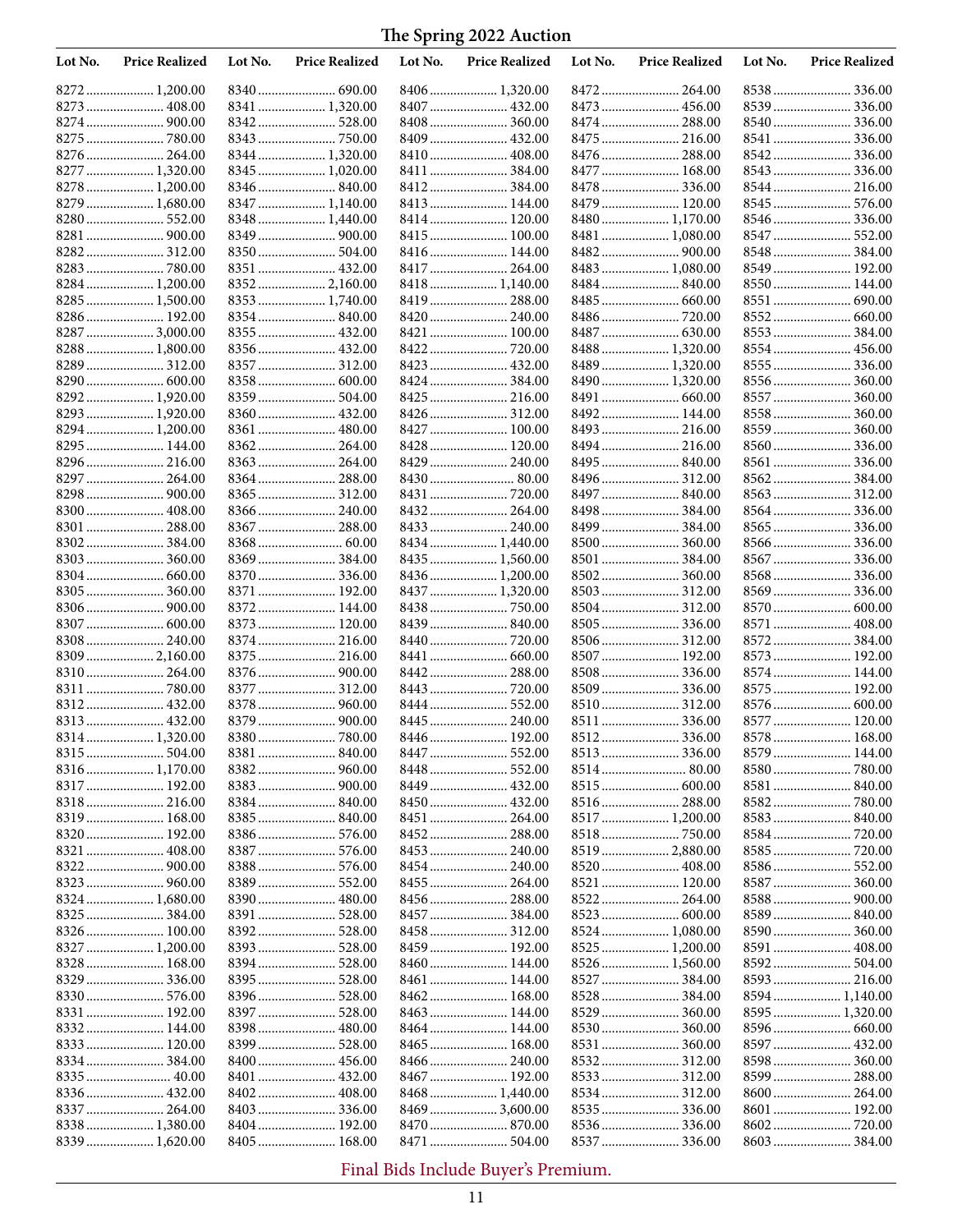| Lot No. | <b>Price Realized</b> | Lot No. | <b>Price Realized</b>          | Lot No. | <b>Price Realized</b> | Lot No.              | <b>Price Realized</b>         | Lot No. | <b>Price Realized</b> |
|---------|-----------------------|---------|--------------------------------|---------|-----------------------|----------------------|-------------------------------|---------|-----------------------|
|         | 8604 240.00           |         | 8670  480.00                   |         |                       |                      |                               |         | 9014 240.00           |
|         | 8605  576.00          |         | 8671  1,680.00                 |         | 8737  504.00          |                      | 8803  312.00                  |         |                       |
|         |                       |         |                                |         | 8738  360.00          |                      | 8804  384.00                  |         | 9016 288.00           |
|         | 8607  168.00          |         | 8673  456.00                   |         | 8739  1,560.00        |                      |                               |         | 9017 312.00           |
|         | 8608  456.00          |         |                                |         |                       |                      |                               |         |                       |
|         | 8609 144.00           |         | 8675  840.00                   |         | 8741  720.00          |                      |                               |         | 9019 552.00           |
|         | 8610 144.00           |         |                                |         | 8742  216.00          |                      | 8809  408.00                  |         | 9020  720.00          |
| 8611    | 168.00                |         |                                |         | 8743  264.00          |                      |                               |         | 9021  480.00          |
| 8612    | 144.00                |         | 8678  1,800.00                 |         | 8744  264.00          |                      |                               |         | 9022 1,560.00         |
|         |                       |         | 8679  576.00                   |         | 8745  240.00          |                      |                               |         |                       |
| 8614    |                       |         |                                |         | 8746  1,320.00        |                      | 8813  240.00                  |         | 9024 360.00           |
|         |                       |         | 8681  1,320.00                 |         | 8747  1,020.00        |                      |                               |         | 9025  336.00          |
|         |                       |         |                                |         |                       |                      |                               |         |                       |
|         |                       |         | 8683  1,200.00                 |         |                       |                      |                               |         | 9027  336.00          |
|         | 8618 144.00           |         |                                |         | 8750  384.00          |                      | 8817  2,640.00                |         |                       |
|         | 8619 144.00           |         | 8685  1,800.00                 |         | 8751  360.00          |                      | 8818 216.00                   |         | 9029  384.00          |
|         | 8620  1,140.00        |         | 8686  2,280.00                 |         | 8752 240.00           |                      | 8819 216.00<br>8820  1,260.00 |         | 9030 552.00           |
|         | 8621  1,680.00        |         | 8687  1,140.00<br>8688  720.00 |         | 8754  312.00          |                      | 8821  504.00                  |         | 9031  1,200.00        |
|         | 8623  1,320.00        |         | 8689  1,560.00                 |         | 8755  144.00          |                      | 8822 336.00                   |         |                       |
|         |                       |         |                                |         | 8756  960.00          |                      |                               |         |                       |
|         | 8625  480.00          |         | 8691  1,560.00                 |         | 8757  870.00          |                      | 8824  2,040.00                |         |                       |
|         |                       |         |                                |         | 8758  870.00          |                      | 8825  1,020.00                |         |                       |
|         | 8627  312.00          |         | 8693  456.00                   |         | 8759  780.00          |                      |                               |         | 9037 1,320.00         |
|         | 8628 192.00           |         | 8694  1,440.00                 |         | 8760  600.00          |                      | 8827  336.00                  |         |                       |
|         | 8629  1,920.00        |         | 8695  1,380.00                 |         | 8761  552.00          |                      | 8828  216.00                  |         | 9039  690.00          |
|         |                       |         | 8696  1,020.00                 |         | 8762  1,080.00        |                      | 8829  120.00                  |         |                       |
|         | 8631  432.00          |         | 8697  576.00                   |         |                       |                      |                               |         | 9041  1,200.00        |
|         |                       |         |                                |         | 8764  192.00          |                      |                               |         |                       |
|         |                       |         | 8699  432.00                   |         |                       |                      |                               |         | 9043  720.00          |
|         | 8634 288.00           |         | 8700  1,320.00                 |         | 8766  1,440.00        |                      |                               |         | 9044 840.00           |
|         | 8635  288.00          |         | 8701  1,920.00                 |         | 8767  168.00          |                      | 8834  288.00                  |         |                       |
|         | 8636 480.00           |         |                                |         |                       |                      | 8835  144.00                  |         |                       |
|         | 8637  1,020.00        |         | 8703  100.00                   |         | 8769  100.00          |                      |                               |         |                       |
|         | 8638 288.00           |         |                                |         | 8770  720.00          |                      | 8837  144.00                  |         | 9048 1,680.00         |
|         |                       |         | 8705  192.00                   |         | 8771  576.00          |                      | 8838 1,440.00                 |         |                       |
|         | 8640  288.00          |         | 8706  264.00                   |         |                       |                      | 8839 312.00                   |         |                       |
| 8641    |                       |         | 8707  1,080.00                 |         | 8773  690.00          |                      |                               |         | 9051  690.00          |
|         |                       |         | 8708  168.00                   |         | 8774  144.00          |                      |                               |         | 9052 600.00           |
|         | 8643  192.00          |         | 8709  336.00                   |         | 8775  288.00          |                      |                               |         | 9053  1,320.00        |
|         | 8644  120.00          |         | 8710  312.00                   |         | 8776  168.00          |                      |                               |         | 9054  600.00          |
|         | 8645  168.00          |         | 8711  240.00                   |         | 8777  168.00          |                      | 8844  192.00                  |         |                       |
|         |                       |         |                                |         | 8778  168.00          |                      |                               |         |                       |
|         |                       |         | 8713  144.00                   |         |                       |                      |                               |         | 9057  1,140.00        |
|         |                       |         | 8714  360.00                   |         | 8780  144.00          |                      |                               |         | 9058 432.00           |
|         | 8649  900.00          |         |                                |         | 8781  144.00          | <b>Session 11</b>    |                               |         |                       |
|         |                       |         |                                |         | 8782 144.00           | U.S. Coins Part 3    |                               |         |                       |
|         |                       |         |                                |         | 8783  216.00          | <b>Internet Only</b> |                               |         | 9061  552.00          |
|         | 8653  1,080.00        |         | 8718  264.00                   |         | 8784  264.00          |                      | Wednesday, April 13           |         | 9062 2,520.00         |
|         |                       |         | 8720  192.00                   |         | 8786  192.00          | StacksBowers.com     |                               |         |                       |
|         |                       |         | 8721  144.00                   |         | 8787  168.00          | 9:00 AM PT           |                               |         |                       |
|         |                       |         | 8722  1,080.00                 |         | 8788  192.00          | Lots 9001-9775       |                               |         | 9066 552.00           |
|         |                       |         |                                |         | 8789  168.00          |                      |                               |         |                       |
|         | 8658 216.00           |         | 8724  1,320.00                 |         |                       |                      |                               |         | 9068 504.00           |
|         | 8659  288.00          |         |                                |         | 8791  144.00          |                      | 9003  504.00                  |         | 9069  1,440.00        |
|         | 8660 1,020.00         |         | 8726  432.00                   |         | 8792 216.00           |                      |                               |         | 9070 840.00           |
|         |                       |         | 8727  100.00                   |         |                       |                      | 9005  384.00                  |         |                       |
|         |                       |         | 8728  1,560.00                 |         |                       |                      | 9006336.00                    |         | 9072 1,020.00         |
|         | 8663  1,800.00        |         | 8729  1,440.00                 |         |                       |                      | 9007  432.00                  |         | 9073 840.00           |
|         |                       |         | 8730  1,320.00                 |         |                       |                      |                               |         |                       |
|         |                       |         |                                |         | 8797  900.00          |                      |                               |         |                       |
|         |                       |         |                                |         | 8798  192.00          |                      |                               |         |                       |
|         |                       |         |                                |         | 8799  192.00          |                      | 9011  432.00                  |         | 9077  600.00          |
|         |                       |         | 8734  1,260.00                 |         |                       |                      | 9012 432.00                   |         |                       |
|         |                       |         | 8735  1,260.00                 |         |                       |                      |                               |         |                       |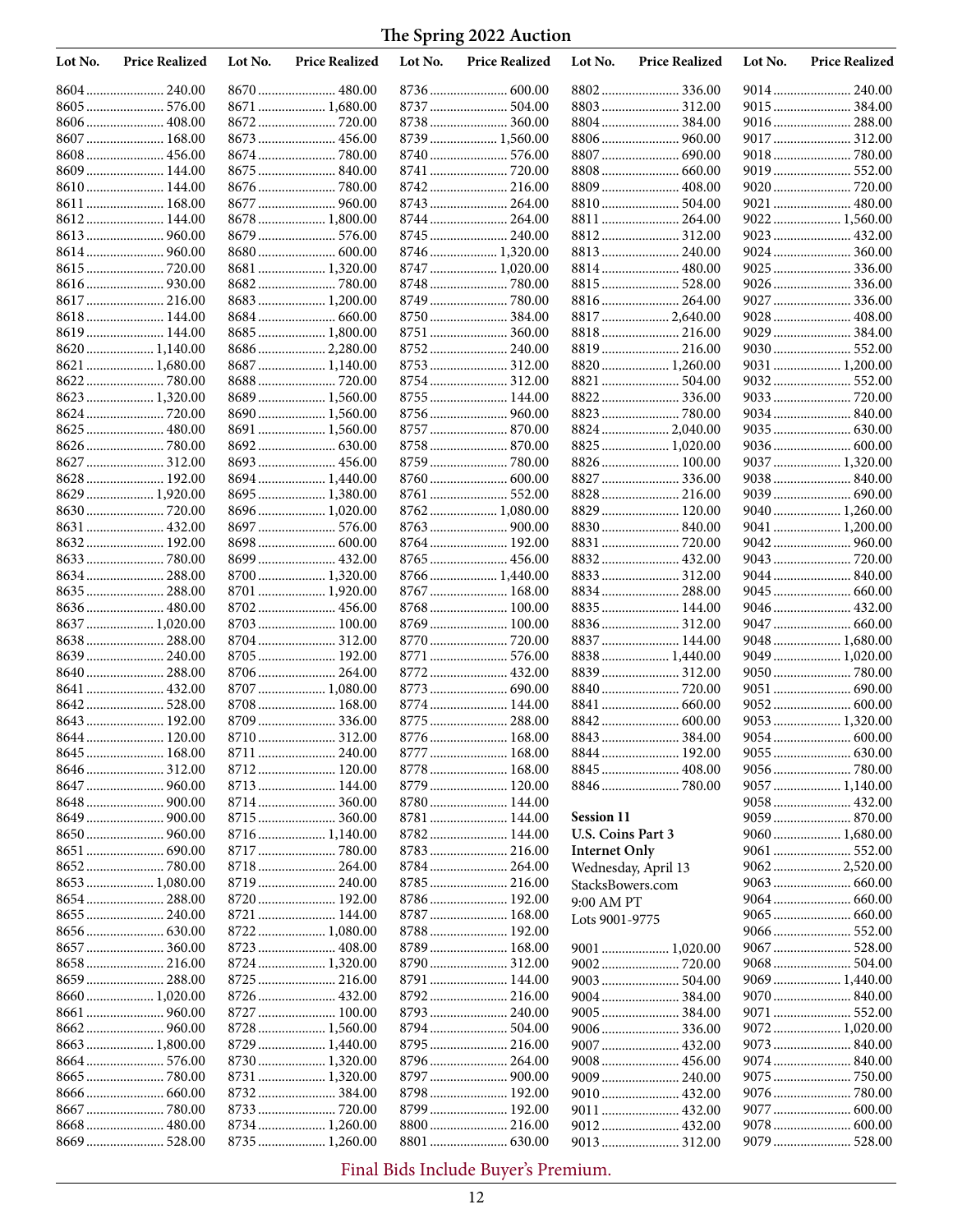| Lot No. | <b>Price Realized</b> | Lot No. | <b>Price Realized</b> | Lot No. | <b>Price Realized</b>            | Lot No. | <b>Price Realized</b> | Lot No. | <b>Price Realized</b>           |
|---------|-----------------------|---------|-----------------------|---------|----------------------------------|---------|-----------------------|---------|---------------------------------|
|         |                       |         | 9146  1,560.00        |         |                                  |         | 9278 1,680.00         |         |                                 |
|         | 9081  960.00          |         | 9147  900.00          |         | 9213  1,440.00                   |         | 9279  1,560.00        |         | 9345  900.00                    |
|         |                       |         | 9148  480.00          |         | 9214  1,500.00                   |         | 9280  1,260.00        |         |                                 |
|         |                       |         | 9149  456.00          |         | 9215  1,560.00                   |         | 9281  1,020.00        |         | 9347  690.00                    |
|         |                       |         | 9150  384.00          |         | 9216  1,320.00                   |         | 9282 1,560.00         |         |                                 |
|         |                       |         | 9151  384.00          |         | 9217  900.00                     |         | 9283 1,080.00         |         |                                 |
|         | 9086  900.00          |         | 9152 2,040.00         |         | 9218  1,680.00                   |         |                       |         |                                 |
|         | 9087  408.00          |         |                       |         | 9219  1,050.00                   |         | 9285  1,560.00        |         |                                 |
|         | 9088 1,440.00         |         | 9154  456.00          |         |                                  |         | 9286  3,600.00        |         |                                 |
|         | 9089 1,020.00         |         | 9155  456.00          |         | 9221  1,020.00                   |         | 9287  1,320.00        |         |                                 |
|         |                       |         | 9156  432.00          |         | 9222  1,920.00                   |         | 9288  1,320.00        |         |                                 |
|         | 9091  660.00          |         | 9157  432.00          |         | 9223  1,080.00                   |         | 9289  840.00          |         | 9355  750.00                    |
|         | 9092 384.00           |         | 9158  408.00          |         | 9224  1,560.00                   |         | 9290  720.00          |         |                                 |
|         |                       |         | 9159  1,920.00        |         |                                  |         | 9291  900.00          |         |                                 |
|         |                       |         |                       |         | 9226  1,320.00                   |         |                       |         |                                 |
|         |                       |         | 9161  552.00          |         | 9227  1,140.00                   |         |                       |         |                                 |
|         | 9096 1,020.00         |         |                       |         |                                  |         | 9294  870.00          |         |                                 |
|         | 9097  720.00          |         | 9163  480.00          |         | 9229  840.00                     |         |                       |         |                                 |
|         |                       |         | 9164  504.00          |         | 9230  1,440.00                   |         | 9296 552.00           |         | 9362 1,200.00                   |
|         | 9099 552.00           |         | 9165  432.00          |         | 9231  900.00                     |         | 9297  552.00          |         | 9363 840.00                     |
|         | 9100 2,760.00         |         | 9166  432.00          |         | 9232 1,500.00                    |         | 9298 600.00           |         |                                 |
| 9101    | 1,920.00              |         |                       |         |                                  |         | 9299  1,020.00        |         |                                 |
| 9102    | 1,800.00              |         |                       |         | 9234  930.00                     |         | 9300  552.00          |         |                                 |
|         | 9103 1,560.00         |         |                       |         | 9235  600.00                     |         |                       |         | 9367  960.00                    |
|         | 9104 456.00           |         | 9170  552.00          |         | 9236  1,440.00                   |         | 9302 1,020.00         |         |                                 |
|         | 9105  432.00          |         | 9171  480.00          |         | 9237  1,050.00                   |         |                       |         | 9369  1,680.00                  |
|         | 9106840.00            |         | 9172 432.00           |         |                                  |         |                       |         | 9370 1,620.00                   |
|         | 9107  900.00          |         | 9173  1,800.00        |         |                                  |         |                       |         | 9371  1,920.00                  |
|         |                       |         | 9174  1,200.00        |         |                                  |         |                       |         |                                 |
| 9109    | 456.00                |         |                       |         | 9241  900.00                     |         |                       |         | 9373 1,320.00                   |
|         | 9110 384.00           |         | 9176  552.00          |         | 9242  1,560.00                   |         | 9308 1,140.00         |         | 9374  1,440.00                  |
|         | 9111  1,680.00        |         | 9177  576.00          |         | 9243  1,680.00                   |         |                       |         | 9375  1,800.00                  |
|         | 9112 1,020.00         |         |                       |         | 9244  1,800.00                   |         | 9310 2,640.00         |         | 9376  1,800.00                  |
|         | 9113 456.00           |         | 9179  480.00          |         |                                  |         | 9311  840.00          |         | 9377  1,320.00                  |
|         | 9114  456.00          |         | 9180  432.00          |         |                                  |         | 9312 1,110.00         |         | 9378 1,440.00                   |
|         | 9115 480.00           |         | 9181  432.00          |         | 9247  780.00                     |         | 9313  1,200.00        |         | 9379 1,440.00                   |
|         |                       |         |                       |         |                                  |         | 9314  1,020.00        |         | 9380 1,440.00                   |
|         |                       |         | 9183 480.00           |         | 9249  576.00                     |         |                       |         | 9381  1,380.00                  |
|         | 9118 432.00           |         | 9184  504.00          |         | 9250  576.00                     |         |                       |         | 9382 1,380.00                   |
|         | 9119 408.00           |         | 9185  504.00          |         | 9251  1,500.00                   |         | 9317  840.00          |         | 9383 1,740.00                   |
|         |                       |         |                       |         |                                  |         |                       |         | 9384  1,440.00                  |
|         | 9121  750.00          |         | 9187  432.00          |         |                                  |         |                       |         |                                 |
|         | 9122 528.00           |         |                       |         |                                  |         |                       |         | 9386 1,800.00                   |
|         | 9123  456.00          |         | 9189  504.00          |         |                                  |         |                       |         | 9387  1,440.00                  |
|         |                       |         |                       |         | 9256  552.00                     |         | 9322 1,080.00         |         | 9388 1,440.00                   |
|         |                       |         | 9191  504.00          |         |                                  |         |                       |         | 9389 1,440.00                   |
|         | 9126  408.00          |         |                       |         |                                  |         |                       |         |                                 |
|         |                       |         |                       |         |                                  |         |                       |         | 9391  1,440.00                  |
|         | 9128 408.00           |         | 9194  432.00          |         |                                  |         | 9326 1,440.00         |         | 9392 3,360.00                   |
|         | 9129  408.00          |         |                       |         |                                  |         |                       |         | 9393 1,740.00                   |
|         |                       |         | 9196  432.00          |         |                                  |         |                       |         | 9394 1,440.00                   |
|         |                       |         | 9197  1,740.00        |         |                                  |         | 9329  600.00          |         | 9395 1,800.00                   |
|         | 9132 432.00           |         | 9198  1,560.00        |         |                                  |         |                       |         | 9396 1,800.00                   |
|         |                       |         | 9199  1,440.00        |         | 9265  1,080.00                   |         | 9331  2,640.00        |         |                                 |
|         |                       |         | 9200  1,200.00        |         |                                  |         |                       |         | 9398 1,440.00                   |
|         | 9135  384.00          |         | 9201  1,050.00        |         | 9267  2,880.00                   |         |                       |         | 9399  1,380.00                  |
|         | 9136  1,380.00        |         |                       |         |                                  |         |                       |         | 9400  1,440.00                  |
|         | 9137  1,260.00        |         | 9203  1,860.00        |         |                                  |         |                       |         |                                 |
|         | 9138 408.00           |         | 9204  1,620.00        |         |                                  |         |                       |         | 9402 1,380.00                   |
|         | 9139 432.00           |         |                       |         |                                  |         | 9337  660.00          |         |                                 |
|         | 9140 432.00           |         | 9206  1,140.00        |         |                                  |         |                       |         | 9403 1,380.00<br>9404  2,280.00 |
|         |                       |         | 9207  900.00          |         |                                  |         |                       |         |                                 |
|         | 9141  408.00          |         | 9208  1,800.00        |         | 9273  1,440.00<br>9274  1,800.00 |         |                       |         |                                 |
|         | 9143  408.00          |         | 9209  1,920.00        |         | 9275  1,800.00                   |         |                       |         |                                 |
|         |                       |         | 9210  960.00          |         | 9276  1,080.00                   |         |                       |         | 9407  1,500.00<br>9408 1,440.00 |
|         |                       |         |                       |         |                                  |         |                       |         |                                 |
|         |                       |         | 9211  1,380.00        |         | 9277  2,400.00                   |         |                       |         | 9409  1,500.00                  |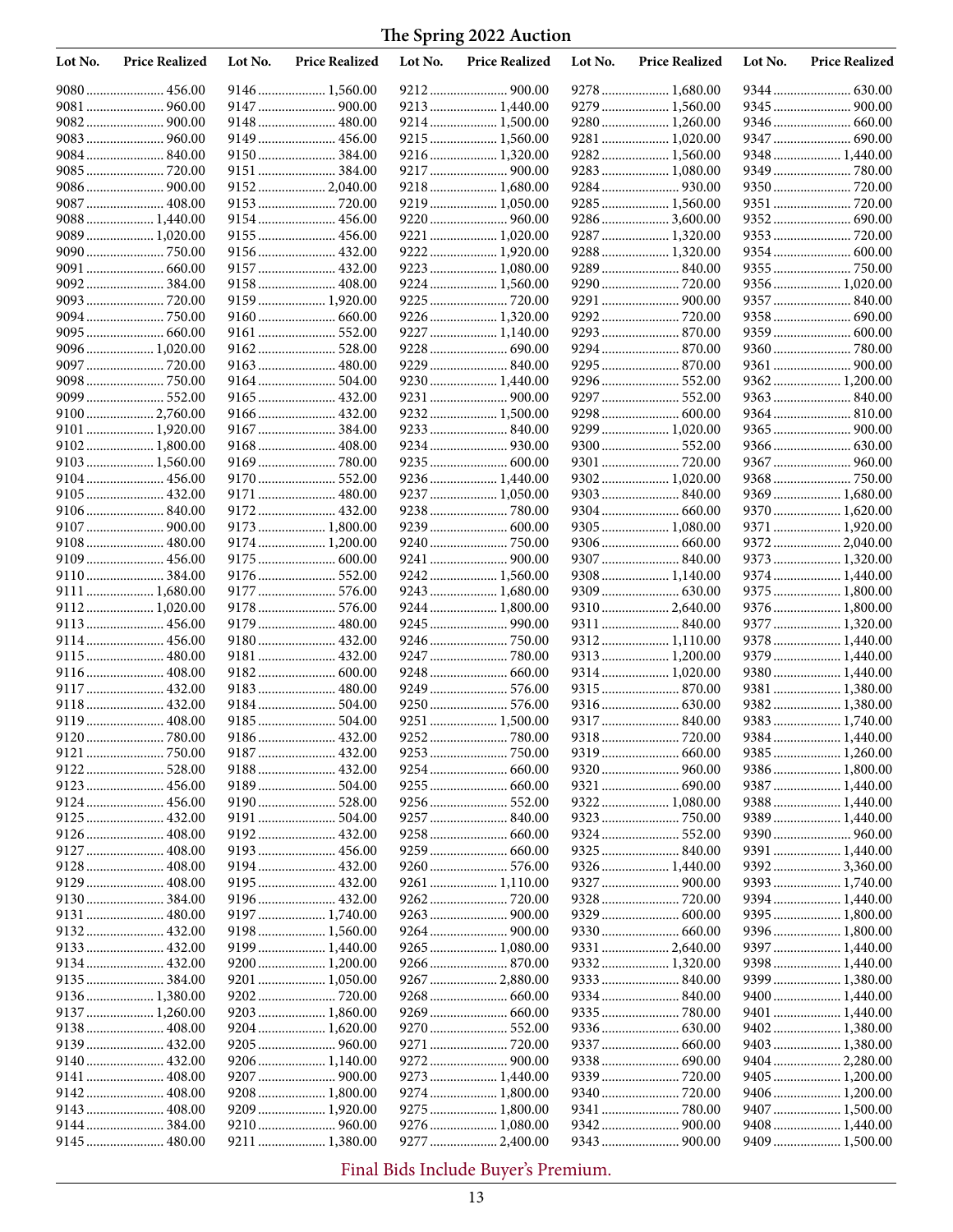| Lot No. | <b>Price Realized</b> | Lot No. | <b>Price Realized</b> | Lot No. | <b>Price Realized</b> | Lot No. | <b>Price Realized</b> | Lot No. | <b>Price Realized</b> |
|---------|-----------------------|---------|-----------------------|---------|-----------------------|---------|-----------------------|---------|-----------------------|
|         | 9410 1,320.00         |         | 9476  2,340.00        |         | 9542  1,080.00        |         |                       |         |                       |
|         | 9411  1,320.00        |         | 9477  2,280.00        |         | 9543  720.00          |         | 9609 192.00           |         | 9675  1,200.00        |
|         | 9412 1,680.00         |         | 9478  2,160.00        |         | 9544  528.00          |         |                       |         |                       |
|         | 9413  2,880.00        |         | 9479  3,480.00        |         | 9545  552.00          |         | 9611  528.00          |         | 9677  504.00          |
|         |                       |         | 9480  3,240.00        |         | 9546  2,520.00        |         |                       |         |                       |
|         | 9415  2,280.00        |         | 9481  3,600.00        |         | 9547  2,400.00        |         | 9613  408.00          |         | 9679  1,440.00        |
|         | 9416 2,280.00         |         | 9482 3,600.00         |         | 9548  1,440.00        |         | 9614 1,170.00         |         | 9680 408.00           |
|         | 9417  2,160.00        |         | 9483  4,800.00        |         | 9549  1,320.00        |         | 9615  900.00          |         | 9681  384.00          |
|         | 9418 1,320.00         |         | 9484  3,600.00        |         |                       |         | 9616  720.00          |         | 9682 432.00           |
|         | 9419  1,440.00        |         | 9485  2,400.00        |         |                       |         |                       |         |                       |
|         | 9420 1,440.00         |         | 9486  4,080.00        |         | 9552  384.00          |         | 9618  168.00          |         | 9684 432.00           |
|         | 9421  1,320.00        |         | 9487  3,120.00        |         | 9553  192.00          |         | 9619 216.00           |         | 9685 408.00           |
|         | 9422 1,140.00         |         | 9488  3,120.00        |         | 9554  288.00          |         | 9620  1,440.00        |         | 9686 264.00           |
|         | 9423  1,200.00        |         | 9489  2,640.00        |         | 9555  288.00          |         | 9621  240.00          |         |                       |
|         | 9424  1,920.00        |         | 9490  2,640.00        |         | 9556  168.00          |         | 9622  1,560.00        |         | 9688  1,680.00        |
|         | 9425  1,260.00        |         | 9491  2,220.00        |         | 9557  100.00          |         | 9623  336.00          |         | 9689 1,320.00         |
|         | 9426  1,260.00        |         | 9492  2,880.00        |         | 9558  120.00          |         | 9624  144.00          |         | 9690 840.00           |
|         | 9427  1,260.00        |         | 9493  4,080.00        |         | 9559  312.00          |         | 9625  264.00          |         | 9691  384.00          |
|         | 9428  1,200.00        |         | 9494  2,280.00        |         | 9560  240.00          |         |                       |         |                       |
|         | 9429  1,800.00        |         | 9495  3,840.00        |         | 9561  216.00          |         | 9627  1,680.00        |         | 9693 480.00           |
|         | 9430 2,640.00         |         | 9496  2,640.00        |         | 9562  240.00          |         | 9628  1,200.00        |         | 9694 504.00           |
|         | 9431  2,880.00        |         | 9497  3,120.00        |         |                       |         | 9629  1,020.00        |         | 9695 528.00           |
|         | 94323,840.00          |         | 9498  3,120.00        |         | 9564  80.00           |         |                       |         | 9696 528.00           |
|         | 9433  3,360.00        |         | 9499  2,400.00        |         | 9565  336.00          |         | 9631  192.00          |         | 9697  504.00          |
|         | 9434  2,280.00        |         | 9500  2,160.00        |         |                       |         |                       |         |                       |
|         | 9435  3,840.00        |         | 9501  2,880.00        |         |                       |         |                       |         |                       |
|         | 9436 2,100.00         |         | 9502 2,520.00         |         | 9568  264.00          |         | 9634 3,360.00         |         | 9700 144.00           |
|         | 9437  2,280.00        |         | 9503  2,400.00        |         | 9569  900.00          |         |                       |         | 9701  528.00          |
|         | 9438  2,880.00        |         | 9504  2,400.00        |         | 9570  432.00          |         |                       |         |                       |
|         | 9439  2,880.00        |         | 9505  2,400.00        |         | 9571  1,680.00        |         |                       |         |                       |
|         | 9440  2,280.00        |         | 9506  2,400.00        |         | 9572 1,080.00         |         | 9638 264.00           |         |                       |
|         | 9441  2,160.00        |         | 9507  2,400.00        |         | 9573  528.00          |         | 9639  264.00          |         |                       |
| 9442.   | 2,640.00              |         | 9508  2,400.00        |         |                       |         | 9640  1,560.00        |         | 9706  480.00          |
|         | 9443  2,100.00        |         | 9509  2,400.00        |         | 9575  528.00          |         |                       |         | 9707  312.00          |
|         | 9444  2,280.00        |         | 9510  2,640.00        |         | 9576  120.00          |         |                       |         |                       |
|         | 9445  2,160.00        |         | 9511  2,640.00        |         | 9577  660.00          |         |                       |         |                       |
|         | 9446  2,100.00        |         | 9512  2,400.00        |         | 9578  336.00          |         |                       |         | 9710 960.00           |
|         | 9447  2,640.00        |         | 9513  2,400.00        |         | 9579  216.00          |         |                       |         | 9711  336.00          |
|         | 9448  2,340.00        |         | 9514  2,280.00        |         | 9580  144.00          |         |                       |         | 9712 480.00           |
|         | 9449  2,400.00        |         | 9515  2,160.00        |         | 9581  900.00          |         |                       |         | 9713 1,020.00         |
|         | 9450 2,040.00         |         | 9516  2,160.00        |         | 9582  1,920.00        |         |                       |         | 9714 1,920.00         |
|         | 9451  2,160.00        |         | 9517  2,160.00        |         | 9583  1,080.00        |         |                       |         | 9715 144.00           |
|         | 9452 3,720.00         |         | 9518  2,340.00        |         | 9584  2,640.00        |         |                       |         | 9716 1,800.00         |
|         | 9453  3,840.00        |         | 9519  2,340.00        |         | 9585  1,920.00        |         | 9651  360.00          |         | 9717  720.00          |
|         | 9454  3,840.00        |         | 9520  2,280.00        |         | 9586  4,320.00        |         | 9652 456.00           |         | 9718 360.00           |
|         |                       |         | 9521  2,280.00        |         | 9587  2,880.00        |         |                       |         | 9719  144.00          |
|         | 9456  2,640.00        |         | 9522  2,280.00        |         | 9588 1,920.00         |         |                       |         |                       |
|         | 9457  2,520.00        |         | 9523  2,640.00        |         | 9589  192.00          |         | 9655  456.00          |         | 9721  80.00           |
|         | 9458  2,640.00        |         | 9524  3,360.00        |         | 9590  120.00          |         | 9656  432.00          |         | 9722 432.00           |
|         | 9459  2,040.00        |         | 9525  2,640.00        |         | 9591  100.00          |         |                       |         | 9723  3,120.00        |
|         | 9460  2,040.00        |         | 9526  2,640.00        |         | 9592 100.00           |         | 9658384.00            |         | 9724  144.00          |
|         | 9461  2,280.00        |         | 9527  2,400.00        |         | 9593  1,800.00        |         | 9659  264.00          |         | 9725  100.00          |
|         | 94622,160.00          |         | 9528  2,280.00        |         | 9594  288.00          |         | 9660  264.00          |         |                       |
|         |                       |         | 9529  5,520.00        |         | 9595  216.00          |         |                       |         |                       |
|         | 9464  2,040.00        |         | 9530  2,640.00        |         | 9596  288.00          |         |                       |         |                       |
|         | 9465  2,280.00        |         | 9531  2,400.00        |         |                       |         |                       |         |                       |
|         | 9466  2,400.00        |         | 9532  2,400.00        |         | 9598  168.00          |         | 9664  312.00          |         | 9730 120.00           |
|         | 9467  2,040.00        |         | 9533  2,280.00        |         | 9599  432.00          |         |                       |         | 9731  1,440.00        |
|         | 9468 2,400.00         |         | 9534  2,160.00        |         |                       |         | 9666  264.00          |         | 9732 2,280.00         |
|         | 9469  3,840.00        |         |                       |         |                       |         |                       |         | 9733  1,680.00        |
|         | 9470  3,840.00        |         | 9536  408.00          |         |                       |         | 9668 240.00           |         | 9734  1,020.00        |
|         | 9471  2,640.00        |         | 9537  2,340.00        |         |                       |         | 9669  168.00          |         | 9735 216.00           |
|         | 9472 3,360.00         |         | 9538  1,800.00        |         | 9604  360.00          |         | 9670  288.00          |         | 9736 120.00           |
|         | 9473  3,120.00        |         |                       |         | 9605  288.00          |         | 9671  408.00          |         | 9737  192.00          |
|         | 9474  2,520.00        |         | 9540  336.00          |         | 9606  336.00          |         | 9672  2,880.00        |         |                       |
|         | 9475  2,280.00        |         | 9541  360.00          |         | 9607  312.00          |         | 9673  1,320.00        |         |                       |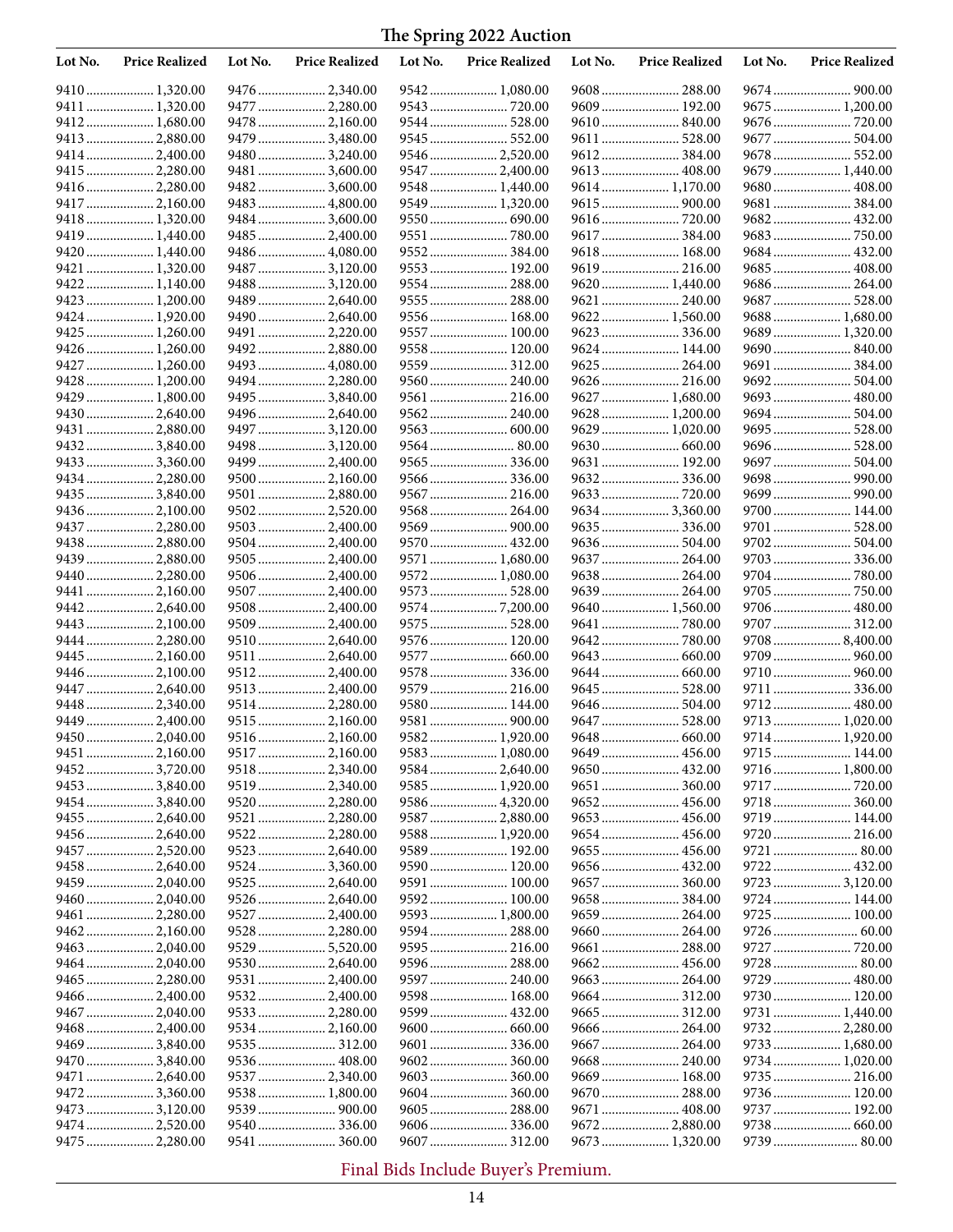| Lot No.           | <b>Price Realized</b>       | Lot No. | <b>Price Realized</b>             | Lot No. | <b>Price Realized</b>             | Lot No. | <b>Price Realized</b>               | Lot No. | <b>Price Realized</b>               |
|-------------------|-----------------------------|---------|-----------------------------------|---------|-----------------------------------|---------|-------------------------------------|---------|-------------------------------------|
|                   | 9740 336.00                 |         | 20027 1,920.00                    |         | 20096 14,400.00                   |         |                                     |         | 20231  1,560.00                     |
|                   | 9741  456.00                |         | 20028 1,320.00                    |         |                                   |         |                                     |         | 20232 2,160.00                      |
|                   | 9742 288.00                 |         | 20029  900.00                     |         | 20098 1,800.00                    |         | 20166  2,880.00                     |         | 20233  1,680.00                     |
|                   | 9743 528.00                 |         |                                   |         | 20099  1,920.00                   |         | 20167  2,880.00                     |         | 2023420,400.00                      |
|                   | 9744 432.00                 |         | 20031  720.00                     |         |                                   |         | 20168 1,980.00                      |         |                                     |
|                   | 9745  1,020.00              |         | 20034 960.00                      |         |                                   |         | 20169 1,800.00                      |         | 20236 1,140.00                      |
|                   | 9746  288.00                |         | 20036 31,200.00                   |         |                                   |         | 20170  1,680.00                     |         | 20237  3,120.00                     |
|                   | 9747  288.00                |         | 20037  36,000.00                  |         | 20103  4,200.00                   |         | 20171  1,920.00                     |         | 20238 1,560.00                      |
|                   | 9749  312.00                |         | 20038 14,400.00<br>20039 1,110.00 |         | 20104 3,120.00<br>201053,120.00   |         | 20172 2,880.00<br>20173  2,640.00   |         | 20239  1,680.00<br>20240 2,640.00   |
|                   |                             |         | 20040 2,880.00                    |         | 20106 1,800.00                    |         | 20174 2,040.00                      |         | 20241  1,920.00                     |
| 9751              | 192.00                      |         | 20041  18,000.00                  |         | 20107  2,880.00                   |         |                                     |         | 202423,240.00                       |
| 9752              |                             |         |                                   |         | 20109 3,840.00                    |         | 20176  2,280.00                     |         | 20243  1,920.00                     |
|                   | 9753 192.00                 |         | 20043 2,040.00                    |         |                                   |         | 20177  3,600.00                     |         | 20244  810.00                       |
|                   | 9754 312.00                 |         | 20044 1,560.00                    |         | 201122,400.00                     |         | 20178 1,800.00                      |         | 20245  7,800.00                     |
|                   | 9755  660.00                |         | 20045  4,920.00                   |         | 20113 3,120.00                    |         | 20179  9,900.00                     |         | 20246  2,400.00                     |
|                   | 9756 192.00                 |         | 20046 2,640.00                    |         | 20114 1,920.00                    |         | 201807,800.00                       |         | 20247  3,120.00                     |
|                   | 9757  168.00                |         | 20047  9,000.00                   |         |                                   |         | 20181  2,400.00                     |         | 20248  4,320.00                     |
|                   | 9758 192.00                 |         | 20048 3,840.00                    |         | 201167,800.00                     |         |                                     |         | 20249  2,880.00                     |
|                   | 9759 144.00                 |         | 20049  13,200.00                  |         |                                   |         | 20183 3,120.00                      |         |                                     |
|                   | 9760  1,020.00              |         | 20050 2,040.00                    |         | 20118 2,280.00                    |         | 20184 4,320.00                      |         | 20251  4,080.00                     |
|                   | 9761  720.00                |         | 20051  4,320.00                   |         |                                   |         | 20185 3,120.00                      |         | 20252 3,360.00                      |
| 9762              |                             |         | 20052 2,520.00                    |         |                                   |         | 20186 1,800.00                      |         | 20253  2,040.00                     |
|                   |                             |         | 20053 1,560.00                    |         |                                   |         | 20187  2,880.00                     |         | 20254 2,640.00                      |
|                   | 9764336.00                  |         | 20054 1,800.00                    |         | 20122 1,920.00                    |         | 2018858,800.00                      |         | 20255  3,840.00                     |
|                   | 9765  576.00                |         | 20055 1,920.00                    |         | 20123 50,400.00                   |         | 201893,360.00                       |         | 20256 2,880.00                      |
|                   | 9766  1,440.00              |         | 20056 2,640.00                    |         |                                   |         |                                     |         |                                     |
|                   | 9767  120.00<br>9768 144.00 |         | 20057  2,160.00<br>20058 3,600.00 |         | 20125 2,280.00<br>20126 2,880.00  |         | 20191  2,280.00<br>20192 2,880.00   |         | 20258 10,800.00<br>20259  19,800.00 |
| 9769              |                             |         | 20059 1,680.00                    |         | 20127  16,800.00                  |         | 20193  3,840.00                     |         |                                     |
|                   | 9770 120.00                 |         | 200607,800.00                     |         | 20128 10,800.00                   |         | 2019424,000.00                      |         | 20261  3,600.00                     |
| 9771              |                             |         | 20061  2,160.00                   |         | 20129  6,600.00                   |         | 20195  1,920.00                     |         |                                     |
|                   | 9772 408.00                 |         | 20062 1,110.00                    |         | 20130 10,800.00                   |         | 20196 4,560.00                      |         | 20263  31,200.00                    |
|                   | 9773  408.00                |         | 20063 2,880.00                    |         | 20131  3,360.00                   |         | 20197  2,400.00                     |         | 20264 2,640.00                      |
|                   |                             |         | 20064 10,200.00                   |         | 20132 19,200.00                   |         | 20198 5,760.00                      |         |                                     |
|                   | 9775  192.00                |         | 20065 3,840.00                    |         | 20133  3,360.00                   |         |                                     |         |                                     |
|                   |                             |         | 20066 2,880.00                    |         |                                   |         |                                     |         | 20267  4,920.00                     |
| <b>Session 7</b>  |                             |         | 20067  5,880.00                   |         | 20135  2,160.00                   |         | 20201  1,560.00                     |         | 20268 4,320.00                      |
| U.S. Currency     |                             |         | 20068 3,960.00                    |         | 20136 5,040.00                    |         | 20202 5,520.00                      |         | 20269  4,560.00                     |
| Thursday, April 7 |                             |         | 20069  6,000.00                   |         | 20137  4,560.00                   |         |                                     |         | 20270  4,080.00                     |
| 3:00 PM PT        |                             |         | 20070 1,860.00                    |         |                                   |         |                                     |         |                                     |
| Lots 20001-20550  |                             |         | 20071  24,000.00                  |         | 20139  1,920.00                   |         | 20205 3,840.00                      |         | 20272 5,520.00                      |
|                   |                             |         | 20072 19,200.00                   |         | 201403,840.00                     |         |                                     |         | 20273 5,280.00                      |
|                   |                             |         | 20073 2,340.00<br>200743,360.00   |         | 20141  3,000.00<br>20142 1,680.00 |         | 20209  2,880.00                     |         | 20274 4,560.00<br>20275  18,000.00  |
|                   | 20003  840.00               |         | 20075 3,600.00                    |         | 20143  1,020.00                   |         |                                     |         | 20276  36,000.00                    |
|                   |                             |         | 20076 2,040.00                    |         | 20144 1,680.00                    |         |                                     |         | 20277  4,560.00                     |
|                   | 20005  2,880.00             |         | 20077  14,400.00                  |         | 20145  96,000.00                  |         | 20212 1,140.00                      |         | 20278 4,080.00                      |
|                   |                             |         | 20078 1,440.00                    |         | 20146 14,400.00                   |         |                                     |         | 20279  4,320.00                     |
|                   | 20007  900.00               |         | 20079 1,920.00                    |         | 20147  1,560.00                   |         | 20214 2,280.00                      |         | 20280 16,800.00                     |
|                   |                             |         | 20080 2,400.00                    |         | 20148  93,000.00                  |         |                                     |         | 20281  4,560.00                     |
|                   |                             |         | 20081  6,000.00                   |         |                                   |         | 20216  13,200.00                    |         | 20282 3,600.00                      |
|                   |                             |         | 20082 1,740.00                    |         | 20150 2,160.00                    |         |                                     |         | 20283 3,840.00                      |
|                   | 20011  720.00               |         | 20083 1,680.00                    |         | 20151 8,400.00                    |         | 20218 10,800.00                     |         |                                     |
|                   |                             |         | 20084 2,880.00                    |         |                                   |         | 20219 1,560.00                      |         |                                     |
|                   | 20013 1,440.00              |         | 20085 1,140.00                    |         | 20153 16,800.00                   |         |                                     |         | 2028634,800.00                      |
|                   | 20014 4,080.00              |         | 20086 4,560.00                    |         | 20154 20,400.00                   |         | 20221  3,360.00                     |         | 20287  14,400.00                    |
|                   | 20015 1,140.00              |         | 20087 4,320.00                    |         | 20155  1,920.00                   |         | 20222 1,200.00                      |         | 20288  10,200.00                    |
|                   |                             |         | 20088 4,320.00                    |         | 20156 2,160.00                    |         | 20223  720.00                       |         | 20289  10,800.00                    |
|                   | 20017 1,020.00              |         | 20089 3,120.00<br>20090 9,000.00  |         | 20157  1,200.00                   |         | 20224  1,020.00<br>20225  22,800.00 |         | 20291  8,400.00                     |
|                   |                             |         | 20091  4,800.00                   |         | 20158 1,440.00<br>20159  2,880.00 |         |                                     |         | 20292 9,600.00                      |
|                   |                             |         | 20092 2,160.00                    |         |                                   |         | 20227  1,800.00                     |         | 20293 9,600.00                      |
|                   | 20024 1,800.00              |         | 20093 5,280.00                    |         | 20161  5,520.00                   |         | 20228 2,640.00                      |         | 20294 2,400.00                      |
|                   | 20025  2,400.00             |         | 20094 3,840.00                    |         |                                   |         | 20229  1,920.00                     |         | 20295 1,800.00                      |
|                   | 20026 1,020.00              |         | 20095 11,400.00                   |         | 20163  9,000.00                   |         | 20230 1,680.00                      |         | 20296 3,120.00                      |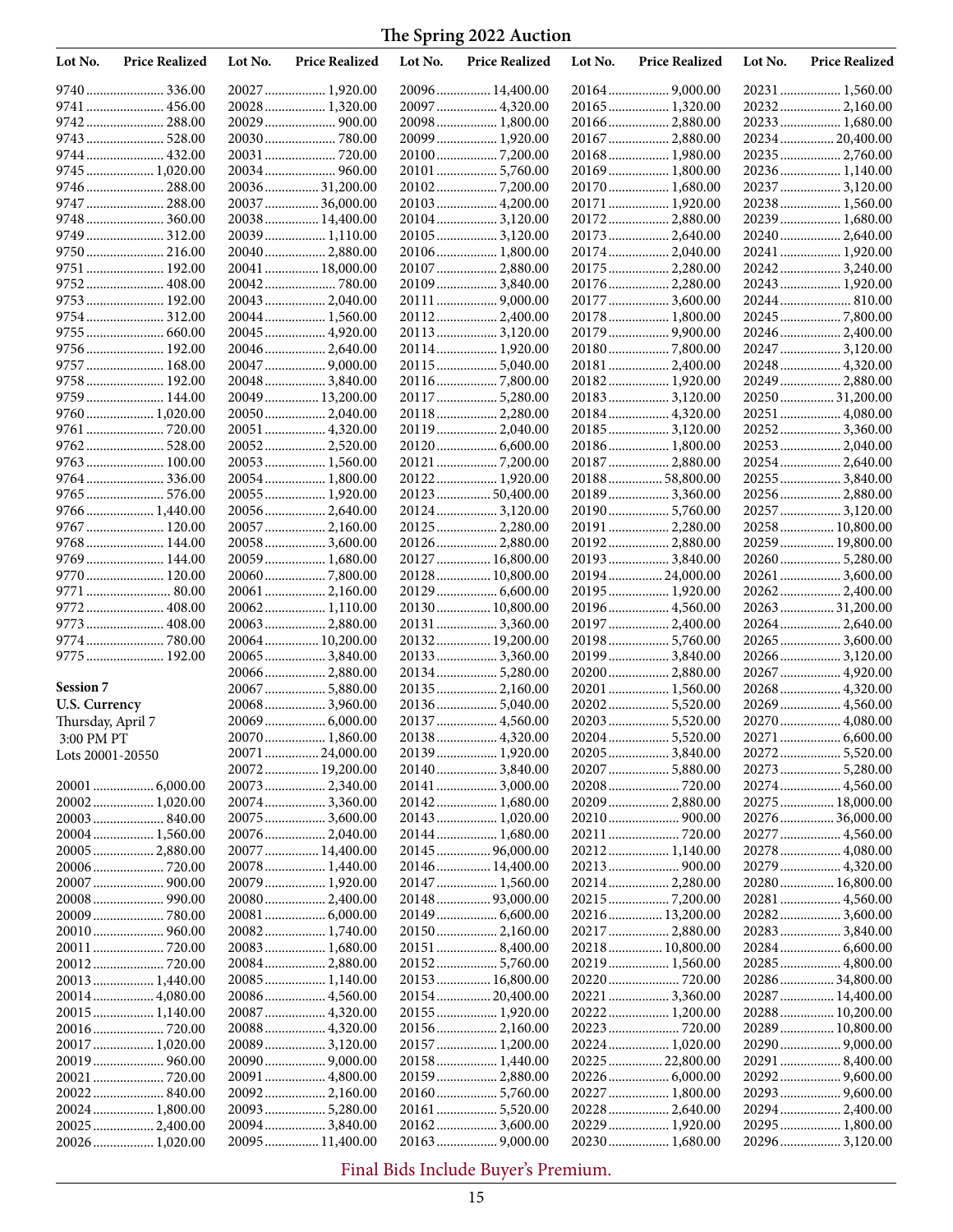| Lot No. | <b>Price Realized</b>            | Lot No. | <b>Price Realized</b>            | Lot No. | <b>Price Realized</b>             | Lot No.                               | <b>Price Realized</b> | Lot No. | <b>Price Realized</b>           |
|---------|----------------------------------|---------|----------------------------------|---------|-----------------------------------|---------------------------------------|-----------------------|---------|---------------------------------|
|         | 20297  1,680.00                  |         | 20364 840.00                     |         |                                   |                                       |                       |         |                                 |
|         | 20298 2,400.00                   |         | 20365 1,680.00                   |         | 20431  4,320.00                   |                                       | 20497  1,020.00       |         | 21004 480.00                    |
|         | 20299  8,400.00                  |         | 20366 1,200.00                   |         | 20432 1,440.00                    |                                       | 20498  1,560.00       |         | 21005 360.00                    |
|         | 20300 2,640.00                   |         | 20367 1,260.00                   |         | 20433  1,080.00                   |                                       | 20499  4,320.00       |         | 21006 432.00                    |
|         | 20301  8,400.00                  |         | 20368 1,920.00                   |         | 20434 1,320.00                    |                                       | 20500  1,080.00       |         | 21007  312.00                   |
|         |                                  |         | 20369 1,200.00                   |         | 20435  780.00                     |                                       |                       |         |                                 |
|         |                                  |         | 20370 1,800.00                   |         | 20436 1,140.00                    |                                       |                       |         |                                 |
|         | 20304  6,600.00                  |         | 20371  1,320.00                  |         | 20437  1,140.00                   |                                       |                       |         | 21010 384.00                    |
|         | 20305  6,900.00                  |         |                                  |         | 204385,040.00                     |                                       | 20505 1,800.00        |         | 21011  216.00<br>21012 1,020.00 |
|         | 203063,360.00<br>20307  3,360.00 |         |                                  |         | 20440  1,860.00                   |                                       | 20506 1,440.00        |         | 21013 384.00                    |
|         | 20308  19,200.00                 |         |                                  |         | 20441  3,600.00                   |                                       | 20507  1,320.00       |         |                                 |
|         | 20309 1,440.00                   |         | 20376 2,880.00                   |         | 20442 1,020.00                    |                                       |                       |         | 21015 480.00                    |
|         |                                  |         | 20377  1,800.00                  |         |                                   |                                       |                       |         | 21016 1,320.00                  |
|         | 20311  1,440.00                  |         | 20378 1,680.00                   |         | 20444  1,080.00                   |                                       |                       |         |                                 |
|         | 20312 840.00                     |         | 20379 5,280.00                   |         | 20445  1,200.00                   |                                       | 20511  1,800.00       |         | 21019 168.00                    |
|         | 20313 4,320.00                   |         | 20380 1,320.00                   |         | 20446  960.00                     |                                       | 20512 840.00          |         | 21020  384.00                   |
|         | 20315 1,560.00                   |         | 20381  1,920.00                  |         | 20447  840.00                     |                                       |                       |         | 21021  504.00                   |
|         | 20316 576.00                     |         |                                  |         | 20448  1,080.00                   |                                       | 20514 3,120.00        |         | 21022 504.00                    |
|         | 20317  3,360.00                  |         | 20383 2,880.00                   |         | 20449  750.00                     |                                       | 20515 1,320.00        |         | 21024 336.00                    |
|         | 20318 1,320.00                   |         | 20384 1,320.00                   |         | 20450 1,200.00                    |                                       |                       |         |                                 |
|         | 20319  1,050.00                  |         | 20385 1,320.00<br>20386 1,680.00 |         | 20451  1,440.00                   |                                       | 20518 1,080.00        |         | 21027  80.00<br>21028  384.00   |
|         | 20320  1,560.00                  |         | 20387  780.00                    |         | 20453  2,160.00                   |                                       | 20519  576.00         |         | 21029  336.00                   |
|         | 20322 15,600.00                  |         | 20388 1,680.00                   |         | 20454 1,140.00                    |                                       | 20520 1,080.00        |         | 21030 240.00                    |
|         | 20323  1,200.00                  |         | 20389 840.00                     |         | 20455 840.00                      |                                       | 20521  1,680.00       |         | 21031  456.00                   |
|         |                                  |         | 20390 1,800.00                   |         | 20456 1,680.00                    |                                       | 20522 1,440.00        |         |                                 |
|         | 20325 1,080.00                   |         | 20391 1,140.00                   |         | 20457  1,440.00                   |                                       | 20523 840.00          |         | 21033 480.00                    |
|         | 20326 1,320.00                   |         | 20392 1,440.00                   |         |                                   |                                       | 20524 840.00          |         | 21034 168.00                    |
|         | 20327  1,920.00                  |         | 20393 1,200.00                   |         | 20459  1,080.00                   |                                       | 20525  1,680.00       |         | 21036 144.00                    |
|         | 20328 1,440.00                   |         | 20394 2,040.00                   |         | 20460 4,800.00                    |                                       |                       |         | 21037  408.00                   |
|         | 20329  960.00                    |         | 20395 2,880.00                   |         | 20461  840.00                     |                                       | 20527  840.00         |         | 21038 432.00                    |
|         | 20330 2,880.00                   |         | 20396 2,280.00                   |         | 20462 1,320.00                    |                                       | 20528 1,200.00        |         |                                 |
|         | 20331  1,020.00                  |         | 20397  3,600.00                  |         | 20463  840.00                     |                                       | 20529  1,680.00       |         | 21041  720.00                   |
|         | 20332 1,080.00                   |         | 203987,200.00<br>20399 1,800.00  |         | 20464  1,800.00<br>20465  810.00  |                                       | 20531  2,880.00       |         |                                 |
|         |                                  |         | 20400 2,640.00                   |         | 20466  1,380.00                   |                                       |                       |         |                                 |
|         | 20335 1,140.00                   |         |                                  |         | 20467  1,440.00                   |                                       |                       |         | 21044 432.00                    |
|         | 20336 2,160.00                   |         | 20402 1,680.00                   |         | 20468 1,080.00                    |                                       | 20534 840.00          |         | 21045  360.00                   |
|         | 20337  2,880.00                  |         | 20403 1,440.00                   |         | 20469  14,400.00                  |                                       | 20535 4,320.00        |         | 21046 120.00                    |
|         |                                  |         |                                  |         | 20470  2,160.00                   |                                       |                       |         |                                 |
|         |                                  |         |                                  |         | 20471  1,140.00                   |                                       | 20537  2,880.00       |         | 21048 144.00                    |
|         |                                  |         |                                  |         |                                   |                                       |                       |         |                                 |
|         | 20341  3,120.00                  |         | 20407  2,520.00                  |         | 20473  1,080.00                   |                                       |                       |         |                                 |
|         | 203423,120.00                    |         |                                  |         |                                   |                                       | 20540  10,800.00      |         |                                 |
|         | 20343  10,200.00                 |         |                                  |         |                                   |                                       | 20541  1,560.00       |         |                                 |
|         | 20345  10,200.00                 |         | 20410 1,440.00                   |         | 20476 3,360.00<br>20477  2,040.00 |                                       | 20543  2,280.00       |         |                                 |
|         | 20346 1,800.00                   |         | 20412 5,040.00                   |         | 20478  3,600.00                   |                                       | 20544  1,560.00       |         | 21055  288.00                   |
|         |                                  |         |                                  |         | 20479  1,080.00                   |                                       | 20545  1,200.00       |         | 21056 1,080.00                  |
|         |                                  |         | 20414 1,140.00                   |         | 20480 1,080.00                    |                                       |                       |         |                                 |
|         | 20349  3,360.00                  |         |                                  |         |                                   |                                       |                       |         | 21059 576.00                    |
|         | 20350 1,020.00                   |         | 20416 1,320.00                   |         |                                   |                                       | 20548 2,280.00        |         | 21060 144.00                    |
|         | 20351  1,080.00                  |         |                                  |         |                                   |                                       | 20549  1,110.00       |         |                                 |
|         | 20352 1,560.00                   |         | 20418 960.00                     |         |                                   |                                       | 20550  4,800.00       |         | 21062 528.00                    |
|         | 20353 2,280.00                   |         |                                  |         | 20485  1,560.00                   |                                       |                       |         | 21063  144.00                   |
|         | 203543,120.00                    |         | 20420 2,160.00                   |         |                                   | <b>Session 10</b>                     |                       |         | 21064 120.00                    |
|         | 20355 3,480.00                   |         | 20421  2,160.00                  |         | 20487  2,280.00                   | U.S. Currency                         |                       |         | 21066 216.00                    |
|         | 20356 1,200.00<br>20357 1,560.00 |         | 204223,120.00                    |         | 20489  1,140.00                   | <b>Internet Only</b>                  |                       |         | 21067  288.00                   |
|         | 20358 1,140.00                   |         |                                  |         | 20490 1,680.00                    | Tuesday, April 12<br>StacksBowers.com |                       |         | 21068 216.00                    |
|         |                                  |         |                                  |         |                                   | 9:00 AM PT                            |                       |         |                                 |
|         | 20360 1,920.00                   |         | 20426 840.00                     |         | 20492 960.00                      | Lots 21001-21689                      |                       |         | 21070  144.00                   |
|         | 20361  960.00                    |         | 20427  1,440.00                  |         | 20493  720.00                     |                                       |                       |         | 21071  240.00                   |
|         | 20362 1,560.00                   |         |                                  |         | 20494 1,020.00                    |                                       |                       |         | 21072 240.00                    |
|         | 20363 1,920.00                   |         | 20429 1,620.00                   |         | 20495  3,720.00                   |                                       |                       |         | 21073  144.00                   |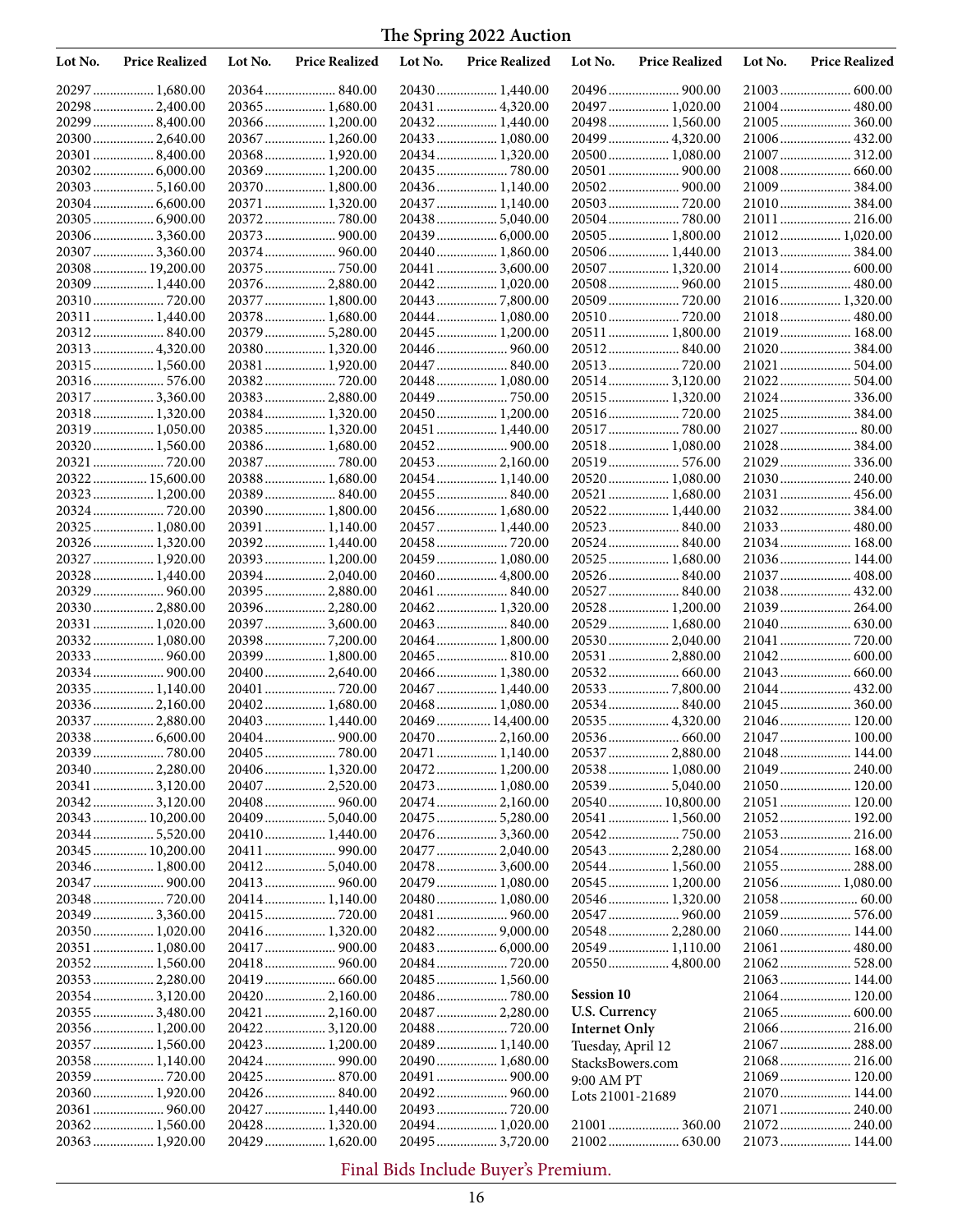| Lot No. | <b>Price Realized</b>          | Lot No. | <b>Price Realized</b>           | Lot No. | <b>Price Realized</b>         | Lot No. | <b>Price Realized</b>           | Lot No. | <b>Price Realized</b>         |
|---------|--------------------------------|---------|---------------------------------|---------|-------------------------------|---------|---------------------------------|---------|-------------------------------|
|         | 21074 168.00                   |         |                                 |         | 21222 660.00                  |         |                                 |         | 21361  336.00                 |
|         | 21075  336.00                  |         | 21154 168.00                    |         | 21223  1,680.00               |         | 21294 1,020.00                  |         |                               |
|         | 21076 432.00                   |         |                                 |         | 21224  1,200.00               |         |                                 |         | 21363 408.00                  |
|         | 21077  192.00                  |         | 21156 1,560.00                  |         | 21225  1,200.00               |         | 21296 600.00                    |         | 21364 432.00                  |
|         | 21079  100.00                  |         | 21157  1,020.00                 |         | 21226  1,200.00               |         | 21297  384.00                   |         | 21365  336.00                 |
|         | 21080 120.00                   |         | 21158 840.00                    |         | 21227  1,260.00               |         | 21298 1,920.00                  |         | 21366 288.00                  |
|         | 21081  144.00                  |         | 21159 810.00                    |         | 21228  1,320.00               |         | 21299  504.00                   |         | 21367  240.00                 |
|         | 21082 504.00                   |         |                                 |         | 21229  1,140.00               |         | 21300  960.00                   |         | 21368  408.00                 |
|         | 21083  780.00                  |         | 21162 312.00                    |         | 21230 1,200.00                |         | 21301  1,080.00                 |         | 21369 840.00                  |
|         | 21084 432.00                   |         | 21163 1,080.00                  |         |                               |         |                                 |         |                               |
|         | 21085 432.00                   |         | 21164 1,080.00                  |         |                               |         | 21303 192.00                    |         | 21371  456.00                 |
|         | 21086 288.00                   |         | 21165 1,140.00                  |         |                               |         |                                 |         | 21372 432.00                  |
|         | 21087  336.00                  |         | 21166 1,140.00                  |         | 21234 840.00                  |         |                                 |         | 21373 264.00                  |
|         | 21088 120.00                   |         | 21167 1,080.00                  |         |                               |         | 21307  144.00                   |         |                               |
|         | 21089 360.00                   |         |                                 |         |                               |         | 21308 1,080.00                  |         | 21375  480.00                 |
|         | 21090 336.00                   |         | 21169 1,260.00                  |         | 21237  408.00                 |         |                                 |         | 21376 336.00                  |
|         | 21091  312.00                  |         | 21170 408.00                    |         | 21238 384.00                  |         |                                 |         | 21377  288.00                 |
|         | 21092 240.00                   |         | 21171  384.00                   |         |                               |         | 21311  288.00                   |         | 21378  432.00                 |
|         | 21093  288.00<br>21095  384.00 |         |                                 |         | 21241  1,110.00               |         | 21313 528.00                    |         | 21379  576.00<br>21380 360.00 |
|         | 21098 240.00                   |         | 21175 80.00                     |         | 21242 1,080.00                |         | 21314 180.00                    |         | 21381  432.00                 |
|         | 21099 336.00                   |         | 21176 192.00                    |         | 21243  960.00                 |         | 21315  960.00                   |         |                               |
|         |                                |         | 21178 1,140.00                  |         | 21244 480.00                  |         |                                 |         | 21383 456.00                  |
|         | 21101  120.00                  |         | 21179 1,800.00                  |         | 21245  1,200.00               |         | 21317 120.00                    |         | 21384 528.00                  |
|         | 21102 504.00                   |         |                                 |         |                               |         | 21318 1,920.00                  |         |                               |
|         | 21104 288.00                   |         | 21181 2,160.00                  |         | 21247  240.00                 |         | 21319  1,680.00                 |         | 21386 840.00                  |
|         | 21105 360.00                   |         | 21182 1,020.00                  |         | 21251  780.00                 |         | 21320  1,020.00                 |         | 21387  552.00                 |
|         | 21106 216.00                   |         | 21183 240.00                    |         |                               |         | 21321  1,800.00                 |         | 21388 552.00                  |
|         | 21107  528.00                  |         | 21184 264.00                    |         | 21253 660.00                  |         | 21322 1,020.00                  |         |                               |
|         | 21108 312.00                   |         | 21185 840.00                    |         |                               |         | 21323  1,920.00                 |         |                               |
|         | 21110 312.00                   |         | 21186 408.00                    |         | 21255  216.00                 |         | 21324  1,800.00                 |         | 21391  336.00                 |
|         | 21111  336.00                  |         |                                 |         | 21256 336.00                  |         | 21325  3,840.00                 |         | 21392 528.00                  |
|         | 21112 384.00                   |         | 21188 3,840.00                  |         | 21257  360.00                 |         | 21326 1,920.00                  |         |                               |
|         | 21113  780.00                  |         | 21189 690.00                    |         | 21258 384.00                  |         | 21327  1,920.00                 |         |                               |
|         | 21114 264.00                   |         | 21190 1,320.00                  |         | 21259  504.00                 |         | 21328  3,240.00                 |         |                               |
|         | 21117  336.00                  |         | 21191 336.00                    |         |                               |         | 21329  3,840.00                 |         |                               |
|         | 21120  336.00                  |         | 21192 312.00                    |         | 21261  3,480.00               |         | 21330 4,080.00                  |         | 21397  552.00                 |
|         | 21122 312.00                   |         | 21193 312.00                    |         | 21262 1,320.00                |         | 21331  2,760.00                 |         | 21398 504.00                  |
|         | 21123 360.00                   |         | 21194 264.00                    |         |                               |         | 21332 2,760.00                  |         |                               |
|         | 21124 408.00                   |         | 21195 216.00                    |         | 21264 432.00                  |         | 21333  2,880.00                 |         |                               |
|         | 21126 168.00                   |         | 21196 264.00                    |         |                               |         | 21334  2,520.00                 |         |                               |
|         | 21127  80.00                   |         |                                 |         | 21266 100.00                  |         | 21335 2,160.00                  |         | 21402 552.00                  |
|         |                                |         | 21198 192.00                    |         | 21267  504.00<br>21268 168.00 |         |                                 |         | 21403 100.00                  |
|         | 21130 1,440.00                 |         |                                 |         |                               |         | 21337 168.00<br>21338  1,440.00 |         |                               |
|         | 21131  528.00                  |         |                                 |         | 21270  960.00                 |         |                                 |         |                               |
|         |                                |         |                                 |         |                               |         | 21340 192.00                    |         |                               |
|         | 21134 456.00                   |         | 21203 336.00                    |         |                               |         | 21341  432.00                   |         |                               |
|         | 21135 240.00                   |         |                                 |         | 21273  480.00                 |         | 21342 552.00                    |         | 21409  504.00                 |
|         |                                |         |                                 |         | 21274  240.00                 |         |                                 |         |                               |
|         |                                |         |                                 |         |                               |         | 21344  720.00                   |         |                               |
|         | 21138 1,260.00                 |         |                                 |         |                               |         |                                 |         | 21412 432.00                  |
|         | 21139 1,260.00                 |         |                                 |         | 21277  336.00                 |         | 21346  456.00                   |         | 21413 312.00                  |
|         | 21140 1,740.00                 |         |                                 |         |                               |         |                                 |         |                               |
|         |                                |         |                                 |         | 21279  600.00                 |         | 21348  480.00                   |         | 21415  432.00                 |
|         |                                |         |                                 |         | 21280 288.00                  |         | 21349  1,020.00                 |         | 21416 192.00                  |
|         |                                |         |                                 |         | 21281  1,080.00               |         |                                 |         |                               |
|         | 21144  1,440.00                |         | 21213 480.00                    |         |                               |         | 21352 432.00                    |         | 21418 810.00                  |
|         | 21145  1,080.00                |         |                                 |         |                               |         | 21353 432.00                    |         | 21419  456.00                 |
|         |                                |         |                                 |         |                               |         |                                 |         |                               |
|         |                                |         | 21216 336.00                    |         |                               |         | 21355 120.00                    |         |                               |
|         |                                |         |                                 |         |                               |         |                                 |         | 21422 528.00                  |
|         | 21149  240.00                  |         | 21218 504.00                    |         |                               |         | 21357  432.00                   |         | 21423  384.00                 |
|         | 21150 168.00                   |         |                                 |         | 21290 144.00                  |         | 21358 1,440.00                  |         | 21424 192.00                  |
|         | 21151  576.00                  |         | 21220 1,560.00<br>21221  600.00 |         | 21291  288.00                 |         | 21359 240.00                    |         |                               |
|         |                                |         |                                 |         |                               |         |                                 |         |                               |